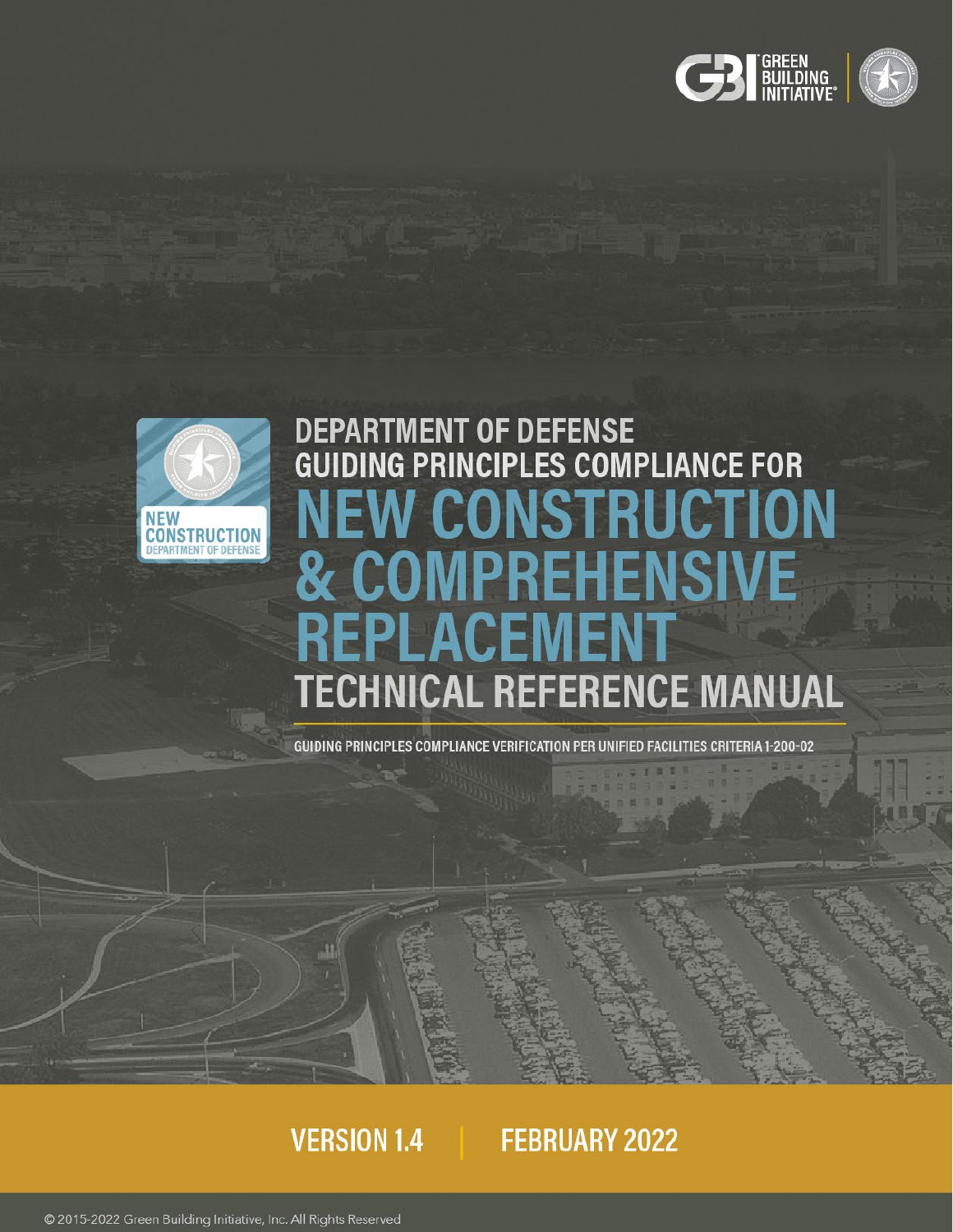

# **LEGAL NOTICE**

#### <span id="page-1-0"></span>**© 2015-2022 GREEN BUILDING INITAITIVE, INC. ALL RIGHTS RESERVED.**

#### This **"Department of Defense Guiding Principles Compliance for New Construction & Comprehensive Replacement (DOD GPC NC) Technical Manual"** (**"Material"**) is proprietary to **Green Building Initiative, Inc.** (**"Green Building Initiative"**) and/or its successors and assigns.

#### **CONDITIONS OF USE:**

This Material is provided to (**"You"** or **"Recipient"**) by Green Building Initiative only for your use in association with only a proposed or active U.S. Department of Defense (DoD) new construction or comprehensive replacement project which seeks to be in compliance with the Federal Guiding Principles (the **"Scope of Use"**). The Material may only be used for and within this Scope of Use.

Without limiting the foregoing, Recipients of this Material are explicitly prohibited from doing the following (without first obtaining Green Building Initiative's prior written consent):

- (i) revising, altering, modifying, making derivatives of, or otherwise amending this Material in any way;
- (ii) removing, altering, covering or obscuring this Legal Notice or any other copyright notices or other proprietary rights notices that are contained or embedded in this Material (the **"Existing Notices"**) or insert any other copyright or proprietary notices that are inconsistent with the Existing Notices; or
- (iii) using this Material for any purpose that is not within (or violates the parameters of) the Scope of Use (as set forth above)

Unauthorized use of this Material is strictly prohibited, is a violation of copyright and other intellectual property rights, and is actionable under law.

Recipient is permitted to make references to, or to cite, this Material provided the Recipient fully acknowledges Green Building Initiative's copyright ownership of this Material and gives Green Building Initiative full copyright attribution. The proper copyright notice for this Material is as follows: **"©2015-2022 Green Building Initiative, Inc. ALL RIGHTS RESERVED."**

The **Green Building Initiative®**, the **Green Building Initiative logo®** and **Green Building Initiative Guiding Principles Compliance GPC logo®** (among others) are trademarks, service marks and/or trade names (collectively "Marks") owned by Green Building Initiative and all rights are reserved therein.

Recipient acknowledges and agrees that Green Building Initiative is the sole and exclusive owner of all rights, title and interest in and to this Material and all Marks. Absent a separate contract between each Recipient and Green Building Initiative, nothing in this document grants (either expressly or impliedly) to any Recipient of this Material any right or license in the Material, in any information or other contents in this Material, or to any other intellectual property owned or controlled by the Green Building Initiative (including, without limitation, any of the Marks).

#### **PROVIDED "AS IS"; DISCLAIMER:**

THIS MATERIAL AND ALL INFORMATION CONTAINED HEREIN IS PROVIDED TO ALL RECIPIENTS ON AN "AS IS" BASIS. TO THE MAXIMUM EXTENT PERMITTED BY APPLICABLE LAW, GREEN BUILDING INITIATIVE (ALONG WITH ALL CONTRIBUTORS TO THIS MATERIAL) HEREBY DISCLAIM ALL REPRESENTATIONS, WARRANTIES AND/OR COVENANTS, EITHER EXPRESS OR IMPLIED, STATUTORY OR AT COMMON LAW, INCLUDING, BUT NOT LIMITED TO, THE IMPLIED WARRANTIES OF MERCHANTABILITY, FITNESS FOR A PARTICULAR PURPOSE, TITLE, VALIDITY, AND/OR NON-INFRINGEMENT.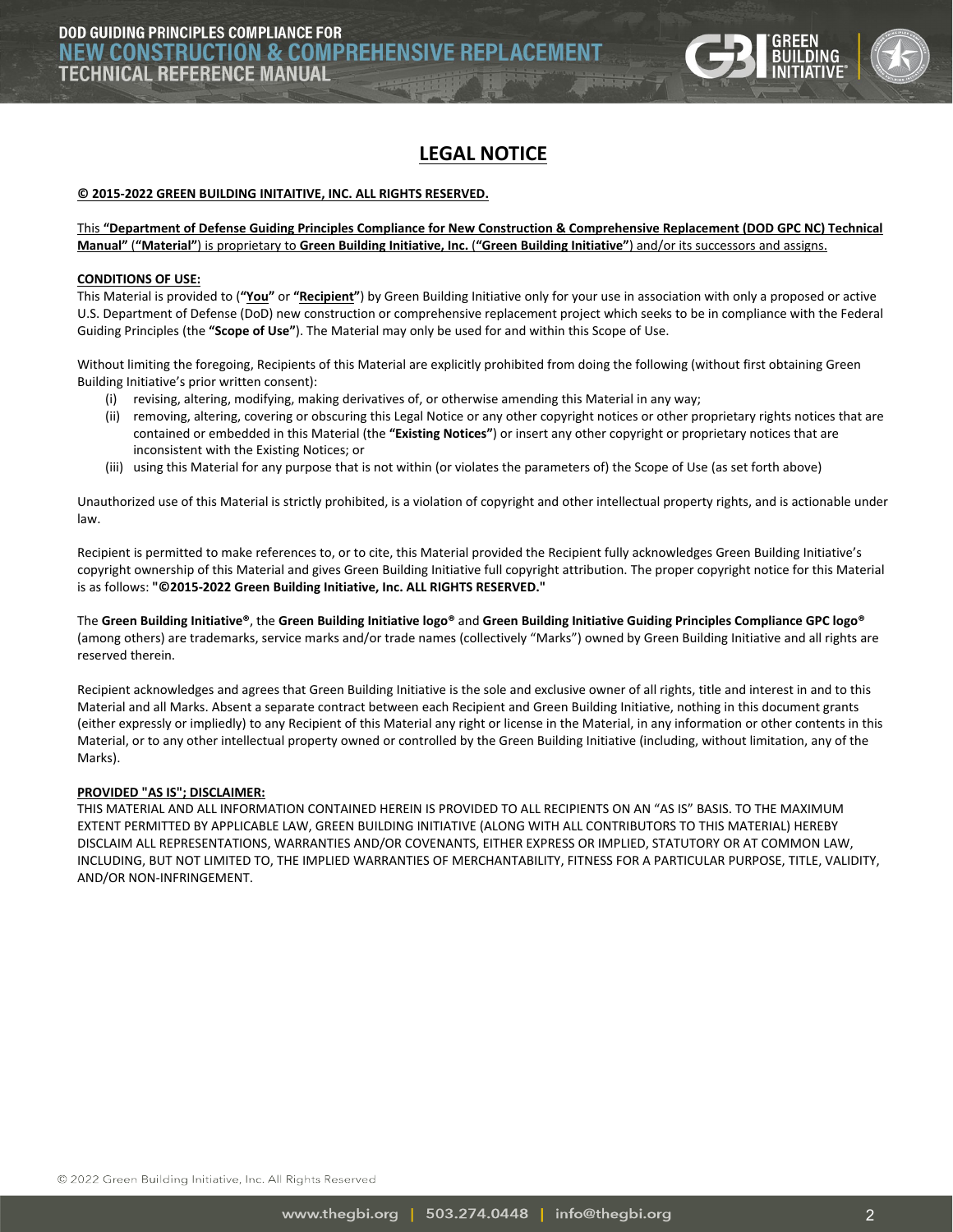

# Table of Contents

|                                                                                                               |    | 6 |
|---------------------------------------------------------------------------------------------------------------|----|---|
|                                                                                                               |    |   |
|                                                                                                               |    |   |
|                                                                                                               |    |   |
|                                                                                                               |    |   |
|                                                                                                               |    |   |
|                                                                                                               |    |   |
|                                                                                                               |    |   |
| Survey - Compliance Criteria, Specific Requirements, Life Cycle Cost Analysis (LCCA), and Tracking ________ 8 |    |   |
|                                                                                                               |    |   |
|                                                                                                               |    |   |
|                                                                                                               |    | 9 |
|                                                                                                               |    |   |
|                                                                                                               |    |   |
|                                                                                                               |    |   |
|                                                                                                               |    |   |
|                                                                                                               |    |   |
|                                                                                                               |    |   |
|                                                                                                               |    |   |
|                                                                                                               |    |   |
|                                                                                                               |    |   |
|                                                                                                               |    |   |
|                                                                                                               |    |   |
|                                                                                                               |    |   |
|                                                                                                               |    |   |
|                                                                                                               |    |   |
|                                                                                                               |    |   |
|                                                                                                               | 19 |   |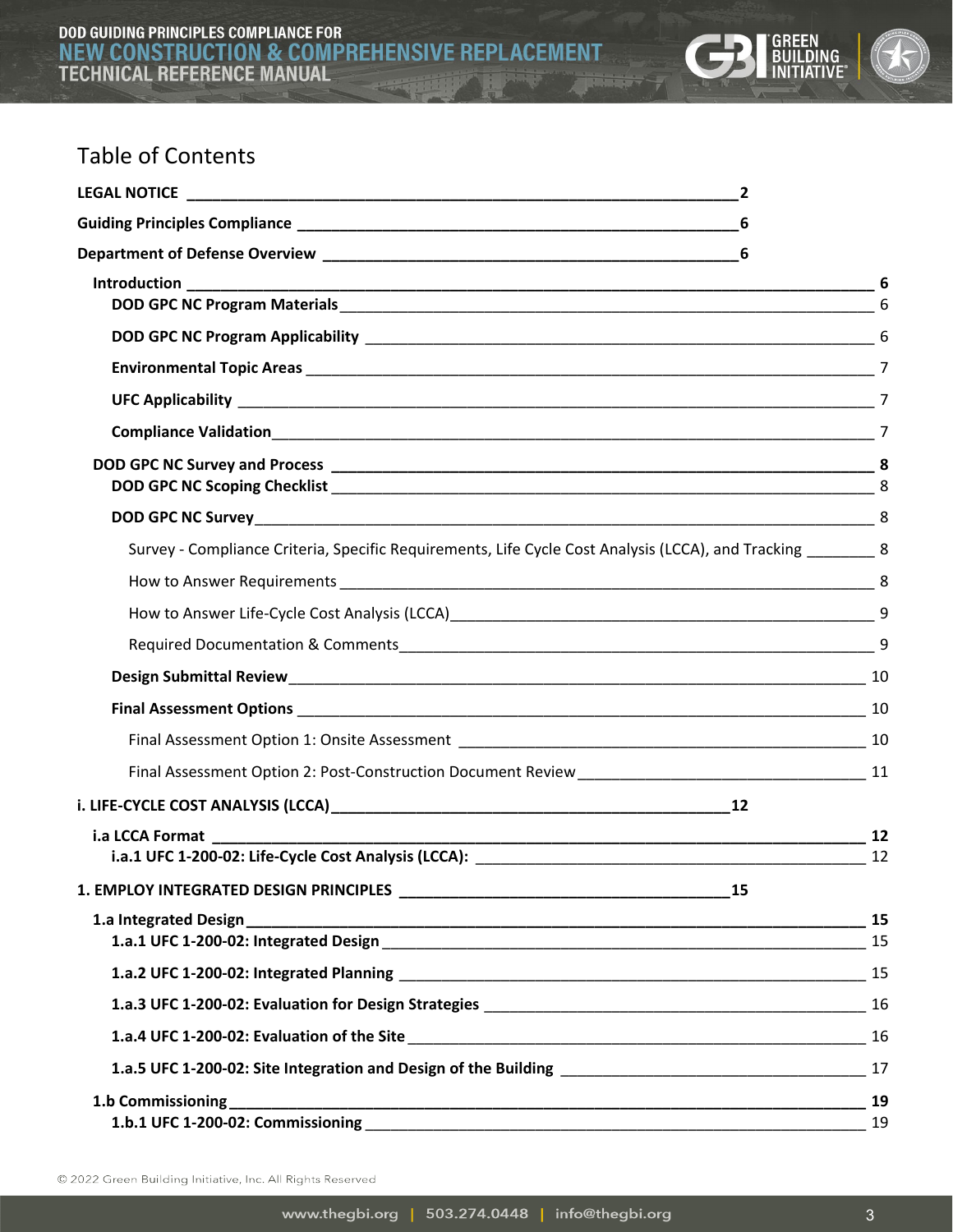# DOD GUIDING PRINCIPLES COMPLIANCE FOR<br>NEW CONSTRUCTION & COMPREHENSIVE REPLACEMENT<br>TECHNICAL REFERENCE MANUAL



| 24                                                                                                            |    |
|---------------------------------------------------------------------------------------------------------------|----|
|                                                                                                               | 24 |
| 2.a.1.A UFC 1-200-02: Commercial and Multi-Family High-Rise Residential Buildings _________________________24 |    |
|                                                                                                               |    |
|                                                                                                               |    |
|                                                                                                               |    |
|                                                                                                               |    |
|                                                                                                               |    |
|                                                                                                               |    |
|                                                                                                               |    |
|                                                                                                               |    |
|                                                                                                               |    |
|                                                                                                               |    |
|                                                                                                               |    |
|                                                                                                               |    |
|                                                                                                               |    |
|                                                                                                               |    |
|                                                                                                               |    |
|                                                                                                               |    |
|                                                                                                               |    |
|                                                                                                               |    |
| 40<br>4. ENHANCE INDOOR ENVIRONMENTAL QUALITY                                                                 |    |
|                                                                                                               | 40 |
|                                                                                                               |    |
|                                                                                                               |    |
|                                                                                                               |    |
|                                                                                                               |    |
|                                                                                                               | 42 |
| 43 43. 4. 4. 2 UFC 1-200-02: Reduce Volatile Organic Compounds (VOC) (Low-Emitting Materials)                 |    |
|                                                                                                               |    |
| 45 4.c.4 UFC 1-200-02: Environmental Tobacco Smoke Control ______________________                             |    |
|                                                                                                               |    |
| 47                                                                                                            |    |

© 2022 Green Building Initiative, Inc. All Rights Reserved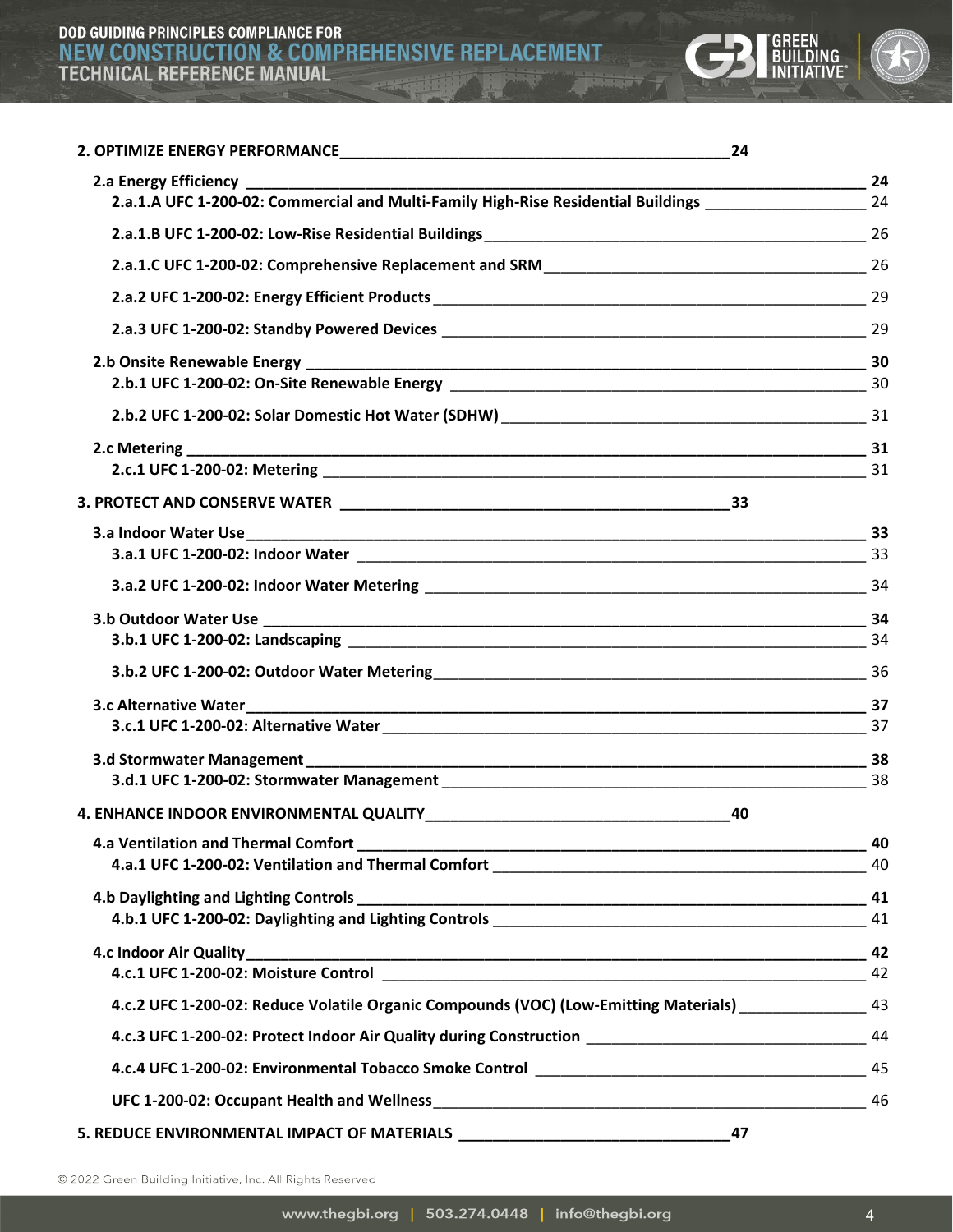

|    | 47  |
|----|-----|
|    |     |
|    |     |
|    |     |
|    |     |
|    |     |
|    |     |
|    |     |
|    | -52 |
|    |     |
| 54 |     |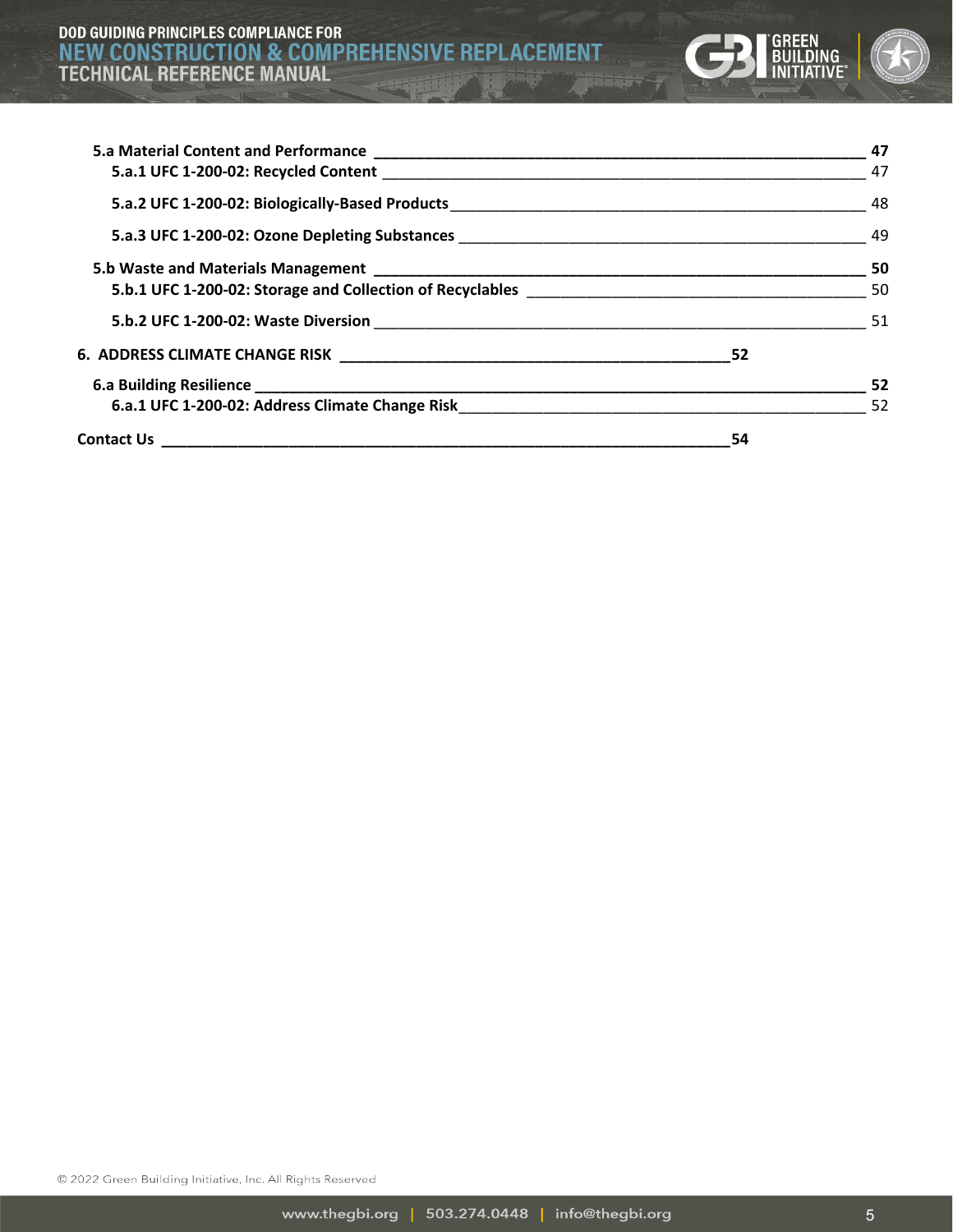

# **Guiding Principles Compliance Department of Defense Overview**

## <span id="page-5-2"></span><span id="page-5-1"></span><span id="page-5-0"></span>**Introduction**

Green Building Initiative's (GBI) Department of Defense Guiding Principles Compliance for New Construction & Comprehensive Replacement (DOD GPC NC) is a program designed specifically for DOD construction and comprehensive replacement projects requiring Third-Party Certification (TPC) for the federal Guiding Principles.

Developed with and for the Department of Defense, the DOD GPC NC program validates compliance with *Unified Facilities*  Criteria (UFC) [1](#page-5-5)-200-02 High Performance and Sustainable Building Requirements<sup>1</sup>. When a building meets the requirements of UFC 1-200-02, it is considered compliant with the *Guiding Principles for Sustainable Federal Buildings[2](#page-5-6)* (HPSB Guiding Principles).

#### <span id="page-5-3"></span>**DOD GPC NC Program Materials**

The Green Building Initiative's (GBI) DOD GPC NC program includes the following materials:

- 1. **DOD GPC NC Scoping Checklist:** An initial document used in the planning process for determining scope and funding for projects, in advance of official registration with GBI's Guiding Principles Compliance assessment program.
- 2. **DOD GPC NC Survey**: The primary document used by design and construction project teams and the assigned thirdparty assessor, to track and determine compliance throughout the construction or comprehensive replacement project undergoing GPC NC DoD assessment.
- 3. **DOD GPC NC Technical Reference Manual**: A reference supplemental to the survey, the Technical Reference Manual includes guidance for criteria, references, and links to pertinent websites.

#### <span id="page-5-4"></span>**DOD GPC NC Program Applicability**

GBI's DOD GPC NC program applies to new construction and comprehensive replacement that require addition of Third Party Certification (as described in UFC 1-200-02, Table 1-1) per one of the following:

New building or stand-alone addition ≥10,000 GSF, with construction cost >\$3M.

OR

- $\Box$  Comprehensive replacement\* in an existing building that is:
	- ≥10,000 GSF,
	- □ with total cost >\$3M, and
	- $\Box$  50% or more enhanced replacement cost (ERC).

*Note that all three thresholds must be met to require TPC for a comprehensive replacement project.*

\*Comprehensive replacement to a building includes significant opportunities for improvement in: energy and water efficiency (such as HVAC, lighting, building envelope, and other building components); indoor air quality, other requirements in UFC 1-200-02; and additions that are part of the comprehensive replacement.

<span id="page-5-5"></span><sup>1</sup> U.S. Department of Defense (DOD). *UFC 1-200-02 High Performance and Sustainable Buildings Requirements*. Latest version available from[: http://www.wbdg.org/ffc/dod/unified-facilities-criteria-ufc/ufc-1-200-02](http://www.wbdg.org/ffc/dod/unified-facilities-criteria-ufc/ufc-1-200-02)

<span id="page-5-6"></span><sup>2</sup> U.S. Council on Environmental Quality (CEQ). *Guiding Principles for Sustainable Federal Buildings and Associated Instructions*. March 2, 2016. Available from:<https://energy.gov/eere/femp/guiding-principles-sustainable-federal-buildings>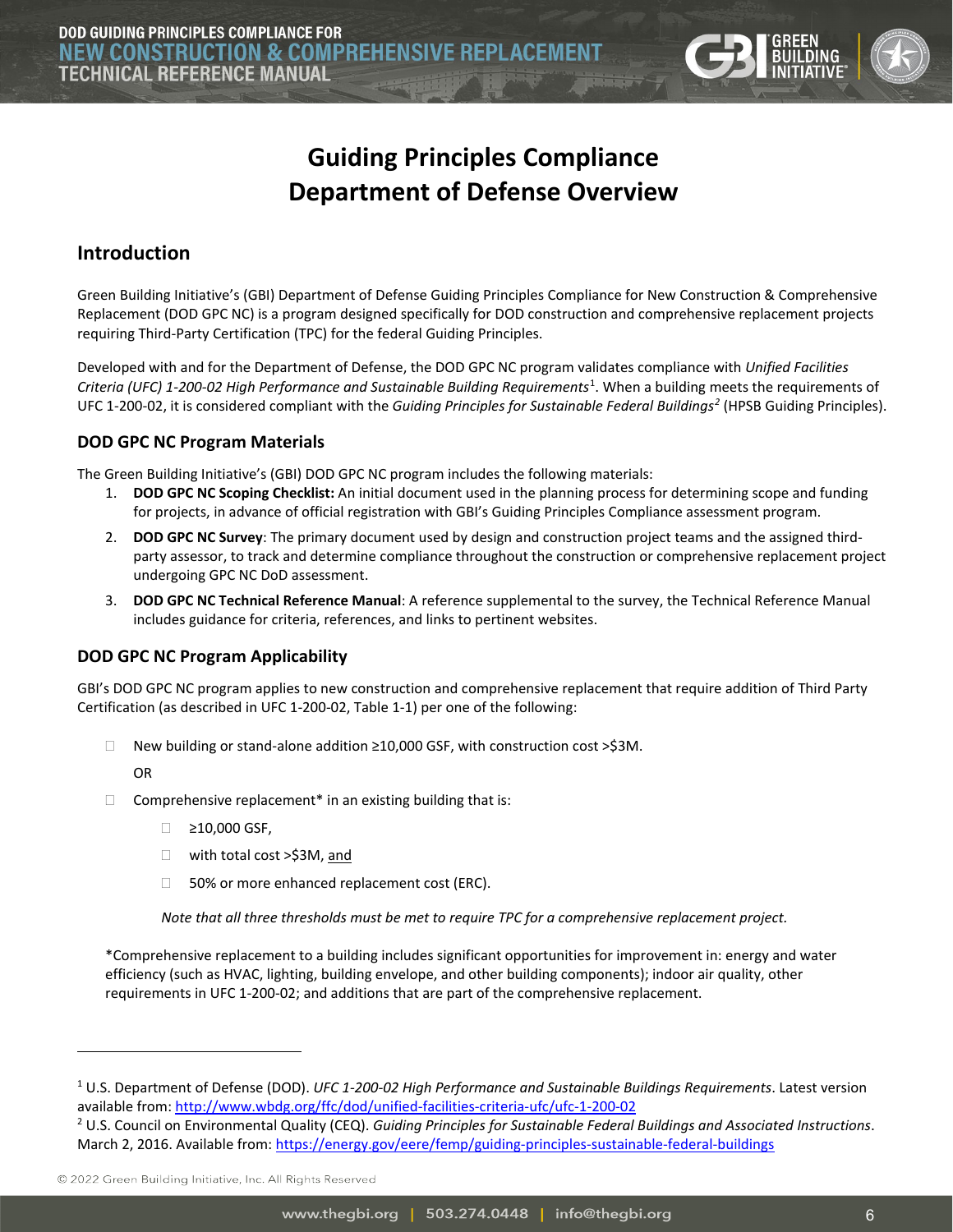

Total cost for comprehensive replacement includes addition, operations and maintenance, sustainment, restoration, and modernization associated with an existing building comprehensive replacement.

To inquire about an existing building project, please contact GBI at (503) 274-0448 or [info@thegbi.org](mailto:info@thegbi.org) to determine eligibility.

#### <span id="page-6-0"></span>**Environmental Topic Areas**

There is a total of six (6) environmental topic areas within the Guiding Principles:

- I. Employ Integrated Design Principles
- II. Optimize Energy Performance
- III. Protect and Conserve Water
- IV. Enhance Indoor Environmental Quality
- V. Reduce Environmental Impact of Materials
- VI. Assess Climate Change Risk

#### <span id="page-6-1"></span>**UFC Applicability**

UFC 1-200-02, *High Performance and Sustainable Building Requirements* is effective for all DOD projects. See Paragraph 1-4 Applicability and Table 1-1 Building Compliance Requirements and Thresholds for details on methods of project delivery, levels of construction, and when Third Party Certification (TPC) is required.

To obtain the latest version of UFC 1-200-02, visit the Whole Building Design Guide's web page and click on "PDF" next to "**View/Download**":

#### <http://www.wbdg.org/ffc/dod/unified-facilities-criteria-ufc/ufc-1-200-02>

If there are any questions about which version of UFC 1-200-02 is applicable to the project, contact your GBI project manager.

Per UFC 1-200-01 DoD Building Code, "Projects that have a delay, either planned or unintentional, of more than 18 months between design completion and the solicitation of offers for construction **must be re-evaluated** to determine if any design revision is necessary due to changes in criteria (including codes and standards) or site infrastructure (e.g. water supply for fire department vehicle access)."<sup>[3](#page-6-3)</sup>

**For Air Force projects only**: Review of applicable UFC requirements relevant to scope of the project is accomplished at each design submittal by emailing the AF Sustainability Requirements Scoresheet and the Design Analysis to [AFCEC.CF.Sustainable.Rpt@us.af.mil.](mailto:AFCEC.CF.Sustainable.Rpt@us.af.mil) 

#### <span id="page-6-2"></span>**Compliance Validation**

A third-party assessment conducted by a GBI-trained Guiding Principles Compliance Assessor (GPCA) is required to validate compliance with the Guiding Principles as part of the DOD GPC NC assessment program. An assessor has expertise in sustainable building design, engineering, and construction. The assessor interfaces with project teams, vested funding entities, and building end users during the assessment process. The assessor reviews and evaluates documentation during design, either by conducting a second document review when construction is complete/nearly complete or conducting an onsite assessment and writing a comprehensive assessment report for each building assessed.

For the purposes of compliance validation, the "HPSB Guiding Principles" are met when the requirements of UFC 1-200-02 are met, as applicable, during the third-party assessor's final review.

<span id="page-6-3"></span><sup>3</sup> U.S. Department of Defense (DOD). *UFC 1-200-01 DOD Building Code: Implementation, Administration, and Enforcement,*  [https://www.wbdg.org/FFC/DOD/UFC/ufc\\_1\\_200\\_01\\_2019\\_c1.pdf](https://www.wbdg.org/FFC/DOD/UFC/ufc_1_200_01_2019_c1.pdf)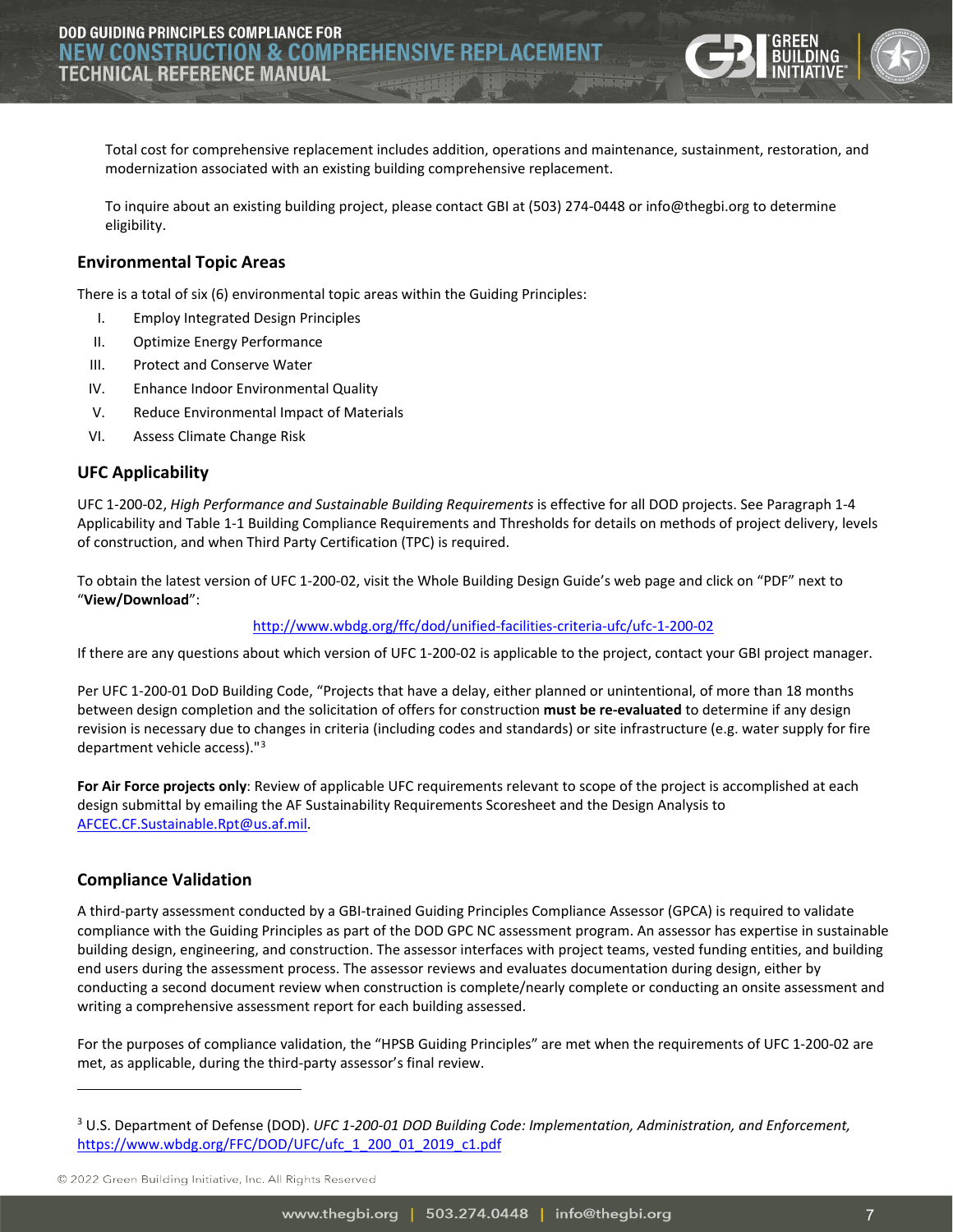

#### <span id="page-7-0"></span>**DOD GPC NC Survey and Process**

The DOD GPC NC assessment includes a third-party review of the completed DOD GPC NC Survey and supporting documentation as part of the Design Submittal phase as well as one of two final assessment options; 1) an Onsite Assessment or 2) a Post-Construction Document Review. Supplementary reviews may be purchased for an additional fee if the team prefers more than one design review. The survey and assessments aid the Integrated Design Process (IDP) team throughout the design process per the unique goals and needs of each project.

#### <span id="page-7-1"></span>**DOD GPC NC Scoping Checklist**

The DOD GPC NC Scoping Checklist is provided free of charge to assist the project team as early as possible with creating the scope for funding DoD building projects prior to enactment of Form DD1391. The Scoping Checklist guides teams in identifying non-applicable criteria (if any) for their project so that all remaining items become part of the overall scope for the project as requirements for GP compliance. It is used in advance of official registration with GBI's Guiding Principles Compliance assessment program.

#### <span id="page-7-2"></span>**DOD GPC NC Survey**

Registering a project with GBI allows access to the DOD GPC NC Survey. Upon receipt of project registration payment, GBI provides the survey to the Point of Contact (POC) who, with the help of the project IDP team, will complete it by providing response options, narratives, and listing supporting documentation. The DOD GPC NC Survey identifies all requirements from UFC 1-200-02, which are the basis for determining compliance with the HBSP Guiding Principles.

#### <span id="page-7-3"></span>**Survey - Compliance Criteria, Specific Requirements, Life Cycle Cost Analysis (LCCA), and Tracking**

Requirements are located below each Guiding Principle within the survey, as well as Life-Cycle Cost Analysis and Tracking fields (if applicable). Many requirements refer to International Green Construction Code (IgCC), while others require the submission of specific documents or adherence to certain criteria. Additional instructions (where applicable) are provided under each Guiding Principle. Unless otherwise specified, instructions and requirements in the DOD GPC NC Survey apply to **all DOD agencies**.

Within the DOD GPC NC Survey select the pink cell and pick from the drop-down list that appears for each requirement as applicable. For Life-Cycle Cost Analysis and Tracking enter the desired data in the open field blue cells. Specify answers according to the current construction phase. For example, during design select answers according to the goals, scope, and current progress (if any) towards meeting the requirement.

#### <span id="page-7-4"></span>**How to Answer Requirements**

**The goal for every building is to complete compliance with all GPC requirements**. However, due to many unique DoD building situations, full compliance may not be attainable. Carefully consider such conditions and pursue partial compliance or not applicable only when absolutely necessary. Ensure a complete and pertinent LCCA is performed and submitted for every building, which also serves as the basis for many partially compliant and not applicable requirements.

Next to every requirement is a drop-down list with three available answers: "Yes," "Partially," and "Not Applicable." These are defined as follows:

- 1. "**Yes**" means an element is fully achieved, or highest resource efficiency is achieved with LCCA supporting documentation (when applicable)."
- 2. Per UFC 1-200-02, "**Partially Compliant**" means:

"the requirement is compliant to the greatest degree possible, based on LCCE (e.g., SDHW serves only 20% of water use, per LCCE); mission restriction (e.g., 24/7 operation); location/regional restriction (e.g., availability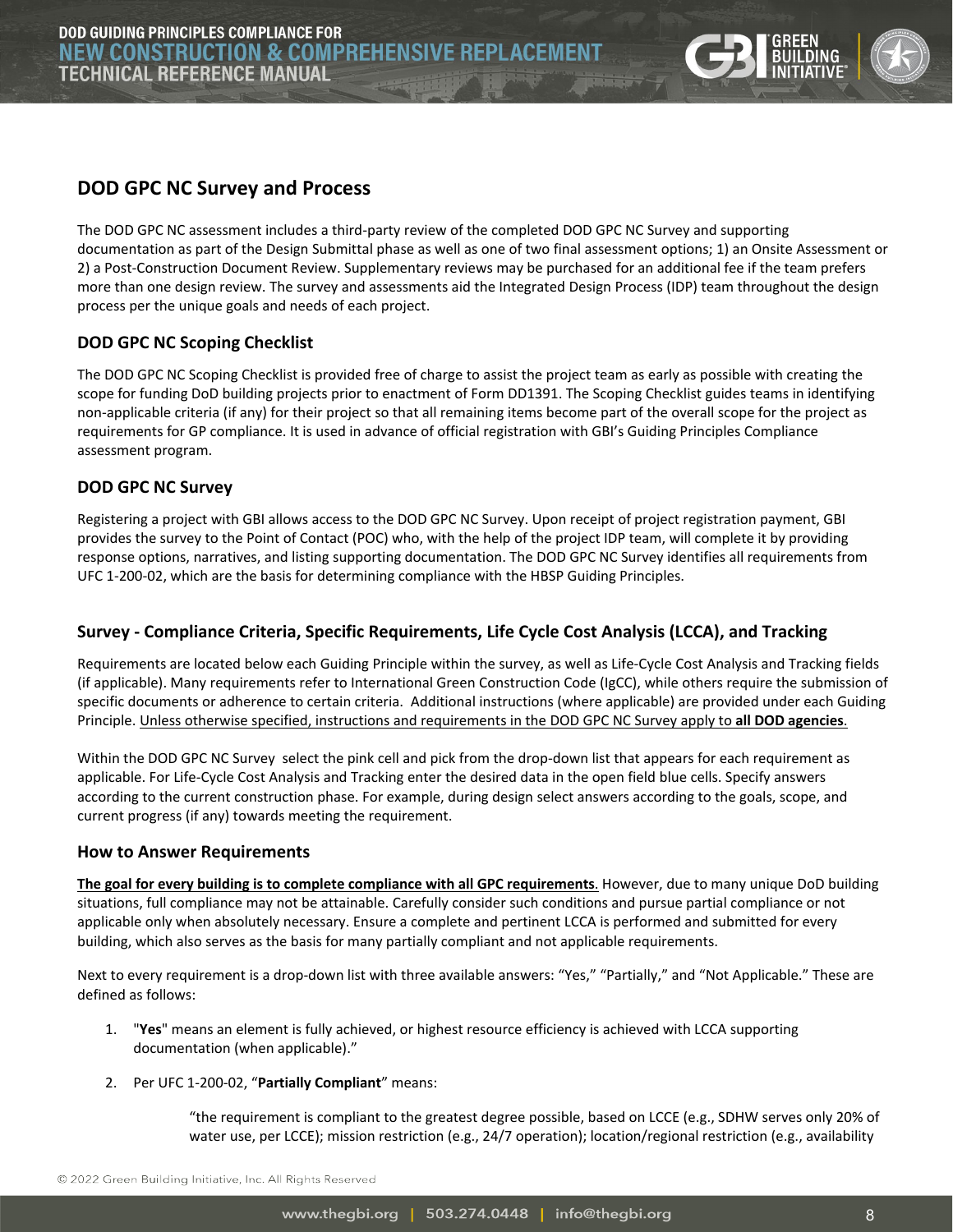

of high-efficiency equipment service); or locale restriction (e.g., proximity of existing buildings restricts daylighting), or safety (example: building orientation restriction for anti-terrorism due to existing infrastructure), and is marked 'Yes' with justification."

- 3. "**Not Applicable**" ("N/A") is to be used **only when**:
	- a. **Mission** precludes the element (e.g. facility mission prohibits the use of windows);
	- b. **Location of installation** restricts or precludes achievement of element (e.g. there is no local recycling);
	- c. **Safety** (e.g. building orientation restriction for anti-terrorism due to existing infrastructure); or
	- d. **LCCA does not support** any compliance with this requirement.

#### <span id="page-8-0"></span>**How to Answer Life-Cycle Cost Analysis (LCCA)**

Life-Cycle Cost Analysis documentation **is required for every building**, and is relevant for several energy, water, and renewable Guiding Principles, as well as for any other requirements where first cost is higher, but life cycle cost effectiveness is applicable to design decision. Enter in all applicable details within the open text fields (in blue) supplied for Life-Cycle Cost Analysis within the survey.

**Justification must be entered in the Survey's "Required Documentation & Comments" field for each element marked "N/A", including any LCCA supporting partial compliance (based on a percentage) or no compliance to a requirement.** The project's achievement will not be negatively impacted because of indicating "N/A," or where LCCA supports partial compliance (with percentages) or no compliance to a requirement. The intent is for the project team to determine if any of the Guiding Principles are not applicable, and that the remaining requirements must be fully met including partial compliance with LCCA allowance.

**NOTE: "N/A" must only be specified for requirements that exist for the project.** The DOD GPC NC Survey includes several requirements specific to building type, project type (e.g. "NC project" vs. "existing system," "unoccupied existing buildings" vs. "occupied existing buildings"), or whether or not there is a centralized system. Answer the requirements appropriately within the Survey (e.g. for "Navy only" projects, if the project is not Navy select "Not a Navy project"), and **wherever these requirements are not present for a project those requirements will not be included in the subsequent third-party assessor reports.**

**Example 1**: For 2.a.1 (Energy Efficiency), only complete the Path in the Survey as relates to the project's building type and include those requirements within this report. The other two Paths will not be included in the assessment reports.

**Example 2**: For 3.b.1 (Landscaping), only include the requirements in this report based on whether this is a new construction (NC) project or an existing system/building. The other requirements will not be included in the assessment reports.

**Example 3**: For medical treatment facility requirements, those requirements will not be included in the assessment reports if this project is not a medical treatment facility.

The goal is to clarify whenever a requirement is not applicable (N/A), and for each report to conform to the specifics of the project.

#### <span id="page-8-1"></span>**Required Documentation & Comments**

After selecting an answer, provide supporting documentation and comments in the yellow box to the right of the answer selection within the survey. These comments (and supplied supporting documentation) are required for the third-party assessment of the project.

All data and documentation indicated in ToolTips within the DOD GPC NC Survey must be supplied (pending the construction phase) unless otherwise specified.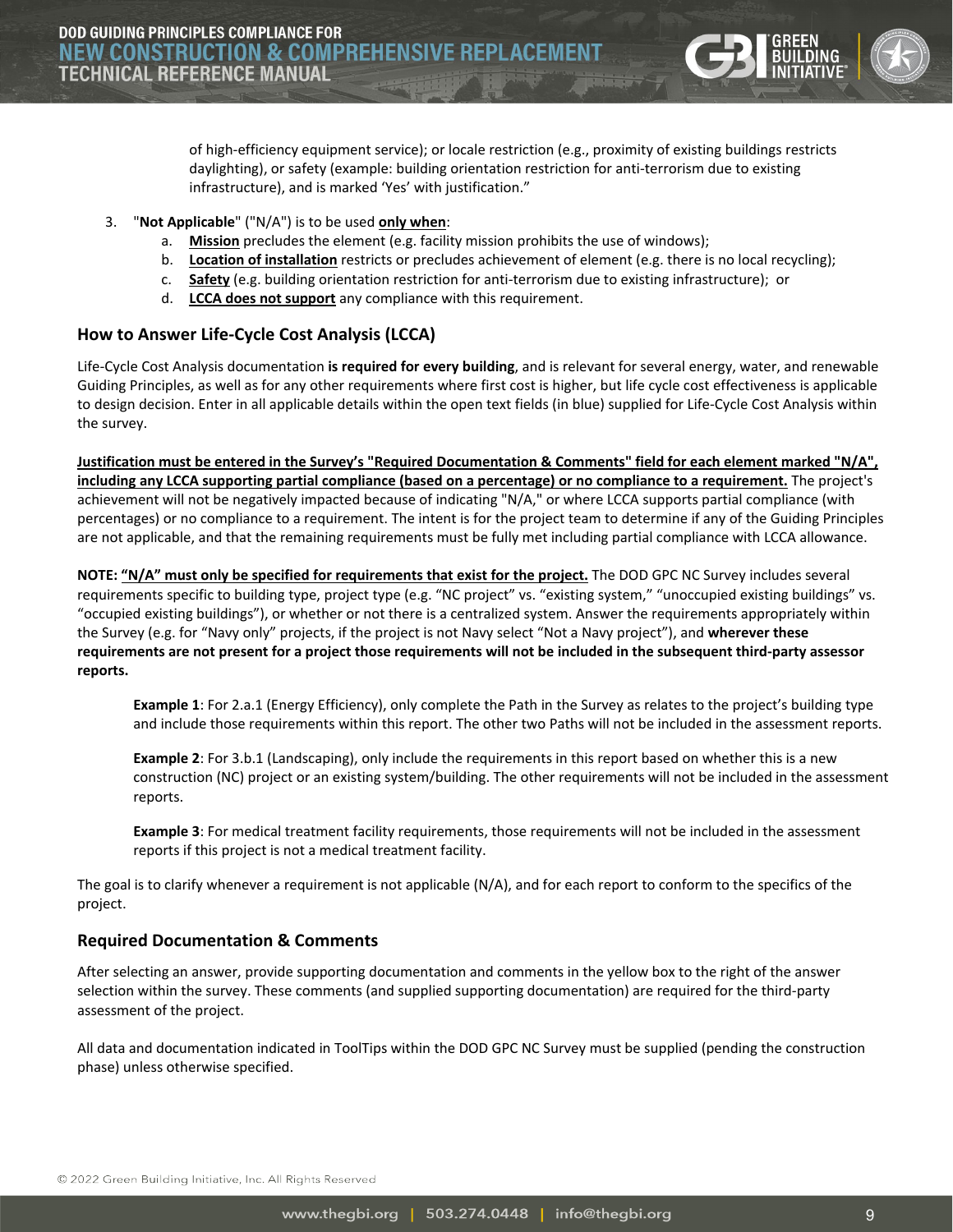

#### <span id="page-9-0"></span>**Design Submittal Review**

The third-party assessment of the project's contract documents<sup>[4](#page-9-3)</sup> occurs during design submittals. This review is required as part of the assessment process. It can take place at any point during the process as contract documents become available. The Project Execution Phases as specified within the DOD GPC NC Survey are:

- 1 30% Design Submittals
- 31 60% Design Submittals
- 61 90% Design Submittals
- 91 100% Design Submittals
- 100% Construction

If the project team desires, the review may happen prior to the 100% contract documents set is complete. When the DOD GPC NC Survey and supporting documentation are ready for assessor review, the project manager submits the completed survey to GBI, who assigns a third-party assessor to perform the Design Review. The project team works with the assigned assessor to deliver all needed documentation. The assessor reviews the survey and submitted documentation to verify progress towards compliance.

When the review is complete, the assessor writes a Design Review Report containing their findings. The report includes all requirements completed, requirements in progress, actions required for compliance, justifications for any partial or nonapplicable criteria, projected compliance, and recommendations for the project. GBI reviews the report and, when approved, issues it to the project manager. The project team will review the report and may communicate with their assessor regarding any questions. The Design Review is a non-binding assessment, meaning the results are preliminary not final. To be validated as Compliant, a project must complete one of the two final assessment options and address all UFC requirements as "Yes" – completely compliant, partially compliant, or not applicable.

#### <span id="page-9-1"></span>**Final Assessment Options**

There are two options for the final assessment: Onsite Assessment or Post-Construction Document Review. The project must undergo one of these options as part of the assessment process.

#### <span id="page-9-2"></span>**Final Assessment Option 1: Onsite Assessment**

The Onsite Assessment is a third-party assessment of the project's completed construction. A completed Design Review is required prior to an Onsite Assessment. Final validation of compliance is based upon the assessor's site visit , including review of additional supporting documentation as necessary. If there are any changes made to construction since the completion of the Design Review Report, the project team must update the DOD GPC NC Survey and provide any additional verification documentation as needed.

When construction is essentially complete (through the punch list) and the team is ready to schedule the site visit, the project manager submits the updated DOD GPC NC Survey and contacts GBI to discuss the preferred timing of the site visit. GBI schedules a third-party assessor to perform the Onsite Assessment and issues a formal scheduling letter to the project manager and assessor. The letter includes the contact information for both parties to facilitate direct contact. Whenever possible, GBI assigns the same assessor for both the Design Review(s) and Onsite Assessment. Please note that the site visit typically requires 30 days of advance notice. In the weeks leading up to the site visit, the assigned assessor contacts the project manager to discuss the itinerary and specific details of the assessment.

<span id="page-9-3"></span><sup>4</sup> **contract documents:** all of the written and graphic documents (including BIM, CAD, and other electronic files) prepared or assembled by the architect/engineer for communicating the design, requirements, and administration of the project. The term "Contract documents" also includes the Project Manual that contains the bidding forms and instructions, contract forms and conditions, and specifications, as well as documentation of all modifications made after the construction agreements are signed.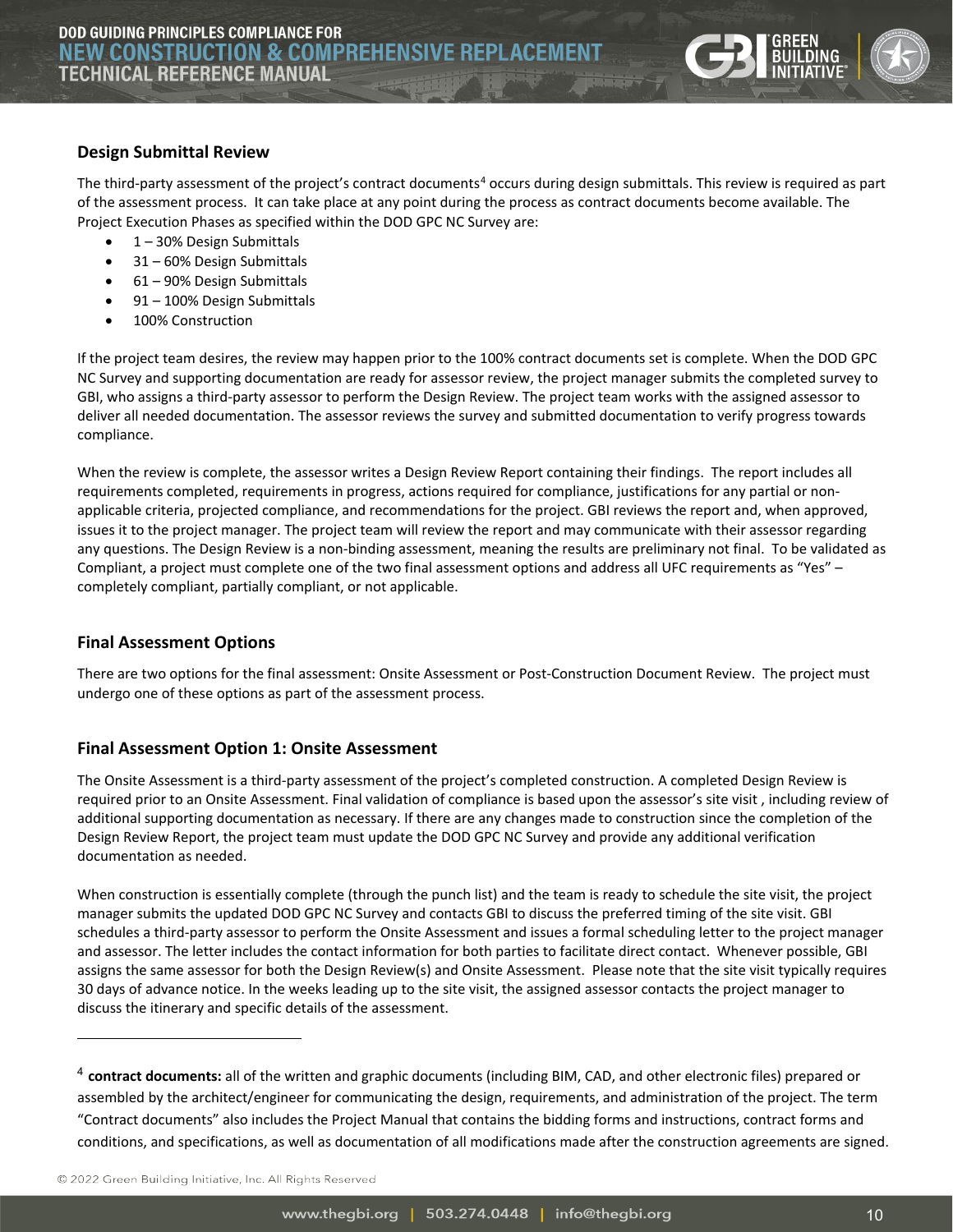Typically, the Onsite Assessment begins with an introductory meeting in which the assessor interviews the key project players (Architect, MEP Engineers, Project Manager, General Contractor, etc.). Afterwards, one or two people can guide the assessor through the building. If any follow-up documentation is requested during the site visit, it must be sent to the assessor within two weeks.

After the visit, the assessor will create a report of their findings along with verification of compliance, including partial compliance (with percentages) and non-applicable requirements. GBI will review the report and, when approved, issue it to the project manager. After reviewing the report, the project manager may order recognition items (if not pre-ordered) to help promote the achievement.

The duration of the site visit varies considerably based on the scope and size of the completed new construction project. Please allow approximately up to three to five hours for the assessor to review new documentation onsite, conduct a thorough walkthrough of the interior space, and interview personnel.

#### <span id="page-10-0"></span>**Final Assessment Option 2: Post-Construction Document Review**

The Post-Construction Document Review is a third-party assessment of the project's completed construction. A completed Design Review is required prior to a Post-Construction Document Review. Final validation of compliance is based upon the assessor's review of additional supporting documentation such as submittals, cut sheets, commissioning reports and inspection reports. If there are any changes made to construction since the completion of the Design Review Report, the project team must update the DOD GPC NC Survey and provide any additional verification documentation as needed.

When construction is essentially complete (through the punch list) and the team has the post construction documentation available for review, the project manager submits the updated DOD GPC NC Survey and contacts GBI to schedule the review. GBI schedules a third-party assessor to perform the final review and issues a formal scheduling letter to the project manager and assessor. The letter includes the contact information for both parties to facilitate direct contact. Whenever possible, GBI assigns the same assessor for both the Design Review(s) and Post-Construction Document Review.

The assessor will create a report of their findings along with verification of compliance, including partial compliance (with percentages) and non-applicable requirements. GBI will review the report and, when approved, issue it to the project manager. After reviewing the report, the project manager may order recognition items (if not pre-ordered) to help promote the achievement.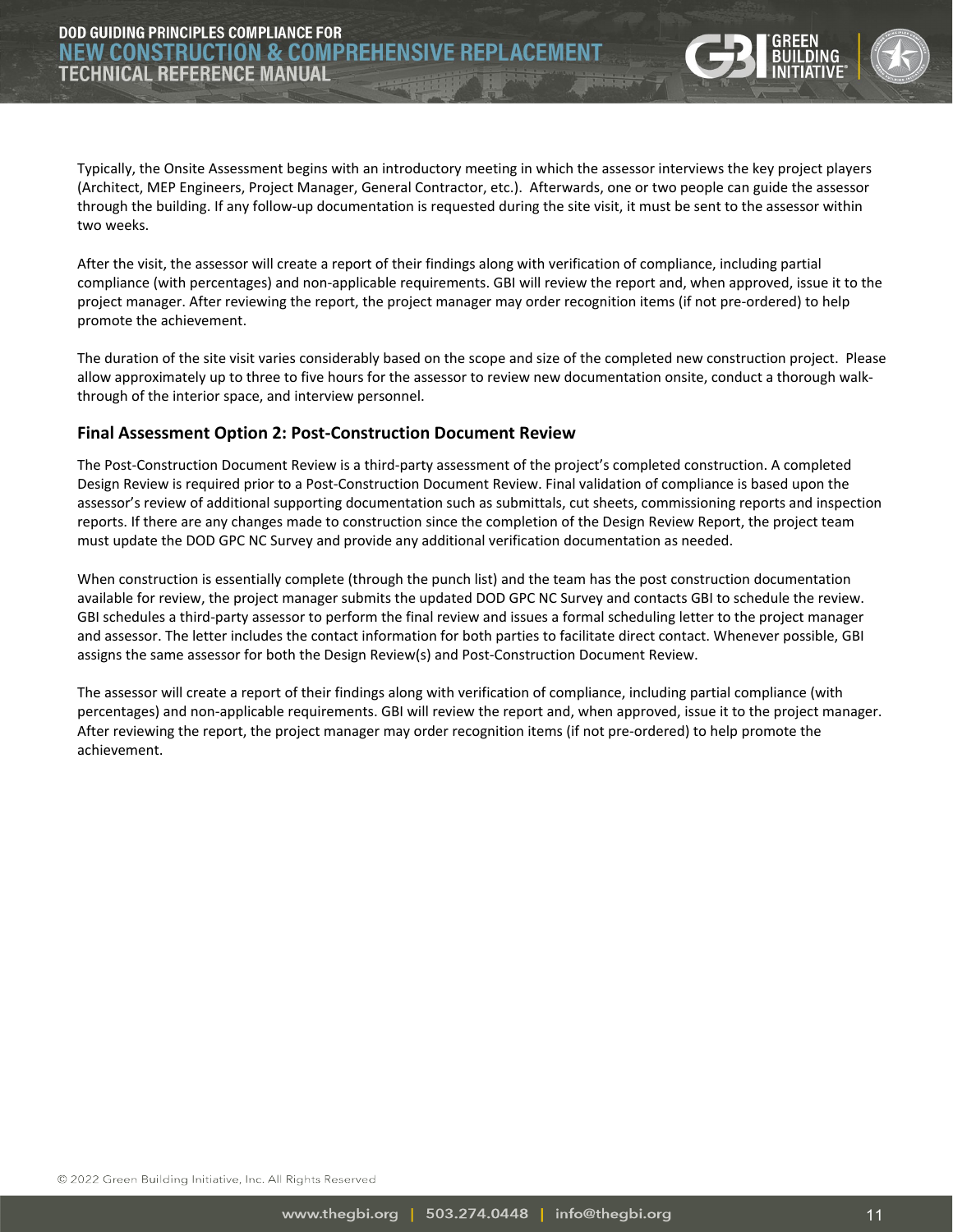

# **i. LIFE-CYCLE COST ANALYSIS (LCCA)**

# <span id="page-11-1"></span><span id="page-11-0"></span>**i.a LCCA Format**

# <span id="page-11-2"></span>**i.a.1 UFC 1-200-02: Life-Cycle Cost Analysis (LCCA):**

*"The purpose of the LCCA methodology as detailed in 10 CFR Part 436 Subpart A is to identify and compare life-cycle cost-effective (LCCE) building energy and water systems that will in total achieve the energy and water requirements stated in this document. LCCA and energy optimization (paragraph titled "Energy Compliance Analysis (ECA)") work together to determine the resulting savings, and provide the information for the required narrative (paragraph titled "ECA Narrative Requirements".) An LCCA is required for the following:*

- *1. Systems contributing to the energy footprint of the building including, but not limited to, HVAC, domestic hot water, and the building envelope*
- *2. Renewable energy generating systems (e.g.: photovoltaic panels)*
- *3. When LCCE is selected as the reason any requirement of this document is "Partially compliant" or "Not Applicable" (reference UFC 1-200-02: Compliance with Federal Requirements).*

*The LCCA methodology may also be used to evaluate multiple options, such as selecting the building construction type and comparing compliant materials; and is at the discretion of the project team. For process to develop LCCA, refer to UFC 1-200-02, Appendix A: Energy Optimization and LCCA Process Integration."* 

#### **Requirements:**

**i.a.1.1:** Prepare the LCCA in accordance with CFR Title 10 Part 436, Subpart A and NIST Handbook 135 "*Life-Cycle Costing Manual for the Federal Energy Management Program*."

**i.a.1.2:** Prepare the LCCA using the Building Life-Cycle Costing (BLCC) program from NIST. Use the implied long-term inflation rate and discount rates identified in the Annual supplement to NIST Handbook 135. The selected design alternative must also comply with mandatory requirements of ASHRAE 90.1 and achieve 30% energy efficiency below the ASHRAE 90.1 baseline (using the Performance Rating Method found in Appendix G) when LCCE.

**i.a.1.3:** LCCAs comparing individual component or system alternatives comply with UFC 1-200-02: LCCA Individual Component or System Alternatives Analysis.

#### **Assessment Guidance:**

At a minimum an LCCA is required for the following:

- 1. Systems contributing to the energy footprint of the building including, but not limited to, HVAC, lighting controls, and the building envelope;
- 2. Renewable energy generating systems (example: photovoltaic panels);
- 3. When life-cycle cost effectiveness (LCCE) is selected as the reason any requirement of this document is "Partially compliant" or "Not Applicable."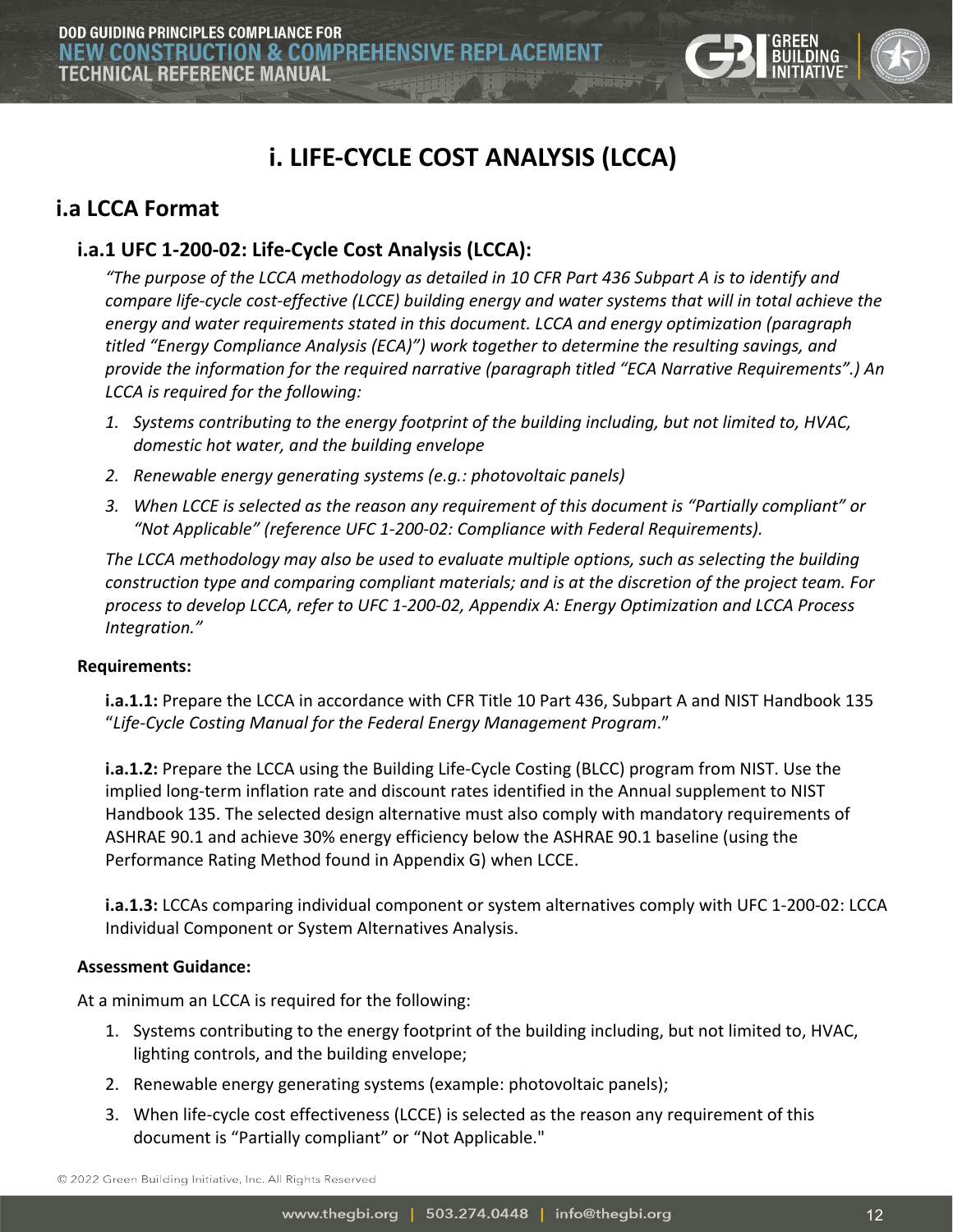Follow the process flowchart "Energy Optimization and LCCA Process" in UFC 1-200-02: Appendix A when preparing LCCA for the energy optimization process.

**Design Build (DB) Projects**: The LCCA might be prepared during Request for Proposal (RFP) or solicitation package and resulting system and feature selections incorporated as requirements in the Design Build RFP. Any deviation from the Design Build RFP must be supported by an energy optimization and LCCA, and any deviations that decrease energy efficiency will not be accepted.

**LCCA documentation for Design Build RFP projects must specify what criteria were evaluated and what decision(s) were based on as part of the RFP.** Contact the appropriate contracting company or government engineering staff (e.g. NAVFAC engineering client, Army Corps engineer, etc.) for the required information.

#### **Required Documentation:**

- LCCA report from Building Life Cycle Costing (BLCC) program.
- Narrative describing estimated building life (UFC 1-200-02: LCCA Individual Component or System Alternatives Analysis).
- LCCA reports comparing a minimum of three individual component or system alternatives.
- **Design Build where LCCA was included in RFP**: Documentation and/or communication from appropriate contracting company or government engineering staff on what criteria were evaluated and what the decision(s) were based upon (e.g. "Due to very low humidity requirements to store materials, a specific HVAC system was necessary.").

#### **Reference Material:**

- UFC 1-200-02 (1 December 2020):
	- o Life Cycle Cost Analysis (LCCA)
	- o Appendix A Energy Optimization and LCCA Process Integration
- NIST Handbook 135, "*Life-Cycle Costing Manual for the Federal Energy Management Program*"
- UFC 3-410-01 Heating, Ventilating, and Air Conditioning Systems (when needed for requirements to obtain weather data)
- 10 CFR Part 436, Subpart A

#### **External Hyperlinks:**

- NIST Handbook 135 Life-Cycle Costing Manual For The Federal Energy Management Program, <https://www.wbdg.org/ffc/nist/criteria/nist-handbook-135>
- NIST Building Life Cycle Cost Programs, [https://www.nist.gov/services](https://www.nist.gov/services-resources/software/building-life-cycle-cost-programs)[resources/software/building-life-cycle-cost-programs](https://www.nist.gov/services-resources/software/building-life-cycle-cost-programs)
- Federal Energy Management Program (FEMP) Building Life Cycle Cost Programs, <http://energy.gov/eere/femp/building-life-cycle-cost-programs>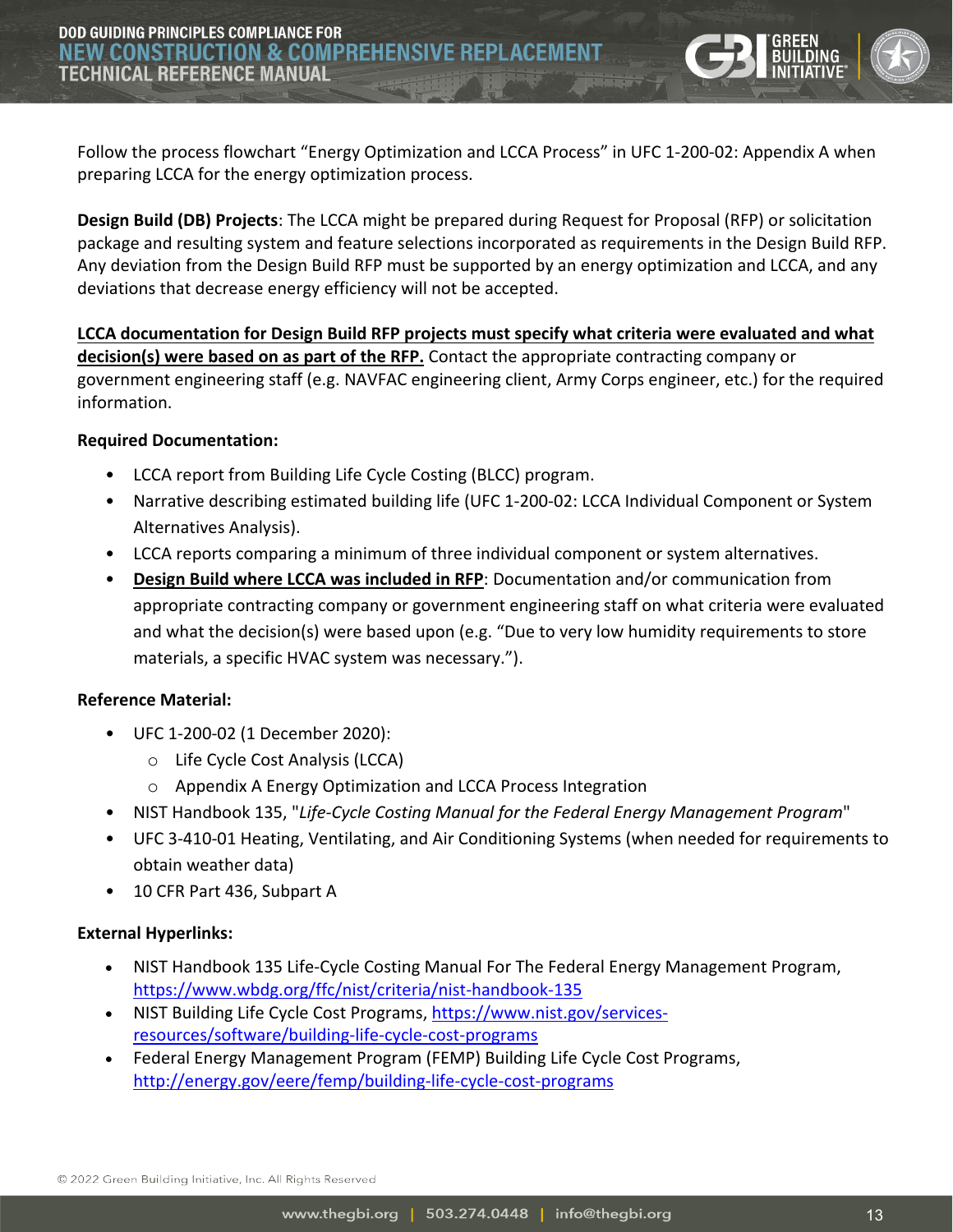**DOD GUIDING PRINCIPLES COMPLIANCE FOR NEW CONSTRUCTION & COMPREHENSIVE REPLACEMENT TECHNICAL REFERENCE MANUAL** 

- Electronic Code of Federal Regulations (e-CFR) Title 10: Energy, Part 436 Federal Energy Management and Planning Programs, [https://www.ecfr.gov/cgi-bin/text](https://www.ecfr.gov/cgi-bin/text-idx?SID=1772217352e2b3956b37b48739ebd676&mc=true&node=pt10.3.436&rgn=div5)[idx?SID=1772217352e2b3956b37b48739ebd676&mc=true&node=pt10.3.436&rgn=div5](https://www.ecfr.gov/cgi-bin/text-idx?SID=1772217352e2b3956b37b48739ebd676&mc=true&node=pt10.3.436&rgn=div5)
- Whole Building Design Guide (WBDG) UFC 3-410-01 Heating, Ventilating, And Air Conditioning Systems, <https://www.wbdg.org/ffc/dod/unified-facilities-criteria-ufc/ufc-3-410-01>

© 2022 Green Building Initiative, Inc. All Rights Reserved

GREEN<br>BUILDING<br>WITIATIVE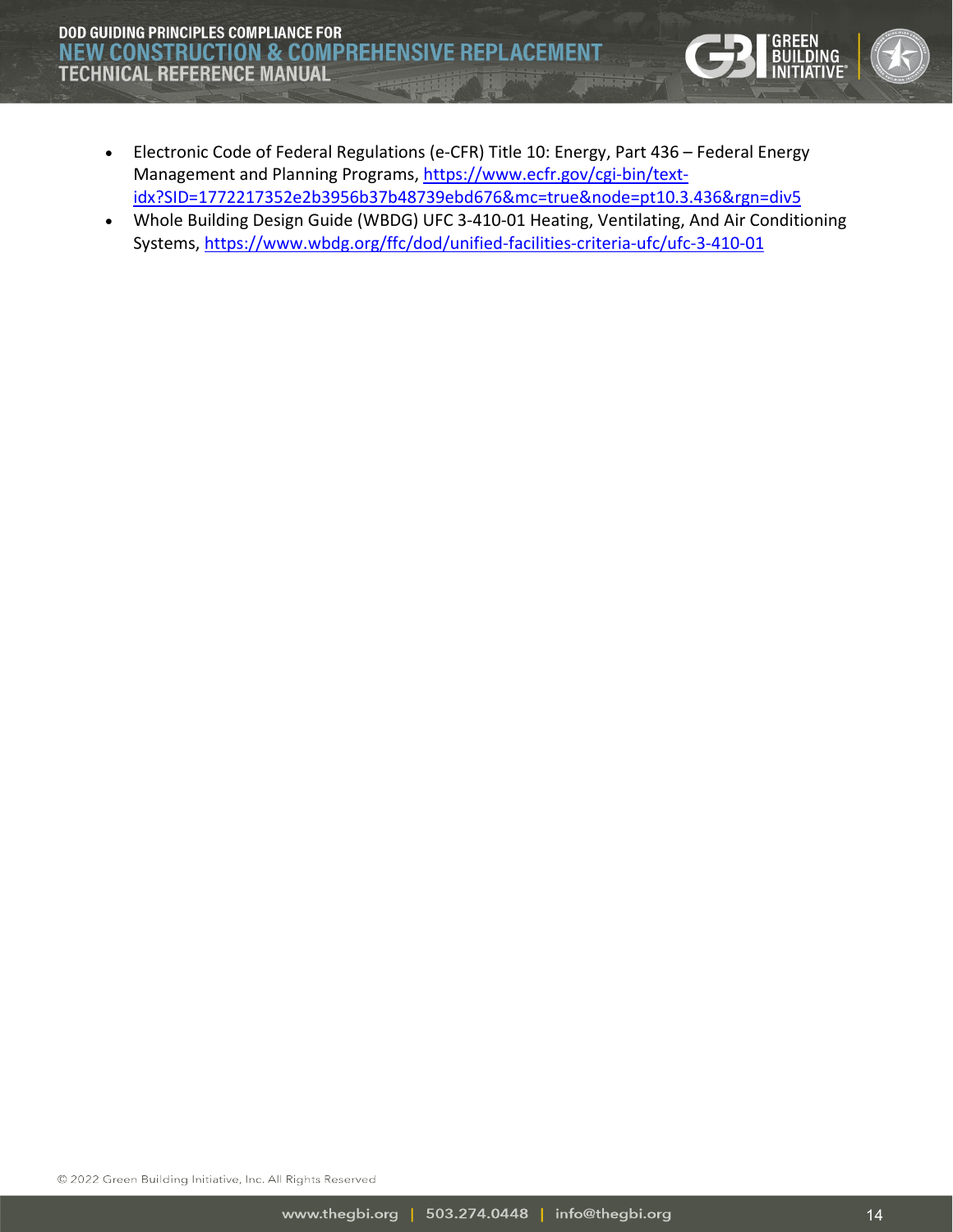

# **1. EMPLOY INTEGRATED DESIGN PRINCIPLES**

# <span id="page-14-1"></span><span id="page-14-0"></span>**1.a Integrated Design**

## <span id="page-14-2"></span>**1.a.1 UFC 1-200-02: Integrated Design**

*"Incorporate the following planning and evaluation into the integrated design, as described in IgCC F101.1.1 (F1.1.1) Charrette Process.*

*Exception: subparagraph b. does not apply."*

#### **Requirements:**

**1.a.1.1:** Follow the steps for planning and evaluation as described in IgCC F101.1.1 (F1.1.1) Charrette Process.

#### **Required Documentation:**

• List of key project stakeholders and personnel including description of their major tasks.

#### **Reference Material:**

• *IgCC F101.1.1 (F1.1.1) Charrette Process*

## <span id="page-14-3"></span>**1.a.2 UFC 1-200-02: Integrated Planning**

*"Use a collaborative, integrated planning and design team, composed of user, government support staff, and appropriate professionals, to identify requirements and to establish performance goals for siting, energy, water, materials, indoor environmental quality, and other comprehensive design goals. Ensure incorporation of these goals throughout design and construction."* 

#### **Requirements:**

**1.a.2.1:** Submit meeting notes, project goals, and design charrette matrix and decisions showing established goals for siting, energy, water, materials, indoor environmental quality, and other comprehensive design goals.

#### **Required Documentation:**

- Project meeting minutes and agendas detailing which project members were in attendance;
- Project goals and outcomes of meetings.

#### **Reference Material:**

• *IgCC Informative Appendix F: Integrated Design, Section F101 (F1)*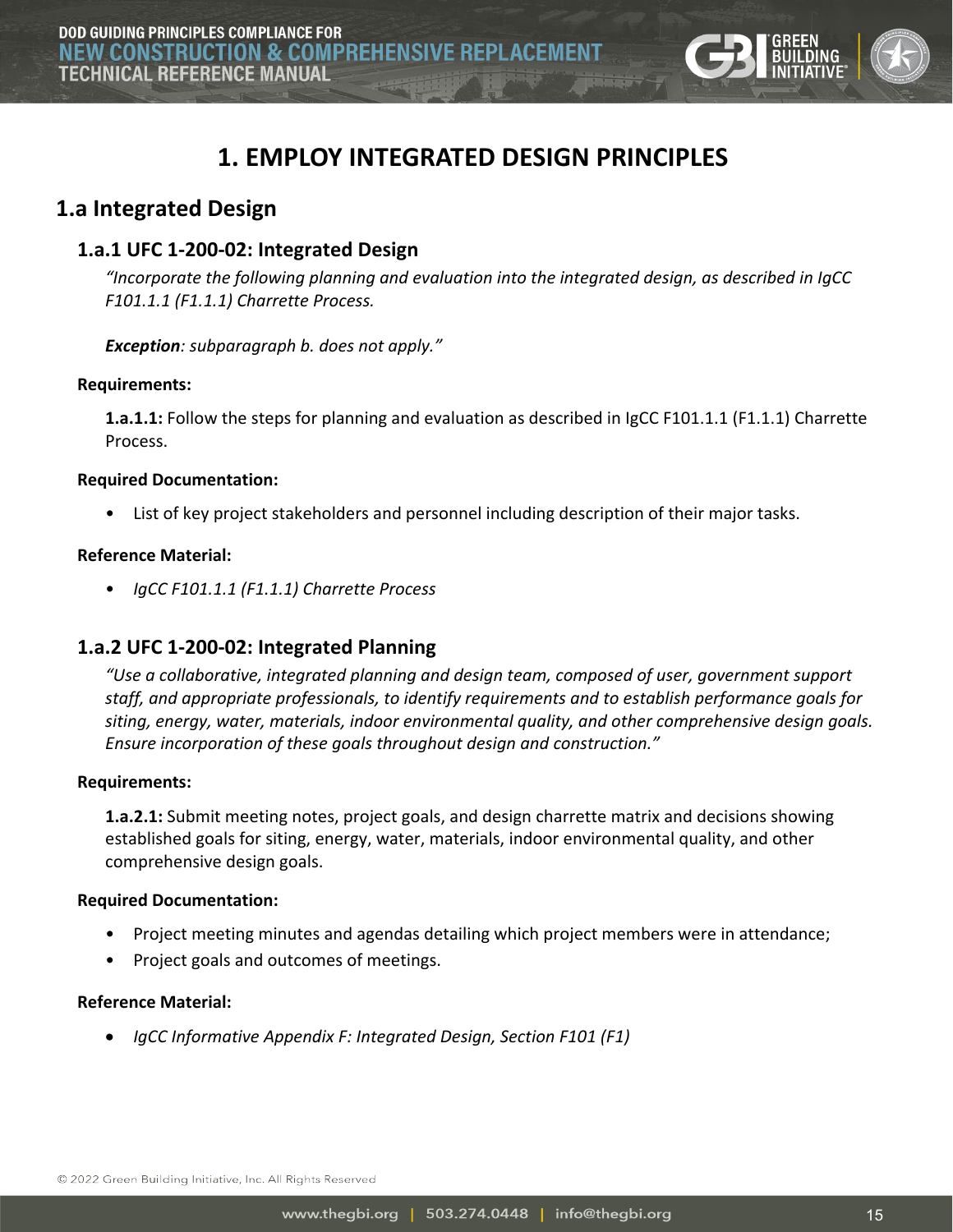

## <span id="page-15-0"></span>**1.a.3 UFC 1-200-02: Evaluation for Design Strategies**

*"Evaluate the site and building components to determine whether passive and natural design strategies and features are cost effectively incorporated before designing the active and mechanical systems. Incorporate these features where applicable.* 

*Take into account site attributes, including climate and local and regional context, which impact the design of the building."*

#### **Requirements:**

**1.a.3.1:** Evaluate site and building components for determination on passive &/or natural design strategies.

#### **Required Documentation:**

• Energy analysis with evaluation of natural and passive ventilation.

#### **Reference Material:**

• UFC 1-200-02: Evaluation for Design Strategies

#### **Assessment Guidance:**

Passive and natural design strategies and features are subject to Life Cycle Cost Effectiveness (LCCE), and must be determined for inclusion prior to design of active and mechanical systems. Incorporate features where applicable.

#### <span id="page-15-1"></span>**1.a.4 UFC 1-200-02: Evaluation of the Site**

*"During the site selection process, comply with the requirements of UFC 2-100-01."*

#### **Requirements:**

#### **1.a.4.1:** Meet requirements of **UFC 2-100-01** *Installation Master Planning*.

#### **Required Documentation:**

- Copy of Master Plan sections that identify relevant site;
- Copy of Design Charrette minutes that identify evaluation of building's site in accordance with the Master Plan.

#### **Assessment Guidance:**

See UFC 2-100-01 Appendix B "Planning Principles" for desirable site characteristics.

**External Hyperlinks:**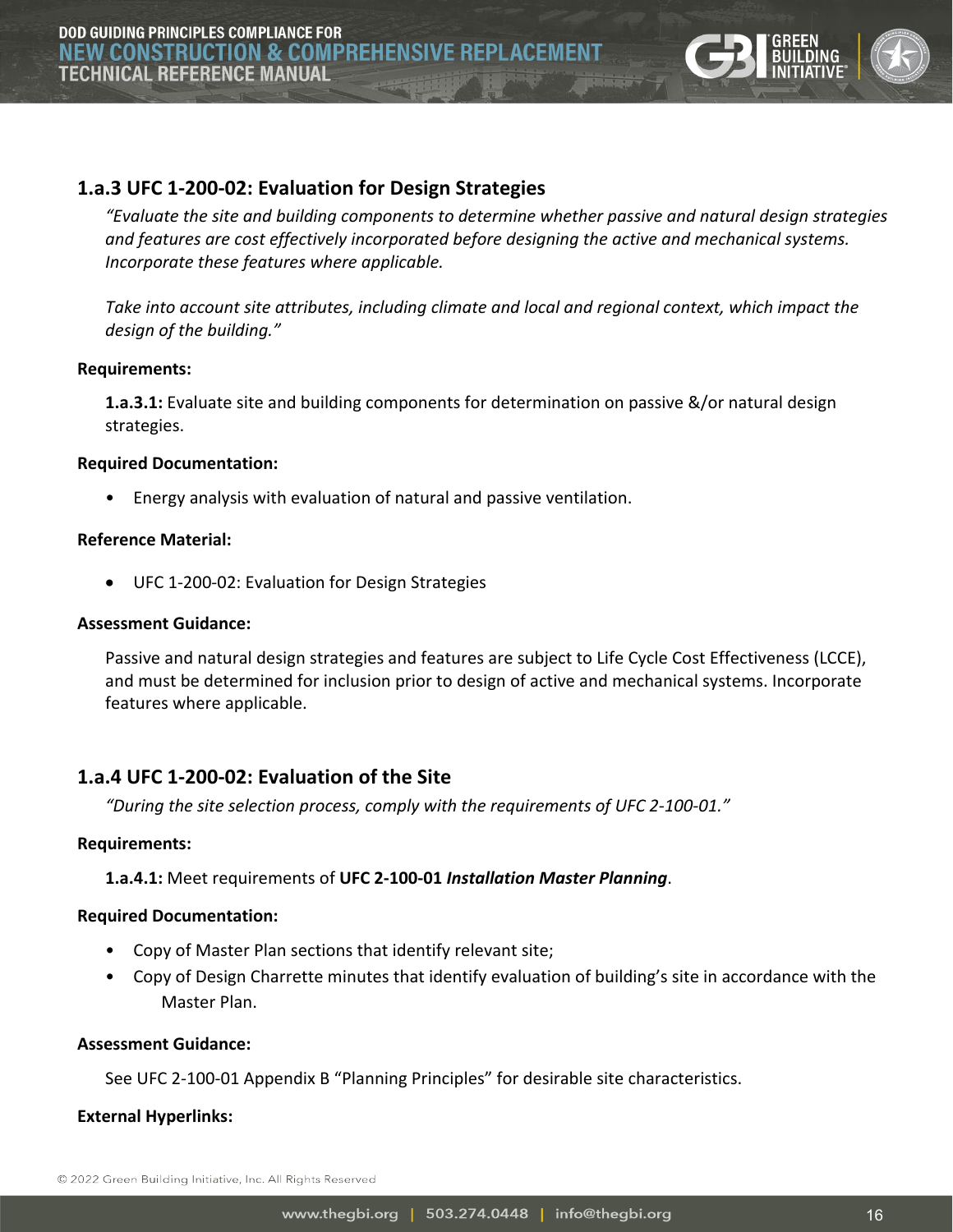

• *UFC 2-100-01 Installation Master Planning*: [http://www.wbdg.org/ffc/dod/unified-facilities-criteria](http://www.wbdg.org/ffc/dod/unified-facilities-criteria-ufc/ufc-2-100-01)[ufc/ufc-2-100-01](http://www.wbdg.org/ffc/dod/unified-facilities-criteria-ufc/ufc-2-100-01)

# <span id="page-16-0"></span>**1.a.5 UFC 1-200-02: Site Integration and Design of the Building**

*"Use the following site development considerations and passive strategies: Meet the requirements of UFC 3-201-02.*

- *Site design elements that ensure safe and convenient pedestrian access.*
- *Incorporate results of site analysis in order to design the building, focusing on orientation, configuration, and massing.*
- *Orient building to maximize energy efficiency, passive solar, and daylighting potential.*
- *Select, design, and integrate into the overall building, high performance and sustainable systems (examples: HVAC, plumbing, water heating systems, lighting systems, control systems, elevators, building envelope, and fire protection systems).*
- *Consider opportunities for occupants to voluntarily increase physical activity early in the design process. Refer to UFC 1-200-02 Appendix B Best Practice for examples."*

#### **Requirements:**

**1.a.5.1:** Meet the requirements of UFC 3-201-02 Landscape Architecture.

#### **Assessment Guidance:**

If there is no landscaping, mark "No landscaping."

#### **Required Documentation:**

• Copy of Design Charrette meeting minutes identifying meeting UFC 3-201-02.

#### **Reference Material:**

• UFC 3-201-02 Landscape Architecture

**1.a.5.2:** Site design elements ensure safe and convenient pedestrian access.

#### **Required Documentation:**

• Copy of Design Charrette meeting minutes identifying site design elements for safe and convenient pedestrian access.

**1.a.5.3:** Incorporate results of site analysis in order to design the building, focusing on orientation, configuration, and massing.

#### **Required Documentation:**

• Copy of Design Charrette meeting minutes incorporating results of site analysis into design

**1.a.5.4:** Orient building to maximize energy efficiency, passive solar, and daylighting potential.

#### **Required Documentation:**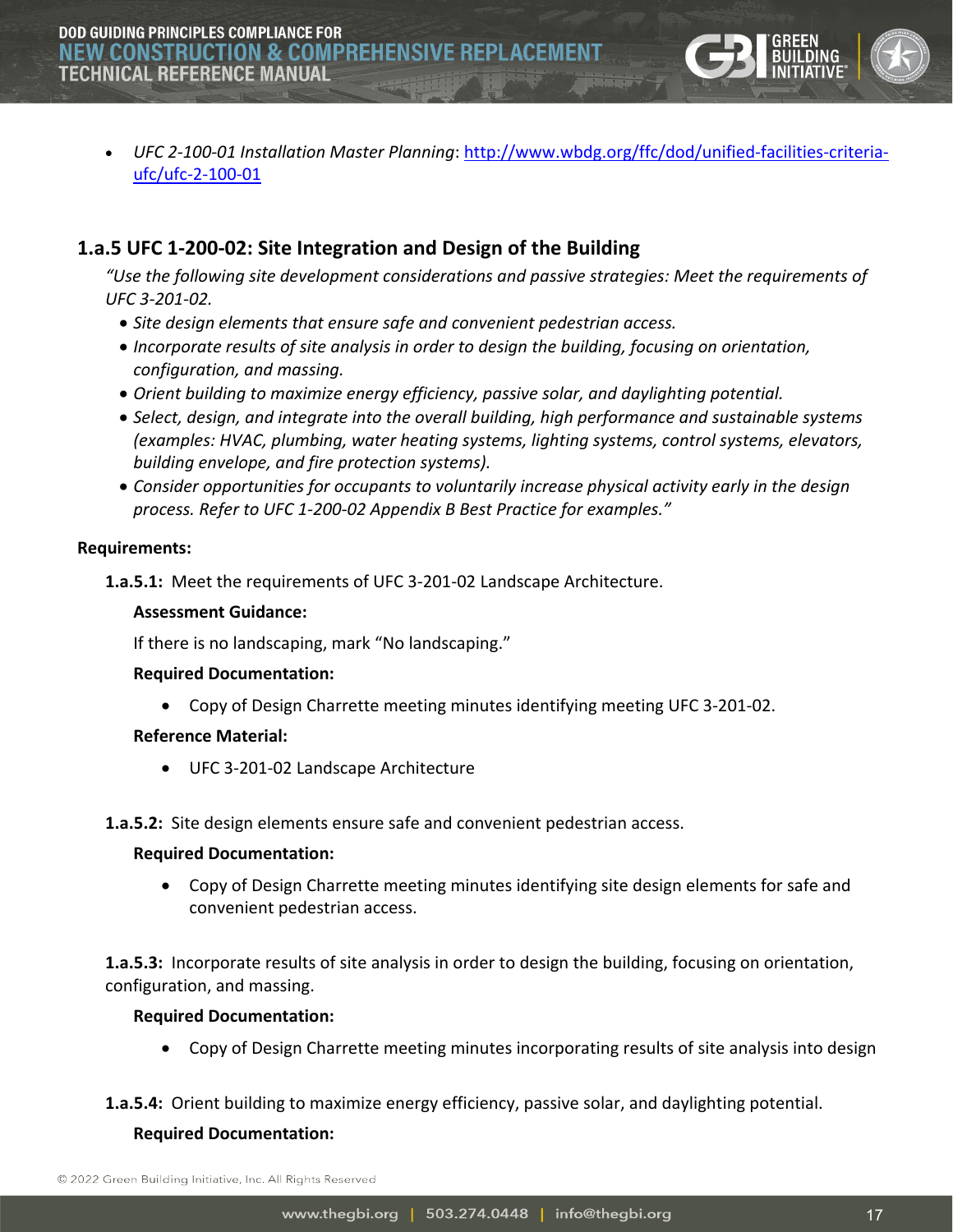

• Copy of Design Charrette meeting minutes that identify each of the required elements.

**1.a.5.5:** Incorporate high performance and sustainable systems into design.

#### **Required Documentation:**

• Copy of Design Charrette meeting minutes that identify each of the required elements.

#### **Assessment Guidance:**

Examples include HVAC, plumbing, water heating systems, lighting systems, control systems, elevators, building envelope, and fire protection systems.

**1.a.5.6:** Design promotes opportunities for occupants to voluntarily increase physical activity.

#### **Required Documentation:**

• Meeting minutes from the design Charrette that indicate how the occupant health and wellness criteria were included in design.

#### **Assessment Guidance:**

Efforts include, but are not limited to, designing and locating stairwells that encourage occupant use, providing convenient access to healthy dining options, potable water, daylight, plants, and exterior views.

UFC 1-200-02, Appendix B: Promoting Voluntary Physical Activity:

"Include discussion and decisions in project charrettes related to how buildings address voluntary physical activity. No two projects will result in the same decisions. These efforts should be evaluated and documented during the Integrated Design Process.

Always consider less mobile occupants during the decision process. The following examples are suggestions and do not comprise a complete list of possible solutions:

- o Location of common use zones
- o Use of under-utilized spaces as common gathering areas
- o Visibility of stair locations
- o Corridor locations and lengths
- $\circ$  Proximity and configuration of exterior walkways and bicycle commuter facilities, as promoted by UFC 2-100-01 and UFC 3-201-02."

#### **Reference Material:**

• UFC 1-200-02 High Performance and Sustainable Building Requirements, Appendix B: Best Practices

#### **External Hyperlinks:**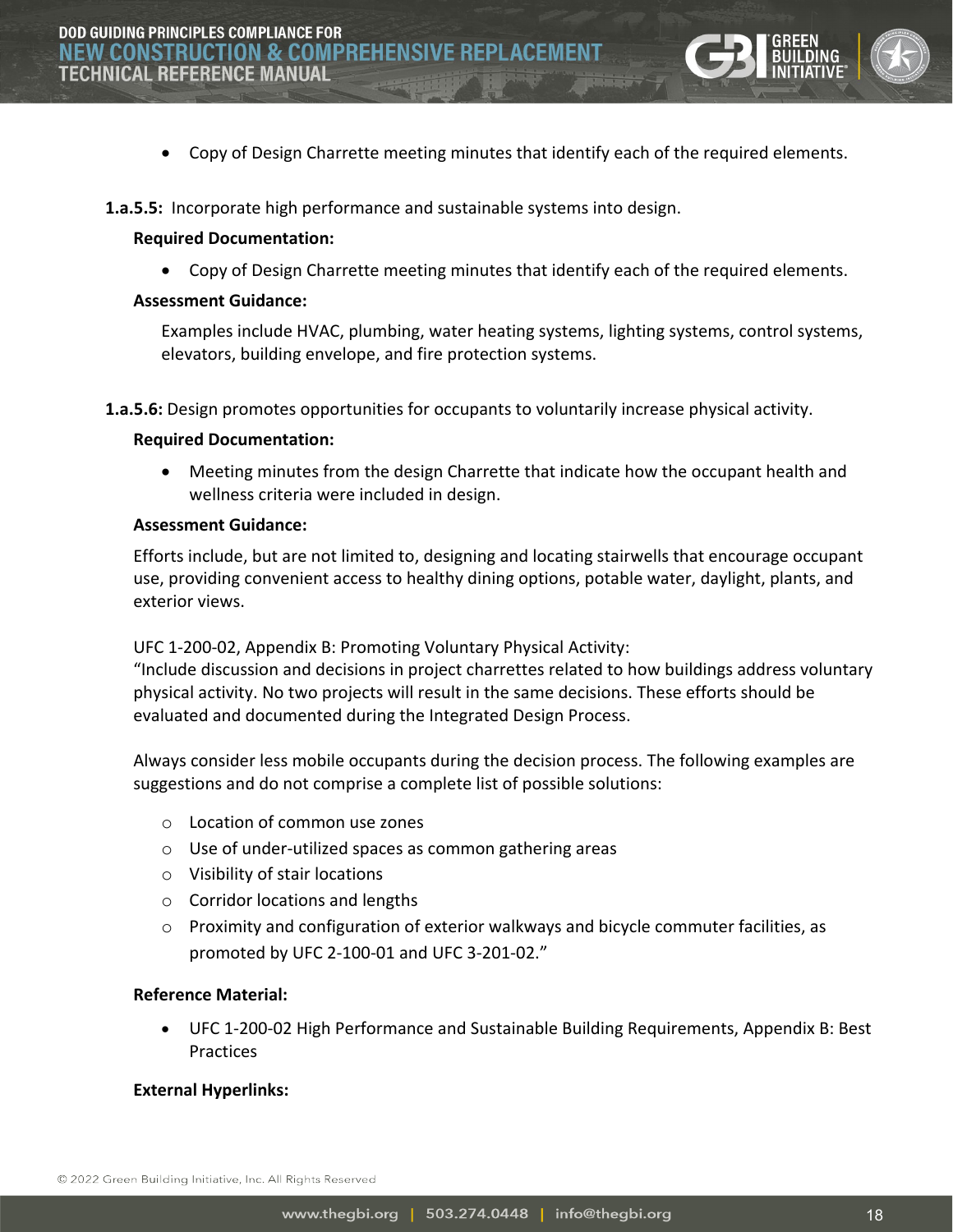

• UFC 3-201-02 Landscape Architecture, With Change 1: <http://www.wbdg.org/ffc/dod/unified-facilities-criteria-ufc/ufc-3-201-02>

# <span id="page-18-0"></span>**1.b Commissioning**

## <span id="page-18-1"></span>**1.b.1 UFC 1-200-02: Commissioning**

*"In order to verify design and performance, and ensure that the Government requirements are met, employ commissioning practices appropriate to the size and complexity of the building and its system components. This must include an experienced commissioning provider, who should be independent of the project design and construction team, and from the operations team. The choice of either contracted services or Government personnel to serve as the commissioning provider will be determined at project level.*

*Meet the requirements of IgCC 1001.3.1.2 (10.3.1.2) (Building Project Commissioning), with the following modifications:*

- *For buildings and systems that are less complex, commissioning may be tailored as determined by the DOD Service AHJ. For Army projects, refer to Army policy for determination of systems to commission. For Air Force and Navy projects, the Project Delivery Team must determine the level of commissioning activities required.*
- *"Schematic design" is the design charrette or similar conceptual design activity prior to completion of 35% design.*
- *Documentation as described in ASHRAE 55 Section 6.2 is not required."*

**Exception**: For military treatment facilities, refer to UFC 4-510-01 Military Medical Facilities for commissioning requirements.

**Army/USACE executed projects**: Refer to UFGS 01 91 00.15 10 TOTAL BUILDING COMMISSIONING for determination of systems to commission,

[https://www.wbdg.org/FFC/DOD/UFGS/UFGS%2001%2091%2000.15%2010.pdf.](https://www.wbdg.org/FFC/DOD/UFGS/UFGS%2001%2091%2000.15%2010.pdf) This describes all submittals required for Army projects and takes precedence over other references. The Project Delivery team must determine the level of commissioning activities required.

**Navy/NAVFAC executed projects**: Refer to UFGS 01 91 00.15 20 TOTAL BUILDING COMMISSIONING, which supersedes UFGS 01 91 00.15 20, [https://www.wbdg.org/ffc/dod/unified-facilities-guide-specifications](https://www.wbdg.org/ffc/dod/unified-facilities-guide-specifications-ufgs/ufgs-01-91-00-15-20)[ufgs/ufgs-01-91-00-15-20.](https://www.wbdg.org/ffc/dod/unified-facilities-guide-specifications-ufgs/ufgs-01-91-00-15-20) This describes all submittals required for Navy projects and takes precedence over other references. The Project Delivery team must determine the level of commissioning activities required.

**Air Force projects:** Refer to UFGS per the agent executing the project: UFGS 01 91 00.15 20 for NAVFAC executed projects, and UFGS 01 91 00.15 10 for USACE executed projects. If the Air Force is executing the project either UFGS may be used.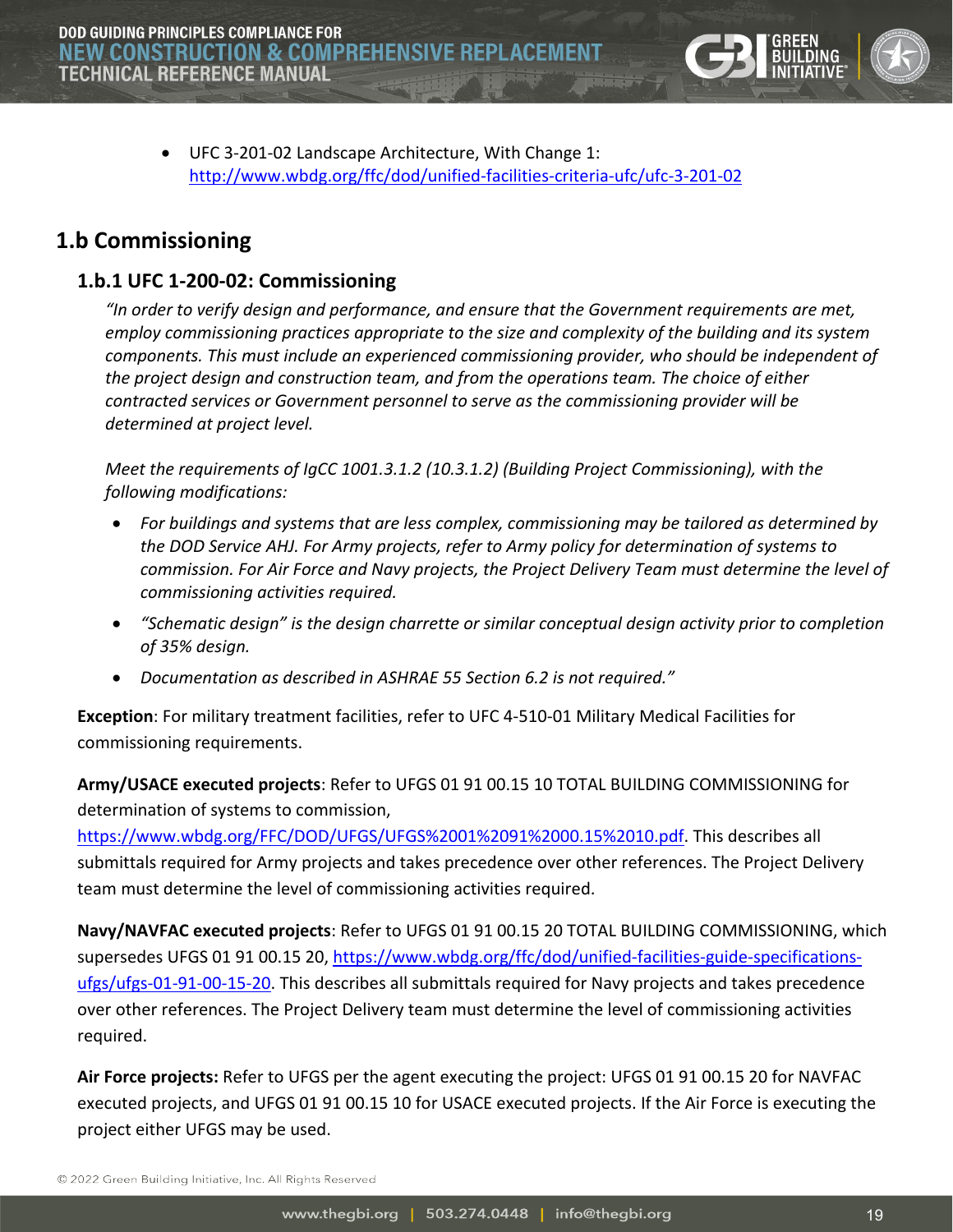

#### **Requirements:**

**1.b.1.1:** Identify which systems and associated protocols are to be commissioned.

#### **Required Documentation:**

• List of systems and associated protocols to be commissioned.

#### **Reference Material:**

- **Navy executed projects**: UFGS 01 91 00.15 20 TOTAL BUILDING COMMISSIONING: SYSTEMS TO BE COMMISSIONED, [https://www.wbdg.org/ffc/dod/unified-facilities](https://www.wbdg.org/ffc/dod/unified-facilities-guide-specifications-ufgs/ufgs-01-91-00-15-20)[guide-specifications-ufgs/ufgs-01-91-00-15-20](https://www.wbdg.org/ffc/dod/unified-facilities-guide-specifications-ufgs/ufgs-01-91-00-15-20)
- **Army executed projects**: UFGS 01 91 00.15 10 TOTAL BUILDING COMMISSIONING: SYSTEMS TO BE COMMISSIONED, <https://www.wbdg.org/FFC/DOD/UFGS/UFGS%2001%2091%2000.15%2010.pdf>
- **1.b.1.2:** Submit the design documentation requirements for each review phase.

#### **Required Documentation:**

- Designated Commissioning Provider
- **Army executed projects:** Owner's Project Requirements (OPR): The OPR is initially developed in predesign by the owner with support from the design team and stakeholders, which establishes the building's intended operation and function along with the owner's goals.
- **Navy executed projects:** Navy does not require a separate OPR. However, the following documents are required, in order to determine the project requirements:
	- **Design-Build:** 
		- MILCON and Specials: DD1391
		- Request for Proposal (RFP)
	- **Design-Bid-Build:** 
		- MILCON and Specials: DD1391 (Basis of Design can be submitted with the DD1391, but not instead of).
	- Sustainment, Restoration, and Modernization (SRM): Scope of Work
- Design team's Basis of Design (BOD)
- Project specifications including construction phase commissioning requirements
- Other contract documents including construction phase commissioning requirements
- Commissioning plan

#### **Reference Material:**

- **Navy executed projects**: UFGS 01 91 00.15 20 TOTAL BUILDING COMMISSIONING
- **Army executed projects**: UFGS 01 91 00.15 10 TOTAL BUILDING COMMISSIONING

**1.b.1.3**: Submit the contract documentation requirements as part of activities prior to building occupancy.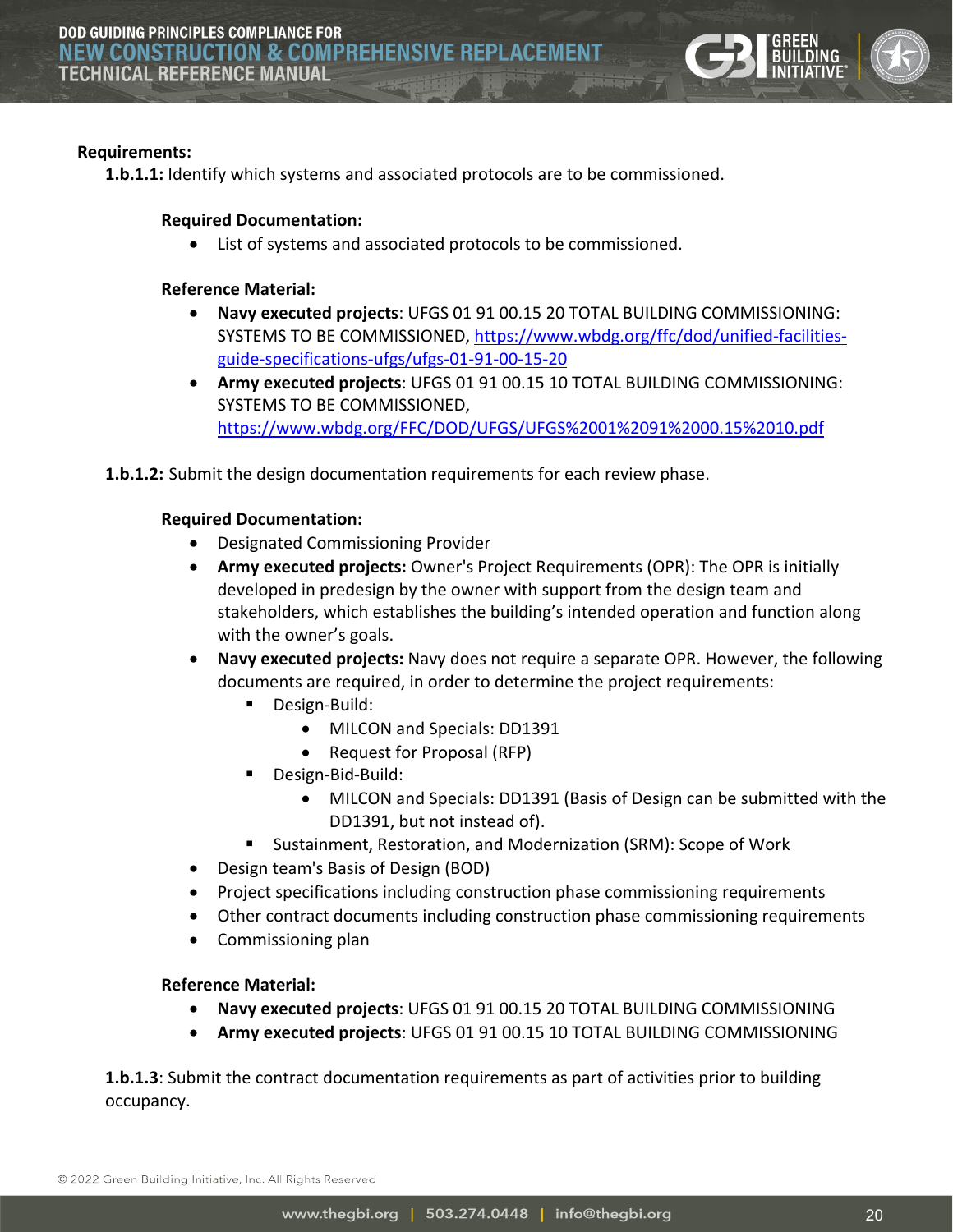

#### **Required Documentation:**

- Construction checklist and verification
- Preliminary commissioning report
- Review of system manual submittals, including O&M documentation
- Review of Final Commissioning Report and Final Construction Phase Commissioning Plan

#### **Reference Material:**

- Systems manual submittals: UFGS 01 78 23 Operation And Maintenance Data
- **Navy executed projects**: UFGS 01 91 00.15 20 TOTAL BUILDING COMMISSIONING: SUBMITTALS
- **Army executed projects**: UFGS 01 91 00.15 10 TOTAL BUILDING COMMISSIONING: **SUBMITTALS**

#### **Assessment Guidance:**

• Systems manual is a requirement of UFGS 01 78 23 Operation And Maintenance Data. The Commissioning Provider will review the systems manual submittals for commissioned systems' requirements. The Commissioning Provider does not create the manuals.

**1.b.1.4**: Submit the contract documentation requirements for postoccupancy Cx activities.

#### **Required Documentation:**

- All record documents
- Final Commissioning Report

#### **Reference Material:**

• Systems manual submittals: UFGS 01 78 23 Operation And Maintenance Data

#### **Assessment Guidance:**

• Systems manual is a requirement of UFGS 01 78 23 Operation And Maintenance Data. The Commissioning Provider will review the systems manual submittals for commissioned systems' requirements. The Commissioning Provider does not create the manuals.

#### **1.b.1.5**: Review the O&M Manual.

#### **Required Documentation:**

• Review of O&M Manual.

#### **Assessment Guidance:**

• An "O&M Manual" is an Operations and Maintenance (O&M) Manual that encompass all operating aspects of the building that have an impact on its surrounding environment and occupants. The Commissioning Provider will review the O&M Manual submittals for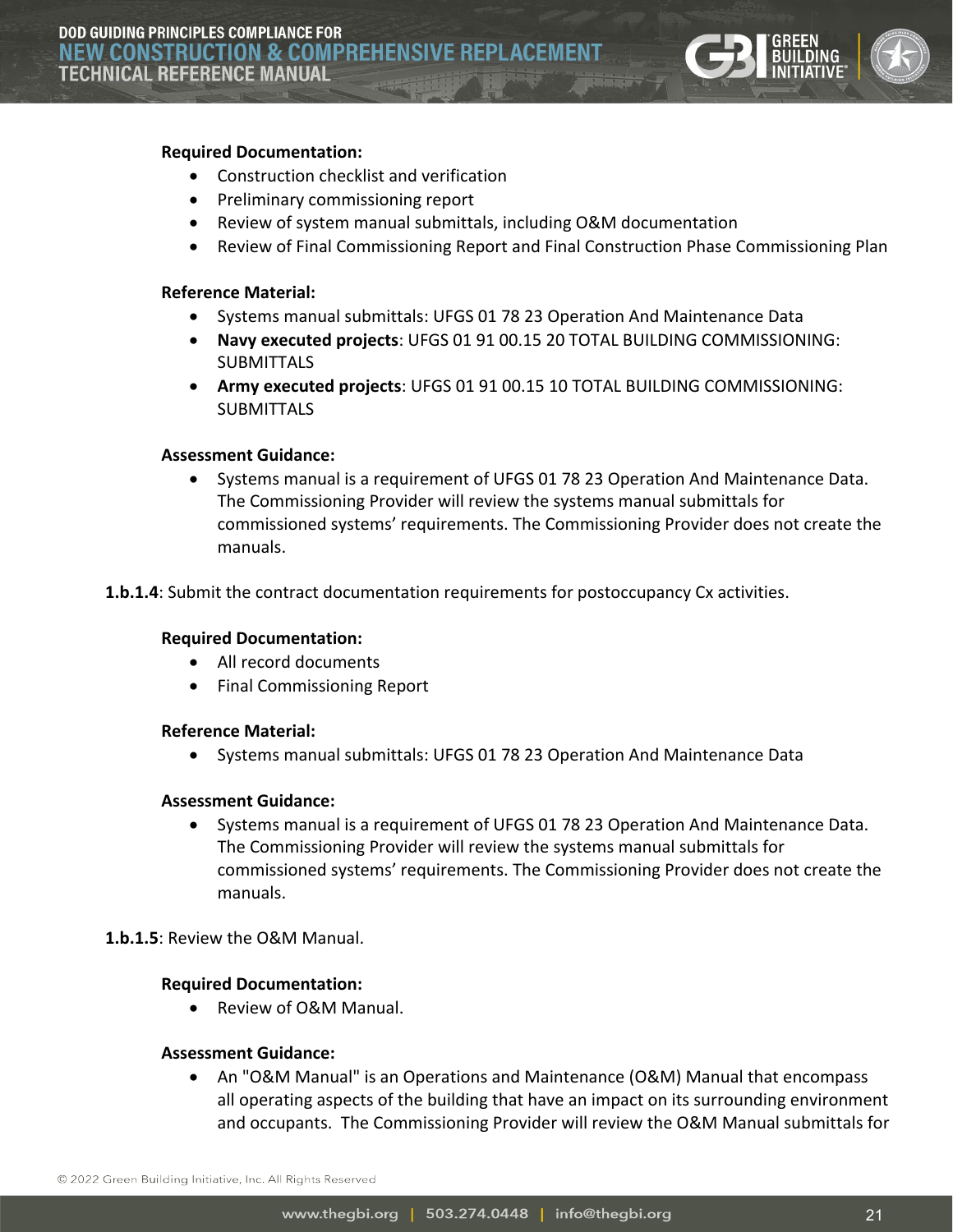

commissioned systems' requirements. The Commissioning Provider does not create the manuals. A hard copy of the manual is optional.

#### **Assessment Guidance:**

During the design phase, the Commissioning Provider must review the OPR\*, design documents and any Basis of Design (BOD) documents assembled by the design team. The design document reviews focus on the "big picture", including operability, accessibility, maintainability, efficiency, coordination between systems and controls. Approximately one-third of commissioning field problems can be traced back to design, so this process is key. The Commissioning Provider must also help prepare commissioning related specifications for the design team, develop pre-functional checklists and functional performance tests for all equipment to be commissioned, and finalize the Commissioning Plan. Specification sections related to commissioning are typically included in the Division 01 sections (listing checklists, prerequisites to testing, testing requirements and reports) and also in individual sections in Divisions 02 through 48 (stating which systems are to be commissioned and requirements for contractors to complete checklists and performance tests). The Commissioning Provider will also develop training and systems manual requirements. Note that the Commissioning Provider will review the systems manual submittals for commissioned systems' requirements but does not create the manual.

The construction phase is where the largest amount of commissioning work takes place. The Commissioning Provider's activities will include:

- Reviewing submittals against the Commissioning Plan, OPR\*, and BOD
- Revise the OPR\*, Commissioning Plan and schedule, if necessary
- Document construction observations on site and compile these into a commissioning issues log and photo log
- Review pre-functional test checklists completed by contractors
- Conduct Functional Performance Testing of equipment and systems
- Review requirements in the project's systems manual, including operations and maintenance manuals for commissioned equipment. Note that the Commissioning Provider is only responsible for reviewing the systems manuals, not creating them.

\***Army/USACE executed projects only**: Owner's Project Requirements (OPR): The OPR is initially developed in predesign by the owner with support from the design team and stakeholders, which establishes the building's intended operation and function along with the owner's goals.

**Navy/NAVFAC executed projects only**: The following in congregate constitute an OPR:

- Design-Build:
	- o MILCON and Specials: DD1391
	- o Request for Proposal (RFP)
- Design-Bid-Build:
	- o MILCON and Specials: DD1391 (Basis of Design can be submitted with the DD1391, but not instead of.)
- Sustainment, Restoration, and Modernization (SRM): Scope of Work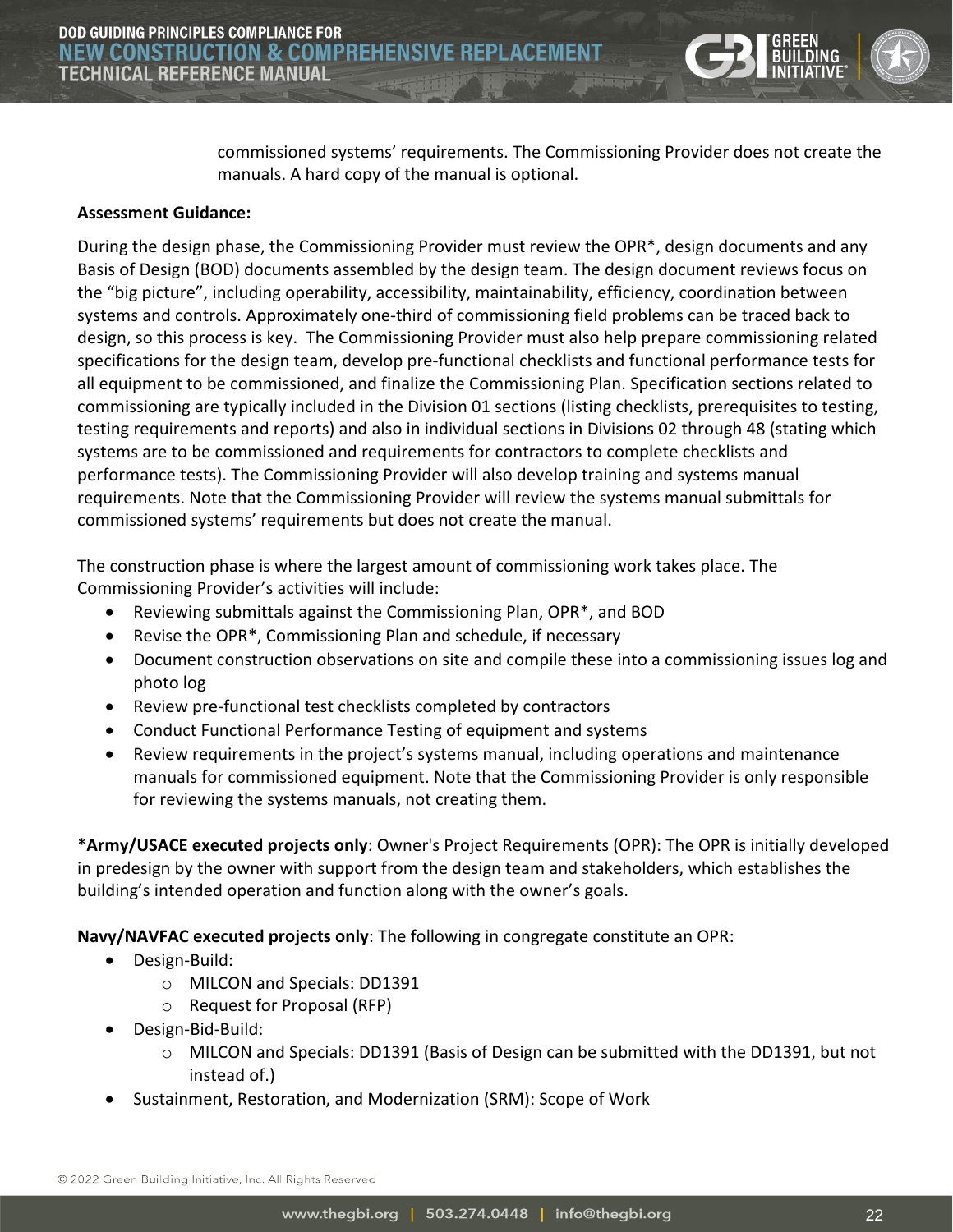During this time, the Commissioning Provider might also meet with the designers and contractors to review complex systems such as the BAS and sequence of operations. Once all the above activities are complete, the Commissioning Provider will develop and distribute the Commissioning Report.

**Navy/NAVFAC executed projects:** The Commissioning Provider is responsible for reviewing the Operations & Maintenance (O&M) Manual for the appropriate systems operations (UFGS 01 91 00.15 20 and UFGS 23 08 00.00 20). Check appropriate agency references:

#### **Army/USACE executed projects:**

**Commissioning Systems Manual**: UFGS 01 91 00.15 10 paragraph 3.2.8 (Systems Manual). **Maintenance and Service Life Manual**: UFGS 01 91 00.15 10 paragraph 3.2.9 (Maintenance and Service Life Plans).

Coordinate with UFGS 01 78 23 Operation and Maintenance Data and the following as applicable:

- **A. ARMY/USACE executed projects:** UFGS 01 45 00.00 10 QUALITY CONTROL
- **B. Navy/NAVFAC executed projects:** UFGS 01 45 00.00 20 QUALITY CONTROL
- **C. Navy/NAVFAC executed projects (Design Build only):** UFGS 01 45 00.05 20 DESIGN AND CONSTRUCTION QUALITY CONTROL

All management plans and policies should include who the responsible parties are, including any outside vendors, what actions will be taken as part of the plan, why the actions are environmentally preferable versus standard operating procedures and any tracking or verifying documentation that will be required. The Assessor will look for submission of the contributions to and review of an electronic Operations and Maintenance Manual (hard copy optional) that clearly notes each of the site management items it addresses. The Assessor will also be checking to ensure each management plan or policy is complete.

#### **Reference Material:**

- **Army:** 
	- o UFGS 01 91 00.15 10 TOTAL BUILDING COMMISSIONING
	- o UFGS 01 45 00.00 10 QUALITY CONTROL
- **Navy:** 
	- o UFGS 01 91 00.15 20 TOTAL BUILDING COMMISSIONING
	- o UFGS 01 45 00.00 20 QUALITY CONTROL
- **Navy (Design Build only):** UFGS 01 45 00.05 20 DESIGN AND CONSTRUCTION QUALITY **CONTROL**
- UFGS 01 78 23 Operation and Maintenance Data
- UFGS 23 08 00.00 20 Commissioning of Mechanical [And Plumbing] Systems, <https://www.wbdg.org/ffc/dod/unified-facilities-guide-specifications-ufgs/ufgs-23-08-00-00-20>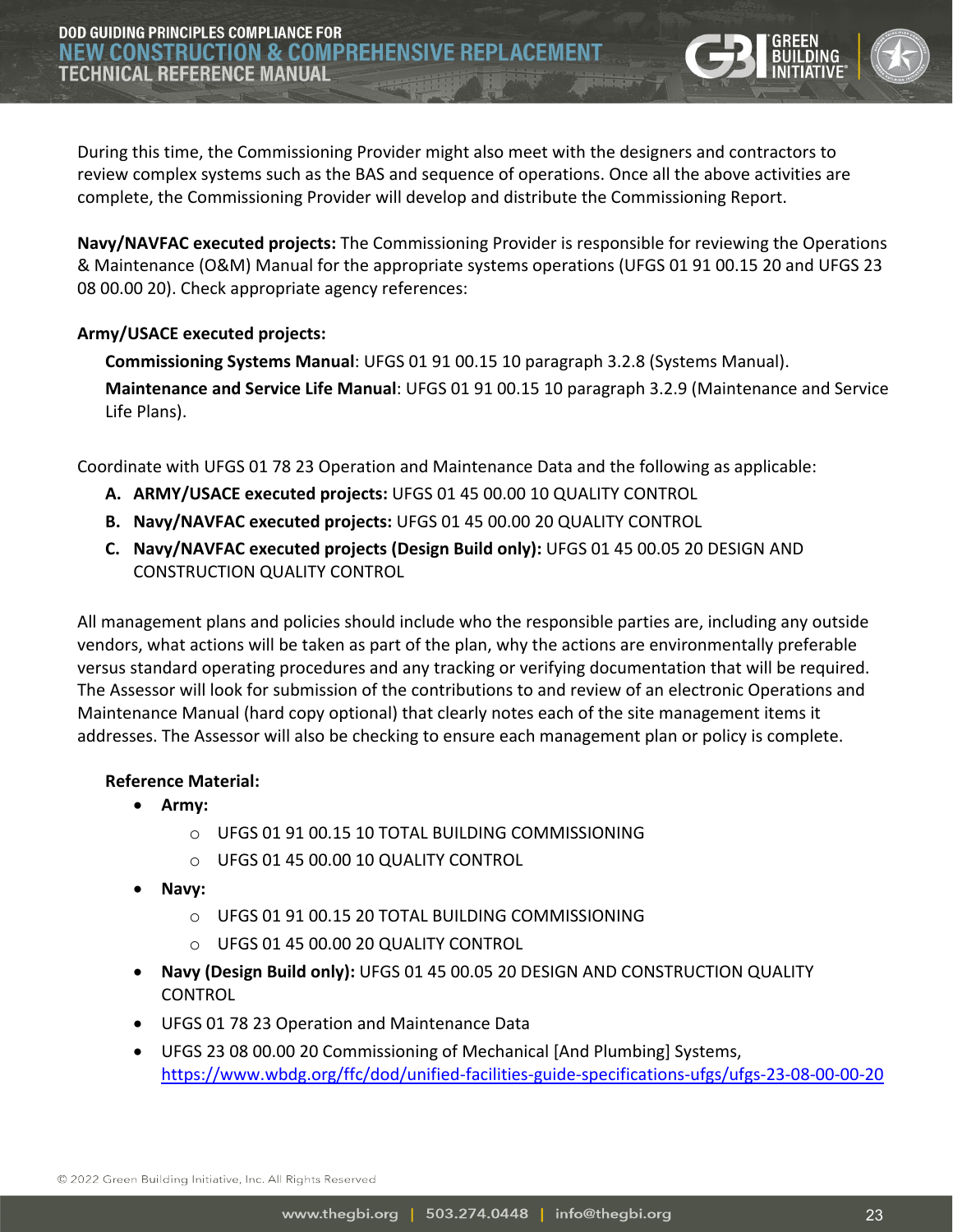

# **2. OPTIMIZE ENERGY PERFORMANCE**

<span id="page-23-0"></span>*"Base energy efficiency design decisions on LCCA as indicated in Chapter 1 of (UFC 1-200-02). The LCCA includes a minimum of three energy efficient alternatives to the baseline standard (ASHRAE 90.1, IECC, etc.). For details, refer to UFC 1-200-02 Appendix A Energy Optimization and LCCA Process Integration."* 

# <span id="page-23-1"></span>**2.a Energy Efficiency**

Select the requirements that apply to your project based on building type:

- **Commercial and Multi-Family High-Rise Residential Buildings**
- **Low-Rise Residential Buildings**
- **Comprehensive Replacement and SRM**

**Follow the process flowchart, "Energy Optimization and LCCA process" UFC 1-200-02, Appendix A.**

# <span id="page-23-2"></span>**2.a.1.A UFC 1-200-02: Commercial and Multi-Family High-Rise Residential Buildings**

- *"Meet the requirements of ASHRAE 90.1[5.](#page-23-3)*
- *Design the building to achieve at least 30% energy consumption reduction from ASHRAE 90.1 baseline.*
- *If a 30% reduction is not LCCE, modify the design of the proposed building to achieve an energy consumption level at the highest level of energy efficiency that is LCCE.*
- *Determine energy consumption levels for both the ASHRAE Baseline Building and proposed building alternatives by using the Performance Rating Method found in appendix G of ASHRAE 90.1, except the formula for calculating the Performance Rating. Replace the formula in G1.2 with the following:*

*Percentage improvement = 100 × ((Baseline building consumption − Receptacle and process loads) − (Proposed building consumption − Receptacle and process loads)) / (Baseline building consumption − Receptacle and process loads)[6](#page-23-4) "*

#### **Requirements :**

**2.a.1.A.1:** Meet the requirements of ASHRAE 90.1 Energy Standard for Buildings Except Low-Rise Residential Buildings.

© 2022 Green Building Initiative, Inc. All Rights Reserved

<span id="page-23-3"></span><sup>5</sup> ASHRAE 90.1 compliance pathways as detailed for each section of the standard govern.

<span id="page-23-4"></span><sup>6</sup> Energy consumption for the purposes of calculating the 30 percent savings requirements in CFR Title 10 Part 433, §433.100 shall include the building envelope and energy consuming systems normally specified as part of the building design by ASHRAE 90.1 such as space heating, space cooling, ventilation, service water heating, and lighting, but shall not include receptacle and process loads not within the scope of ASHRAE 90.1 such as specialized medical or research equipment and equipment used in manufacturing processes.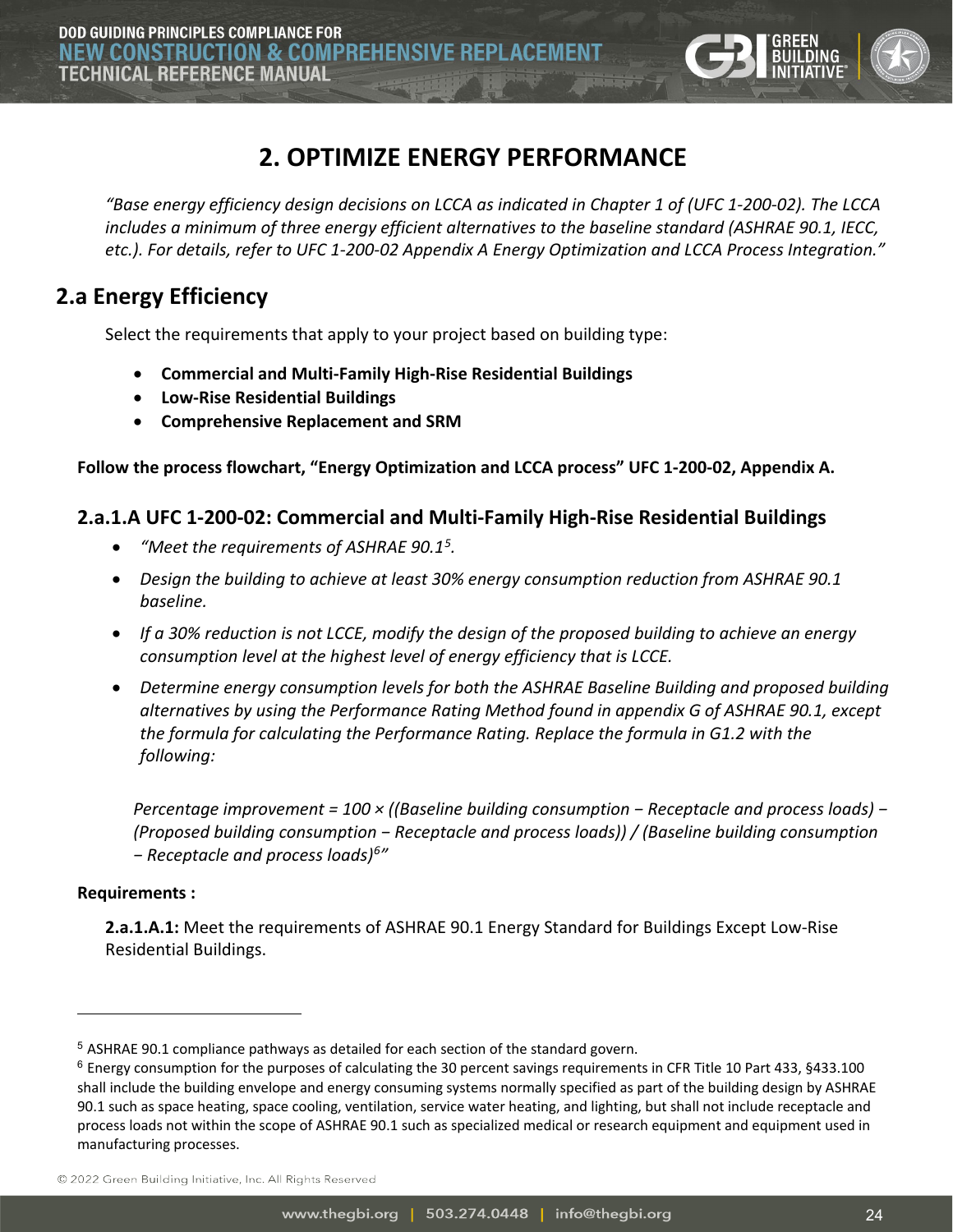

#### **Required Documentation:**

- Summary of the proposed energy model's inputs and outputs
- Modeling report

#### **Reference Material:**

- 10 C.F.R. § 433: Energy Efficiency Standards For The Design And Construction Of New Federal Commercial And Multi-Family High-Rise Residential Buildings
- ASHRAE 90.1-2013 Energy Standard for Buildings Except Low-Rise Residential Buildings

**2.a.1.A.2:** Submit energy model showing the proposed building model to achieve at least 30% - less if LCCE - energy consumption reduction from ASHRAE 90.1 baseline.

#### **Required Documentation:**

- Summary of the proposed energy model's inputs and outputs
- Modeling report

#### **Reference Material:**

• ASHRAE 90.1 Energy Standard for Buildings Except Low-Rise Residential Buildings

#### **Assessment Guidance:**

• If a 30% reduction is not Life Cycle Cost Effective (LCCE), modify the design of the proposed building to achieve an energy consumption level at the highest level of energy efficiency that is LCCE.

**2.a.1.A.3:** Determine energy consumption levels for ASHRAE Baseline Building and proposed building alternatives.

#### **Required Documentation:**

- Energy consumption levels for Baseline Building and proposed building alternatives
- Calculation for percentage improvement

#### **Reference Material:**

• ASHRAE 90.1 Energy Standard for Buildings Except Low-Rise Residential Buildings

#### **Assessment Guidance:**

- Determine energy consumption levels for both baseline and proposed building by using the Performance Rating Method found in appendix G of ASHRAE 90.1, except for the formula for calculating Performance Rating.
- Replace the G1.2 with the formula with the following: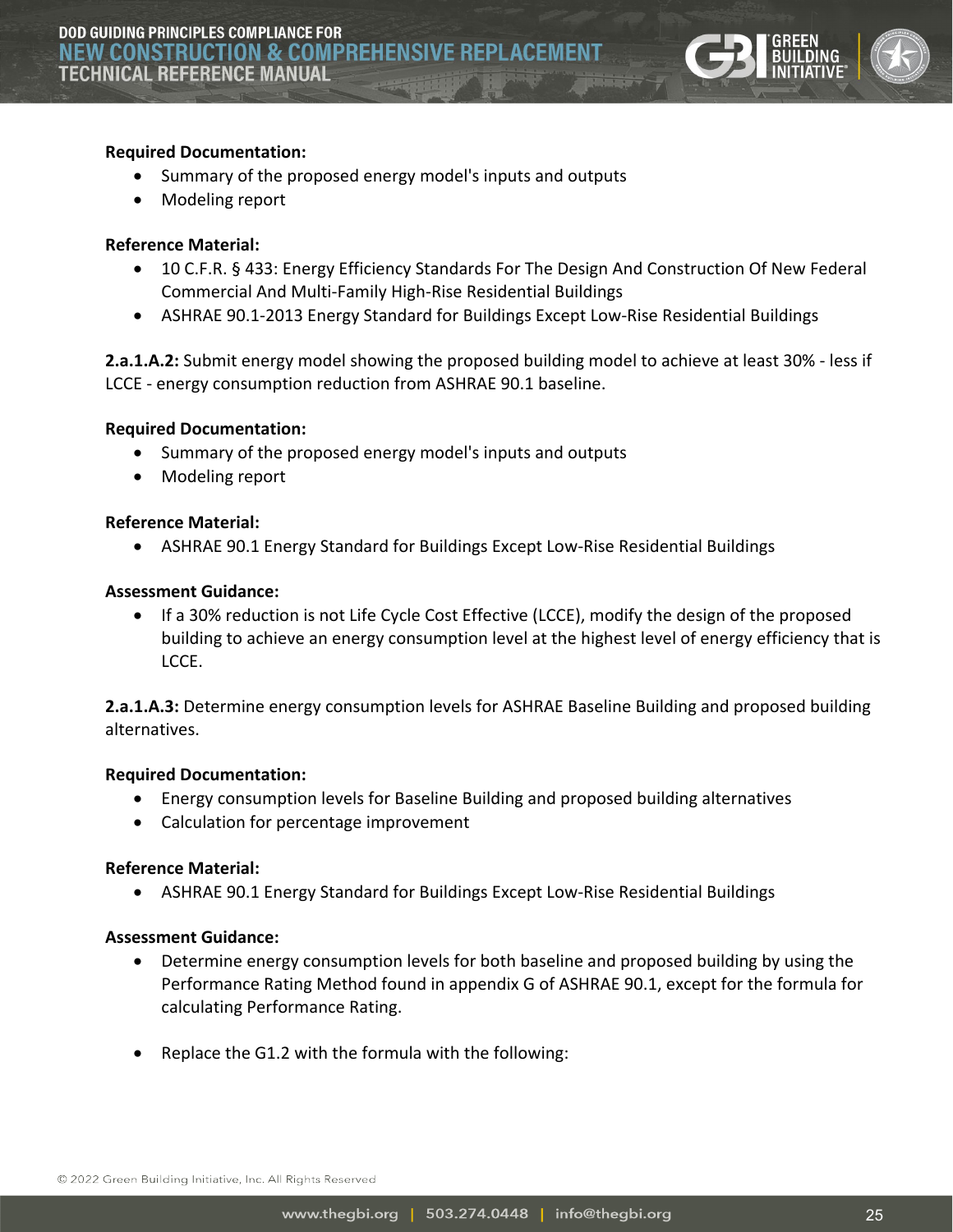o Percentage improvement = 100 × ((Baseline building consumption − Receptacle and process loads) − (Proposed building consumption − Receptacle and process loads)) / (Baseline building consumption − Receptacle and process loads)

# <span id="page-25-0"></span>**2.a.1.B UFC 1-200-02: Low-Rise Residential Buildings**

- *"Meet the requirements of International Energy Conservation Code (IECC).*
- *Design the building to achieve at least 30% energy consumption reduction from the IECC baseline using the Simulated Performance Alternative found in Section 405 of the IECC.*
- *If a 30% reduction is not LCCE, modify the design of the proposed building alternatives to achieve an energy consumption level at the highest level of energy efficiency that is LCCE."*

#### **Requirements:**

**2.a.1.B.1:** Meet the requirements of International Energy Conservation Code (IECC).

#### **Required Documentation:**

- Summary of the proposed energy model's inputs and outputs
- Modeling report

#### **Reference Material:**

• *International Energy Conservation Code (IECC)*

**2.a.1.B.2:** Submit energy model showing the proposed building alternatives to achieve at least 30% less if LCCE - energy consumption reduction from IECC baseline (Section 405, Simulated Performance Alternative).

#### **Required Documentation:**

- Energy consumption levels for Baseline Building and proposed building alternatives
- Calculation for percentage improvement

#### **Reference Material:**

• *International Energy Conservation Code (IECC)*

#### **Assessment Guidance:**

Design the building to achieve at least 30% energy consumption reduction from the IECC baseline using the Simulated Performance Alternative found in Section 405 of the IECC.

If a 30% reduction is not Life Cycle Cost Effective (LCCE), modify the design of the proposed building to achieve an energy consumption level at the highest level of energy efficiency that is LCCE.

# <span id="page-25-1"></span>**2.a.1.C UFC 1-200-02: Comprehensive Replacement and SRM**

• *"Projects that replace everything above the foundation (comprehensive replacement) must either apply Commercial and Multi-Family High-Rise Residential Buildings" or "Low-Rise Residential Buildings" as applicable.*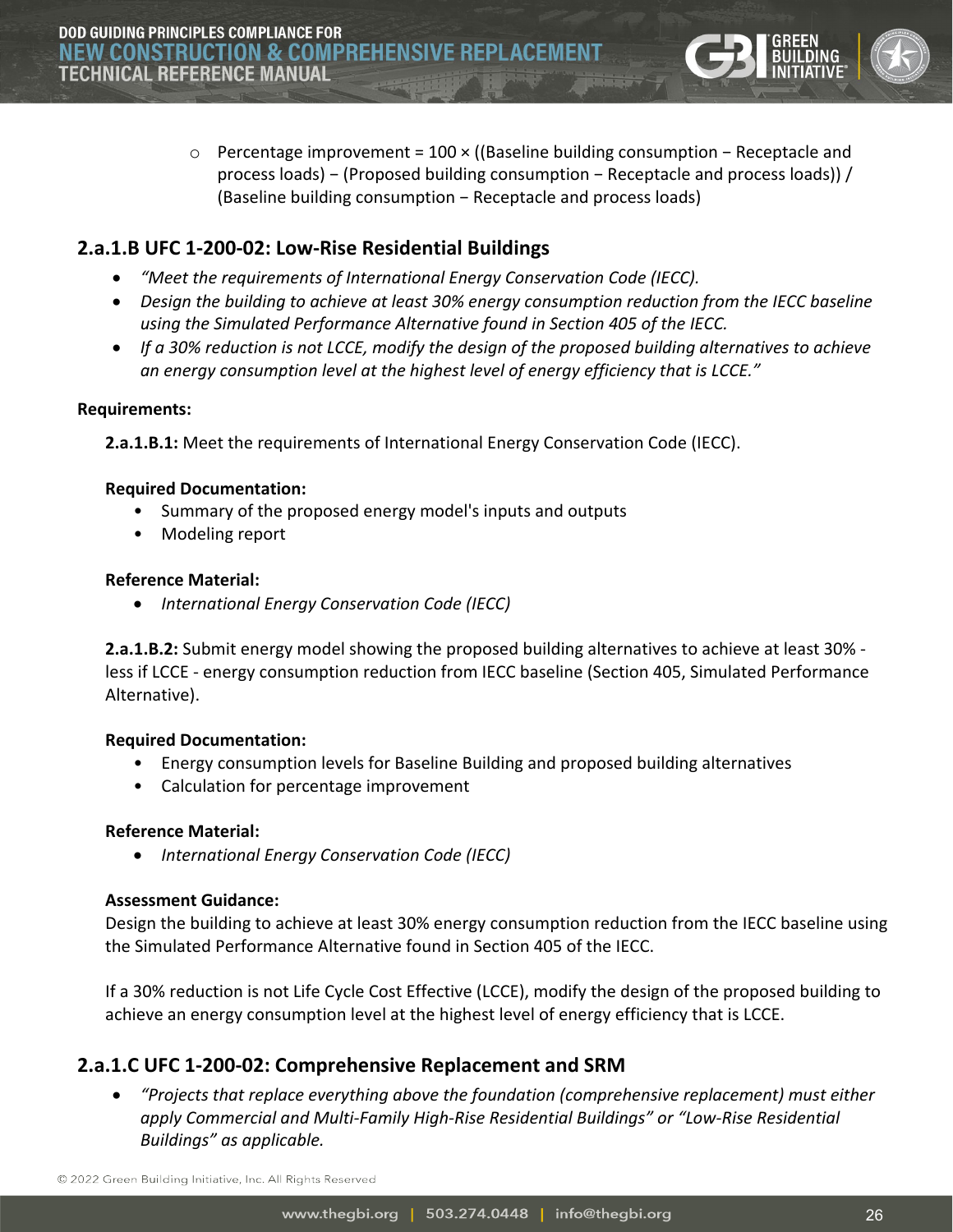

- *SRM projects choose one of the following options:*
	- *1. Reduce measured building energy use by at least 30%, below FY 2003 energy use baseline.*
	- *2. Reduce measured building energy use by at least 20% below FY 2015 energy use baseline.*
	- *3. Reduce modeled energy use (from all sources including renewable energy) by 30% compared to the ASHRAE 90.1 baseline building design for Commercial or Multi-Family High-Rise Residential Buildings, or the IECC baseline (using the Simulated Performance Alternative found in Section 405 of the IECC) for Low-Rise Residential buildings. (Refer to paragraph "Commercial and Multi-Family High-Rise Residential Buildings" for calculation of energy consumption reduction.)*
- *If none of the reduction choices is life-cycle cost effective, modify the design of the proposed building system(s) to achieve an energy consumption level at the highest level of energy efficiency that is life-cycle cost effective."*

#### **If replacing everything above the foundation (comprehensive replacement):**

Complete either 2.a.1.A (Commercial and Multi-Family High-Rise Residential Buildings) or 2.a.1.B (Low-Rise Residential Buildings) as most applicable to the project.

#### **"SRM" is defined by UFC 1-200-02 as the following:**

**Sustainment, Restoration, and Modernization (SRM):** Per the Office of the Assistant Secretary of Defense for Sustainment, Construction:

- Sustainment activities include scheduled and unscheduled inspection, maintenance and repair to ensure facilities remain in good working order throughout their service lives.
- Restoration activities include repair and replacement efforts to renovate facilities damaged by inadequate sustainment, excessive age, natural disaster, fire, accident, or other causes.
- Modernization activities include implementation of new or higher standards; accommodating new functions; or replacing building components that typically last more than 50 years.

#### **2.a.1.C.1: SRM projects, choose from one of the following four (4) options:**

**2.a.1.C.1.i (Option 1):** Reduce building energy use by at least 30%, below FY 2003 energy use baseline.

#### **Required Documentation:**

- One of the following is required for establishing the baseline:
	- o Meter data; or
	- o Summary of the proposed energy model's inputs and outputs, and
	- o Modeling report
- LCCA report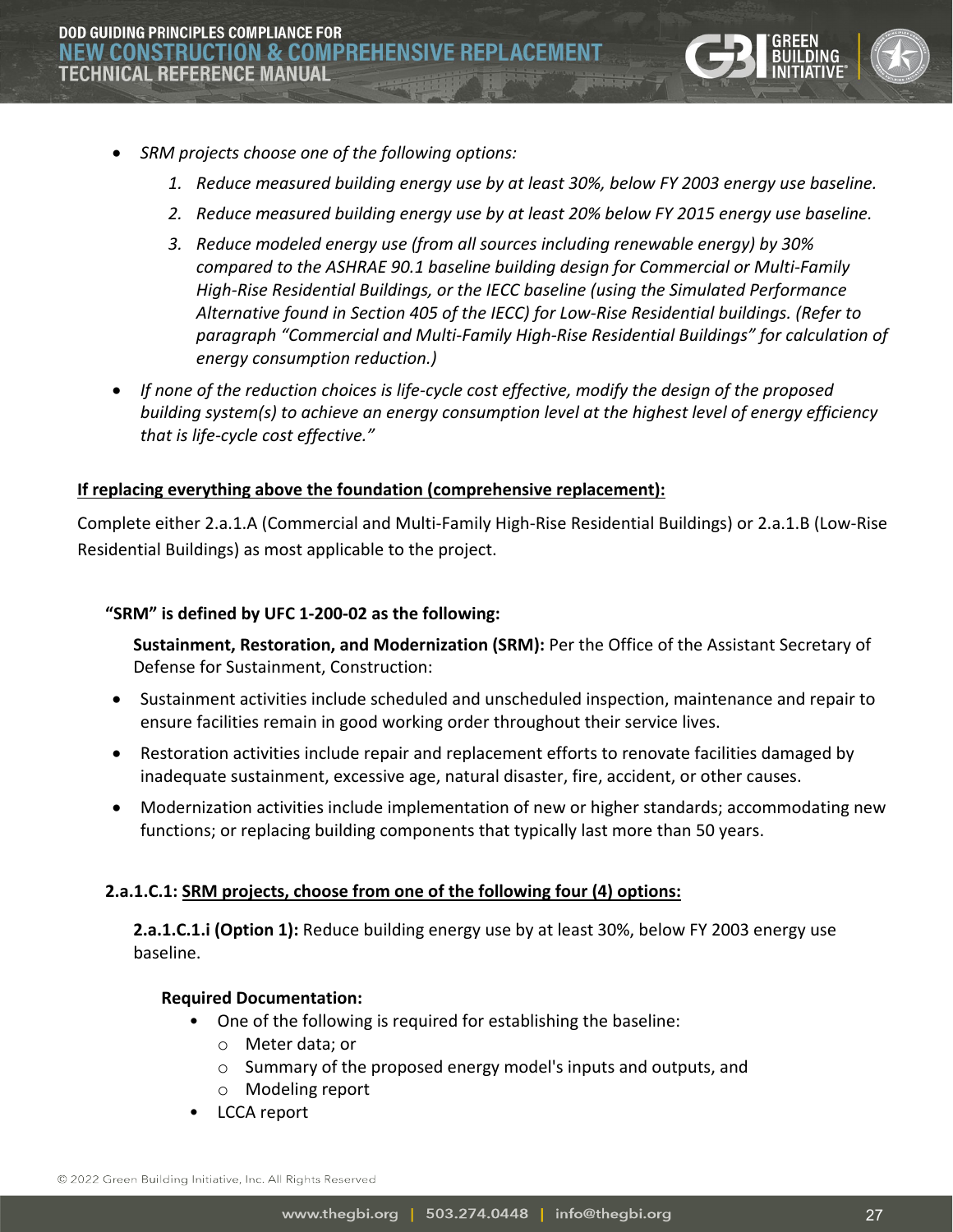

#### **Reference Material:**

• UFC 1-200-02: Renovations

**2.a.1.C.1.ii (Option 2):** Reduce building energy use by at least 20% below FY 2015 energy use baseline.

#### **Required Documentation:**

- One of the following is required for establishing the baseline:
	- o Meter data; or
	- o Summary of the proposed energy model's inputs and outputs, and
	- o Modeling report
- LCCA report

#### **Reference Material:**

• UFC 1-200-02: Renovations

**2.a.1.C.1.iii (Option 3):** Reduce modeled energy use (from all sources including renewable energy) by 30% compared to the ASHRAE 90.1 baseline building design for Commercial or Multifamily High-Rise Residential Buildings or the IECC baseline for Low-Rise Residential Buildings.

#### **Required Documentation:**

- Summary of the proposed energy model's inputs and outputs
- Modeling report
- LCCA report (if applicable)

#### **Reference Material:**

- ASHRAE 90.1 Energy Standard for Buildings Except Low-Rise Residential Buildings
- International Energy Conservation Code (IECC)

#### **Assessment Guidance:**

For Low-Rise Residential buildings, use the Simulated Performance Alternative found in Section 405 of the International Energy Conservation Code (IECC). Refer to paragraph, "Commercial and Multi-Family High-Rise Residential Buildings" for calculation of energy consumption reduction.)

**2.a.1.C.1.iv (Option 4):** If none of the above reductions for SRM projects are LCCE, design to achieve an energy consumption level at the highest level of energy efficiency that is LCCE.

#### **Required Documentation:**

- Summary of the proposed energy model's inputs and outputs
- Modeling report
- LCCA report

#### **Enter LCCA and tracking data for 2.a.1 (Energy Efficiency), regardless of OPTION selected above.**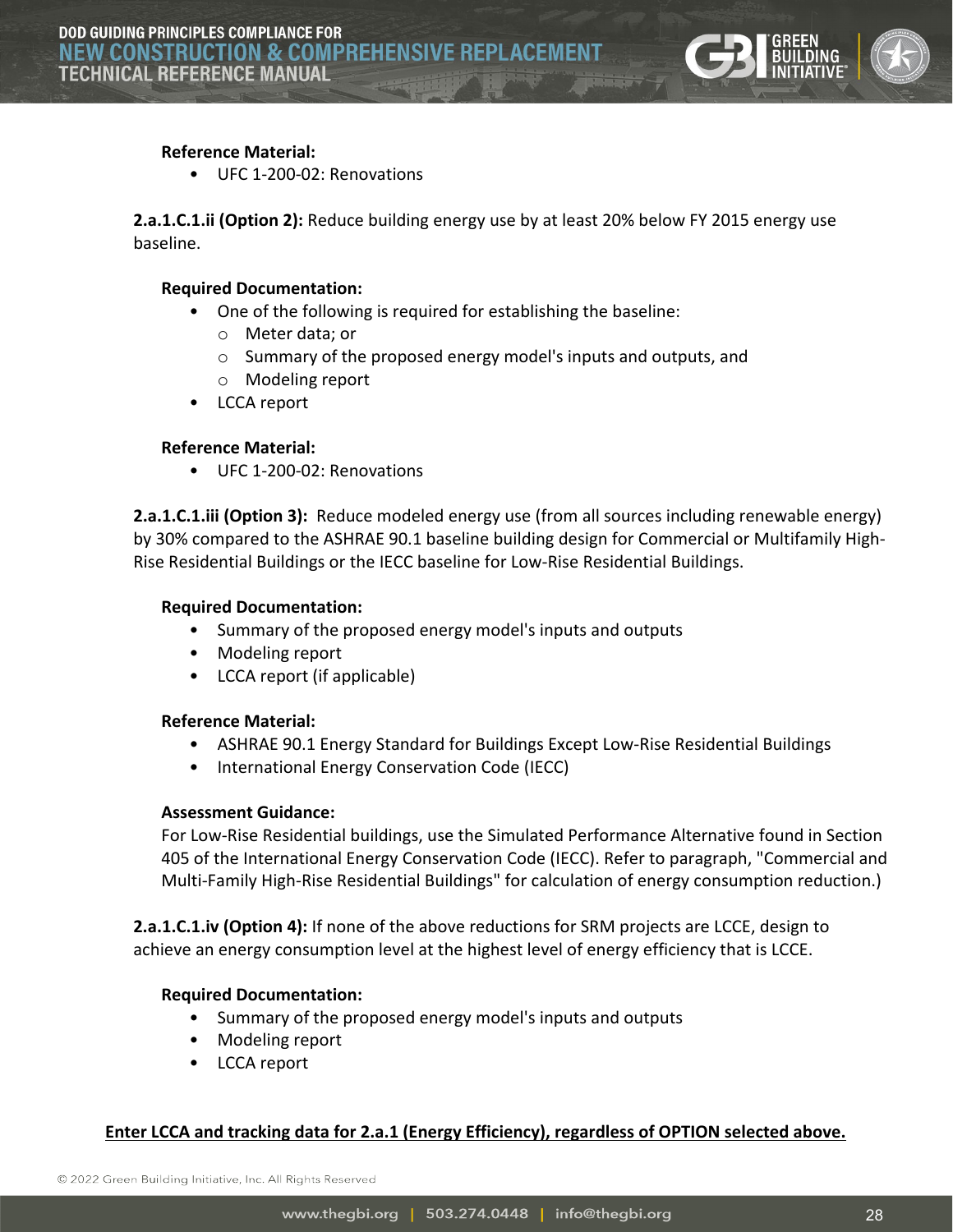

**LCCA:** What was the finding of the Life-Cycle Cost Analysis (LCCA)?

**Tracking 1:** What is the current energy consumption reduction percentage?

**Tracking 2:** Provide Energy Use Intensity (EUI) (kBTU/Sq. Ft./Year per building)

## <span id="page-28-0"></span>**2.a.2 UFC 1-200-02: Energy Efficient Products**

*"Per EISA 2007 Section 525, acquire products that are ENERGY STAR®-qualified or meet FEMPdesignated efficiency requirements in all covered product categories. Select products based on life cycle cost, not initial cost. Link to EPA sites: http://www.energystar.gov/ or https://energy.gov/eere/femp/federal-energy-management-program."* 

#### **Requirements:**

**2.a.2.1:** Select energy consuming products and equipment that are ENERGY STAR®-qualified or FEMPdesignated Energy-Efficient Products requirements in all covered product categories.

#### **Required Documentation:**

• ENERGY STAR & FEMP labeling for plug-in equipment and fixed building equipment.

#### **External Hyperlinks:**

- ENERGY STAR® Qualified Product Lists: [http://www.energystar.gov](http://www.energystar.gov/)
- Federal Energy Management Program (FEMP) Energy and Water Efficient Products: <http://www1.eere.energy.gov/femp>

#### <span id="page-28-1"></span>**2.a.3 UFC 1-200-02: Standby Powered Devices**

*"Per EISA 2007 Section 524, provide commercially available, off-the-shelf products that use no more than 1 watt in their standby mode."* 

#### **Requirements:**

**2.a.3.1:** Provide commercially available, off-the-shelf products that use no more than 1 watt in standby mode where applicable.

#### **Required Documentation:**

- List of equipment that operates in a standby mode that includes the standby wattage;
- Cut sheets for applicable equipment that provides the standby wattage.

#### **Reference Material:**

• *Energy Independence and Security Act of 2007* (EISA 2007), Section 524

#### **Assessment Guidance**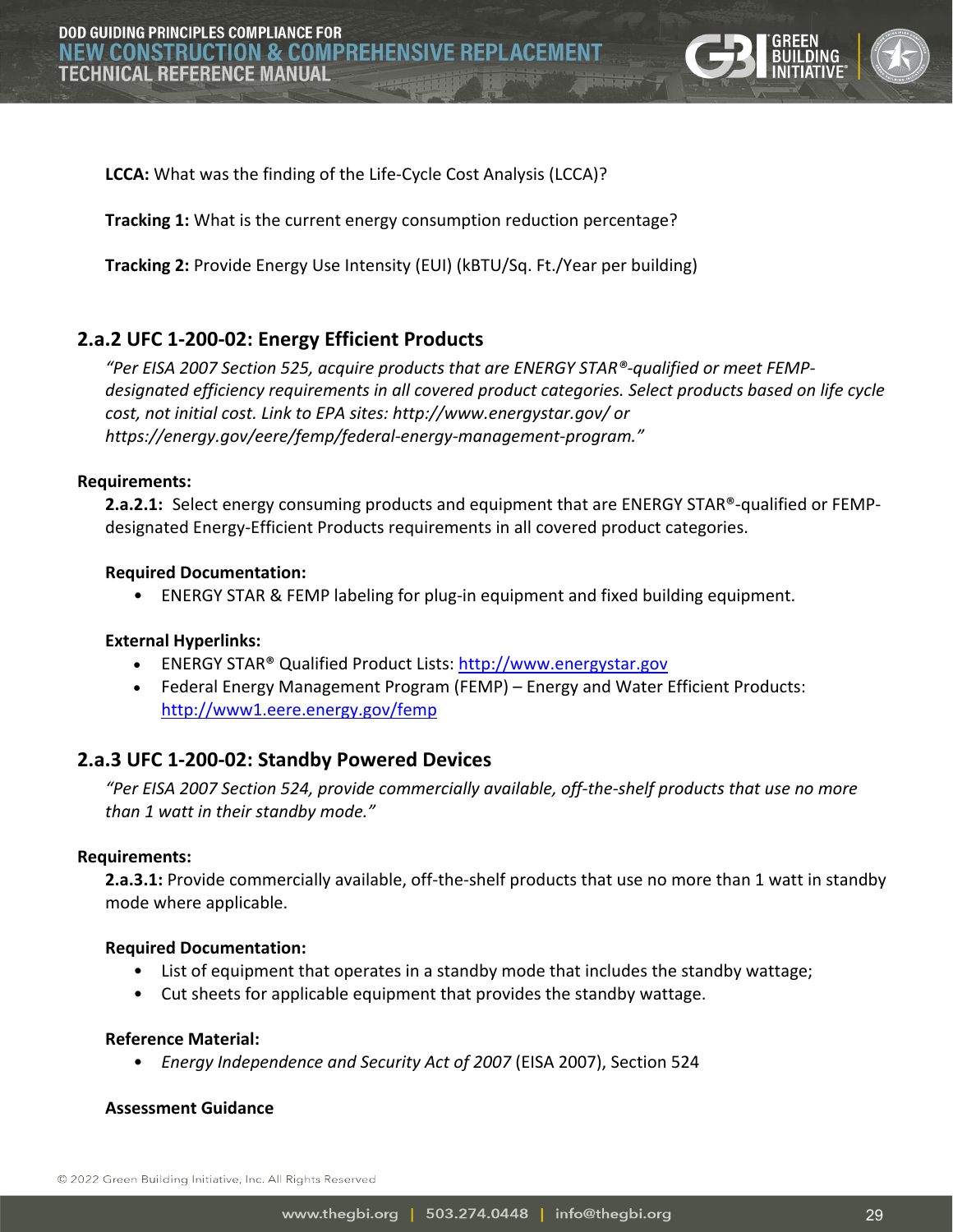

Per EISA 2007, Section 524. Products must be life-cycle cost effective, practicable, and not compromise performance

#### **External Hyperlinks:**

• H.R.6 – Energy Independence and Security Act of 2007: [https://www.congress.gov/bill/110th](https://www.congress.gov/bill/110th-congress/house-bill/6)[congress/house-bill/6](https://www.congress.gov/bill/110th-congress/house-bill/6)

# <span id="page-29-0"></span>**2.b Onsite Renewable Energy**

#### <span id="page-29-1"></span>**2.b.1 UFC 1-200-02: On-Site Renewable Energy**

*"Provide on-site renewable energy systems in accordance with IgCC 701.4.1.1 (7.4.1.1) On-Site Renewable Energy Systems and UFC 3-440-01 where LCCE, considering climate, infrastructure condition, mission compatibility, and effects on base-wide electrical system (grid) power quality. When available, utilize Installation-specific studies to determine LCCE renewable energy systems. Studies must be dated within five years of project design start.*

- *For Army projects, if not LCCE, utilize IgCC 701.4.1.1 (7.4.1.1) On-Site Renewable Energy Systems for future installation of on-site renewable energy systems*.
- *Services may choose LCCE centralized or Installation-wide renewable energy development, in lieu of building-by-building application. Meet the requirements of UFC 3-540-08.*

*Exception: Do not use purchase of renewable energy certificates (RECs) as a substitute for IgCC 701.4.1.1 the Section 7.4.1.1 new building requirement."*

#### **Requirements:**

**2.b.1.1:** Submit Life Cycle Cost Analysis for onsite renewable energy in accordance with IgCC 701.4.1.1 (7.4.1.1) On-Site Renewable Energy Systems and UFC 3-440-01.

#### **Required Documentation:**

- Onsite renewable energy feasibility studies or Life-Cycle Cost Analysis (LCCA).
- Renewable energy design documents, plans and specifications, and sub-contract, if applicable.

#### **Reference Material:**

- IgCC 701.4.1.1 (7.4.1.1) On-Site Renewable Energy Systems
- UFC 3-440-01 Facility-Scale Renewable Energy Systems

**2.b.1.2:** Submit documentation for onsite renewable energy system(s).

#### **Required Documentation:**

- Onsite renewable energy feasibility studies or Life-Cycle Cost Analysis (LCCA).
- Renewable energy design documents, plans and specifications, and sub-contract, if applicable.

#### **Reference Material:**

• IgCC 701.4.1.1 (7.4.1.1) On-Site Renewable Energy Systems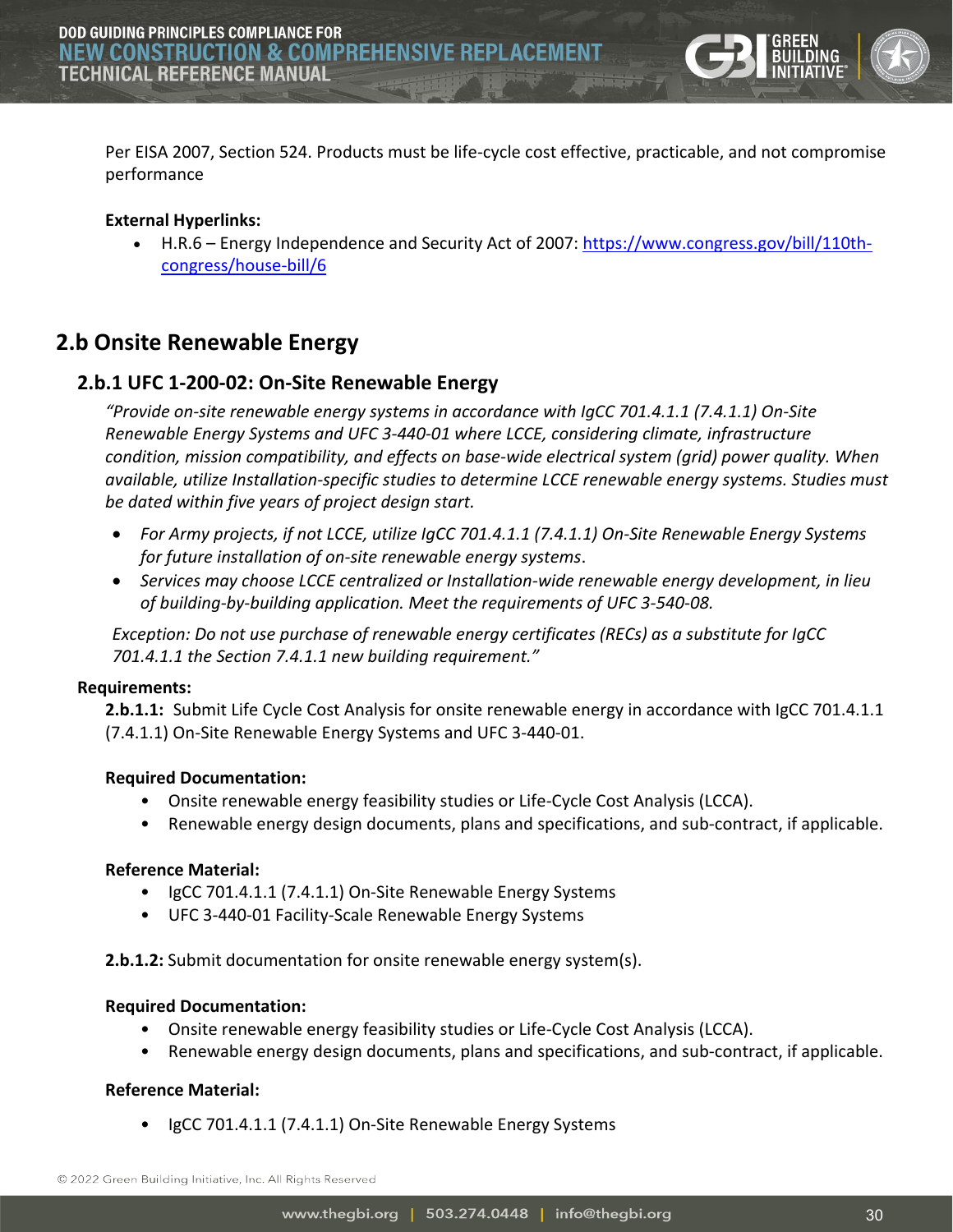

• UFC 3-440-01 Facility-Scale Renewable Energy Systems.

**LCCA:** What was the finding of the Life-Cycle Cost Analysis (LCCA)?

**Tracking 1:** What percentage of energy will come from the renewable energy system(s)?

**Tracking 2:** What is the system's total capacity for renewable electric energy?

**Tracking 3:** What is the system's total capacity for renewable thermal energy?

**Tracking 4:** List renewable energy technology.

## <span id="page-30-0"></span>**2.b.2 UFC 1-200-02: Solar Domestic Hot Water (SDHW)**

*"Per EISA 2007 Section 523, meet at least 30% of the annual domestic hot water requirement through the installation of solar water heating unless SDHW is not LCCE."* 

#### **Requirements:**

**2.b.2.1:** Purchase and install solar domestic hot water system where life cycle cost effective (LCCE).

**LCCA:** What was the finding of the Life-Cycle Cost Analysis (LCCA)?

**Tracking 1:** What percentage of the hot water demand is being met through the installation of solar hot water heaters?

**Tracking 2:** What is the system's total capacity for renewable *thermal* energy?

#### **Required Documentation:**

- NIST BLCC that compares the use of SDHW to conventional water heating;
- Calculations that demonstrate the percent of hot water that is supplied by SDHW.

#### **Reference Material:**

• *Energy Independence and Security Act of 2007* (EISA 2007), Section 523

# <span id="page-30-1"></span>**2.c Metering**

#### <span id="page-30-2"></span>**2.c.1 UFC 1-200-02: Metering**

*"Provide meters as required by DoDI 4170.11, and as amended by DoD Utilities Meter Policy, in the standard units of measure. Where base-wide energy and utility monitoring and control systems exist, meters must be connected using the installation's advanced metering protocols. Meter configuration must comply with the requirements of UFC 4-010-06, and as required by individual Service's meter implementation policy."*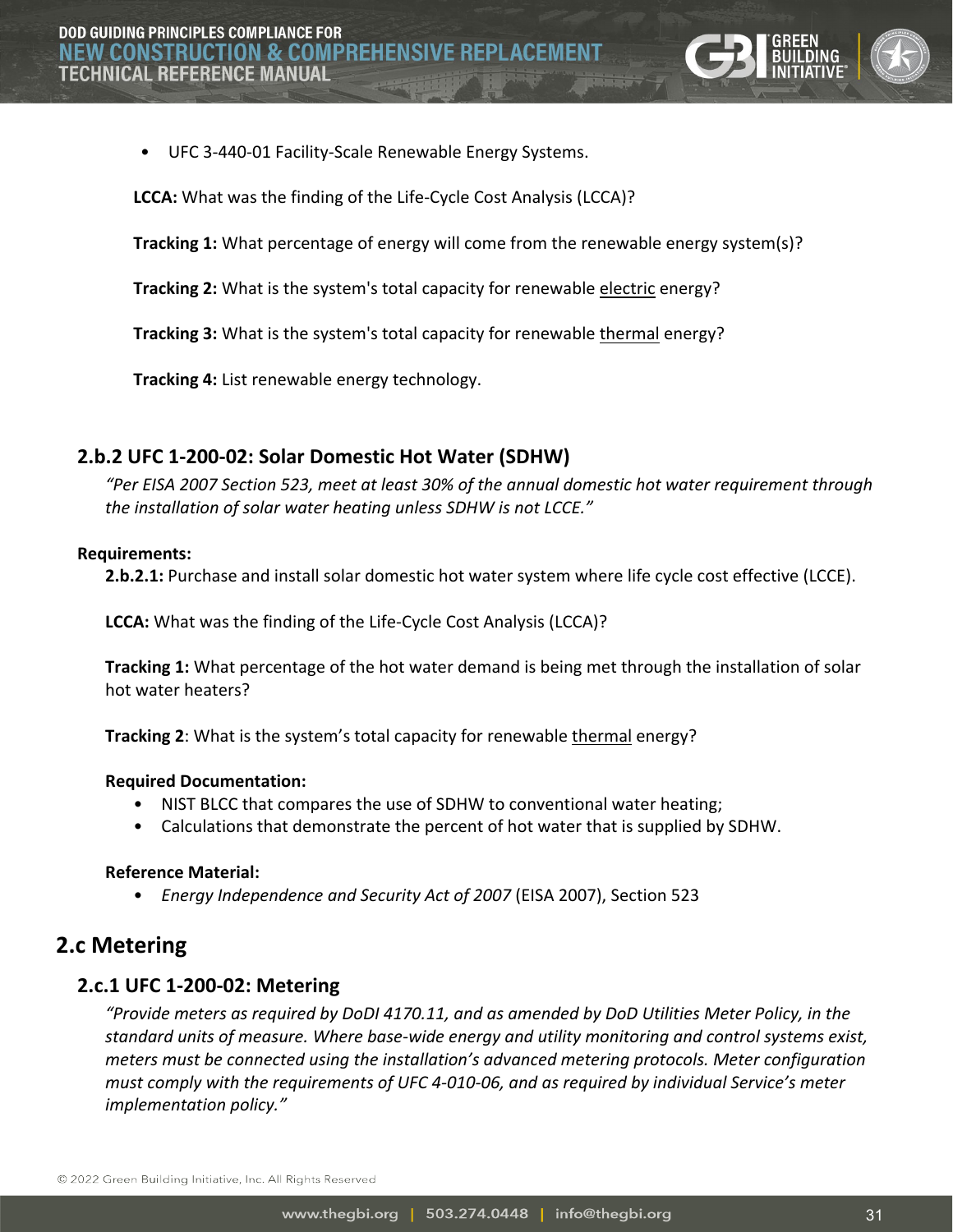

**Requirements 2.c.1.1 – 2.c.1.3:** Answer for each utility available at the project site.

**Requirements 2.c.1.4 – 2.c.1.5:** Select "No centralized system" if there is no centralized system.

#### **Requirements:**

**2.c.1.1:** Is electricity metered at the building level?

**2.c.1.2:** Is natural gas metered at the building level?

# **Assessment Guidance:**

If there is no natural gas, select "No natural gas."

**2.c.1.3:** Is steam metered at the building level?

#### **Assessment Guidance:**

If there is no steam, select "No steam."

**2.c.1.4:** Submit documentation for all electric meters installed. Include details on connection to the base-wide monitoring system.

**2.c.1.5:** Submit documentation for all utility meters installed for other sources. Include details on connection to the base-wide monitoring system.

#### **Required Documentation:**

• Mechanical and electrical plans showing what utilities will be metered.

#### **Reference Material:**

- Department of Defense Utilities Meter Policy
- UFC 4-010-06 Cybersecurity of Facility-Related Control Systems

#### **External Hyperlinks:**

• Installation Energy Policy and Program Guidance. Office of the Assistant Secretary of Defense for Energy, Installations, and Environment: [http://www.acq.osd.mil/eie/IE/FEP\\_Policy\\_Program\\_Guidance.html](http://www.acq.osd.mil/eie/IE/FEP_Policy_Program_Guidance.html)

#### **Assessment Guidance:**

When the base does not yet have a centralized system, mark "No centralized system" for 2.c.1.4 and  $2.c.1.5.$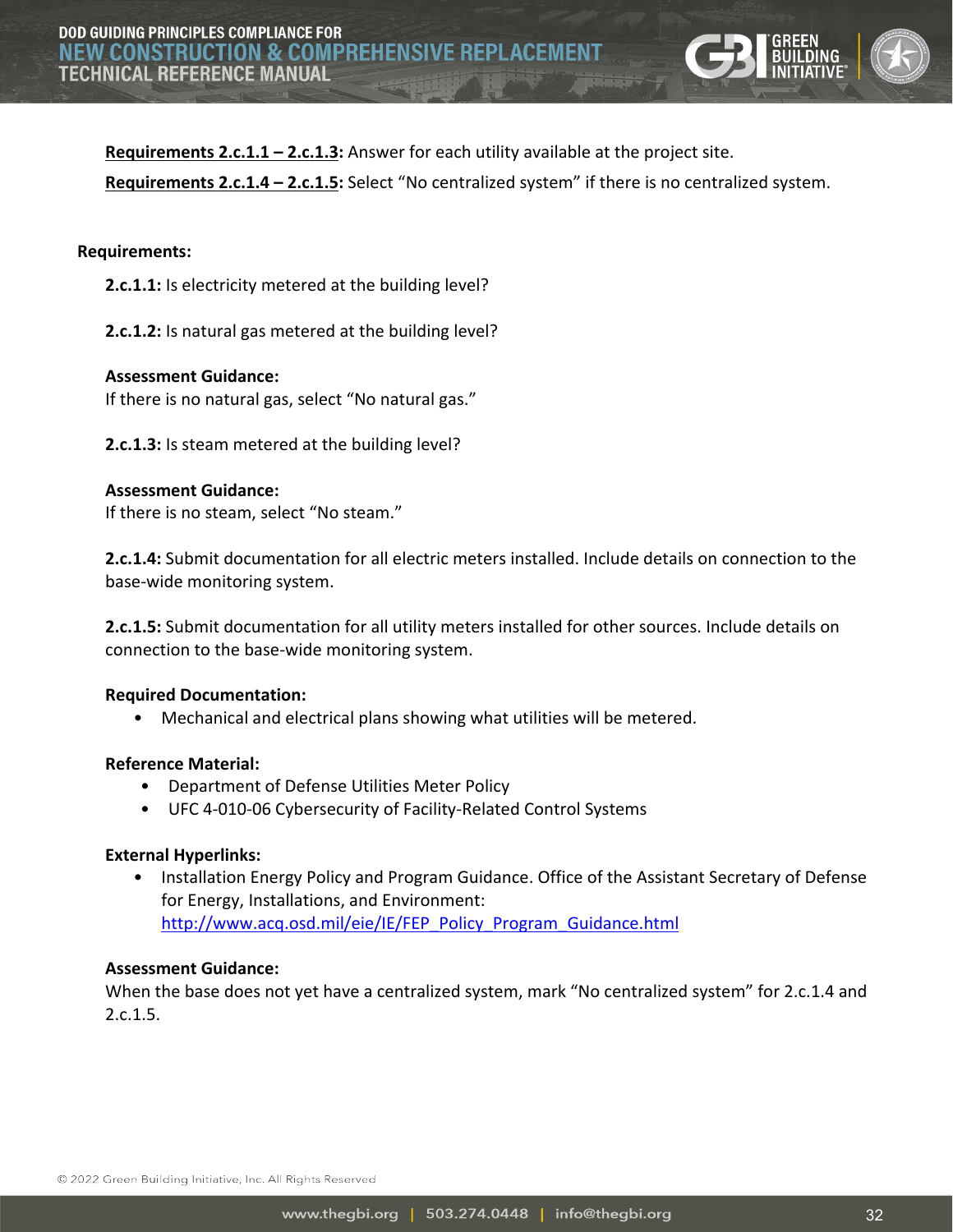

# **3. PROTECT AND CONSERVE WATER**

<span id="page-32-0"></span>*Base water efficiency design decisions on life-cycle cost as indicated in UFC 1-200-02 Paragraph Life Cycle Cost Analysis (LCCA). [7](#page-32-3)*

# <span id="page-32-1"></span>**3.a Indoor Water Use**

# <span id="page-32-2"></span>**3.a.1 UFC 1-200-02: Indoor Water**

- *Meet the requirements of IgCC 601.3.2 (6.3.2) Building Water Use Reduction, which incorporates EPA WaterSense labeled products. Water closet replacements may have a flush value of up to 1.6 GPF (6.1 LPF) to accommodate existing plumbing infrastructure. Fixtures used for sanitizing potential biohazards are exempt from low-flow and WaterSense labeling requirements.*
- *Meet the requirements of IgCC 601.3.3 (6.4.3) Special Water Features.*

#### **Requirements:**

**3.a.1.1:** Submit documentation of compliance with IgCC 601.3.2 (6.3.2) Building Water Use Reduction, which incorporates EPA WaterSense-labeled products.

Exception: Fixtures used for sanitizing potential biohazards are exempt from low-flow and WaterSense labeling requirements.

Exception: IgCC 601.3.2.1.j is encouraged but not mandatory.

#### **Required Documentation:**

• Product cut sheets demonstrating compliance with IgCC 601.3.2 (6.3.2) Building Water Use Reduction

#### **Reference Material:**

- IgCC 601.3.2 (6.3.2) Building Water Use Reduction
- ASME A112.19.2/CSA B45.1 Ceramic Plumbing Fixtures
- ASME A112.19.14 Six-Liter Water Closets Equipped With a Duel Flushing Device
- ASME A112.19.19 Vitreous China Nonwater Urinals
- ASME A112.18.1/CSA B125.1 Plumbing Supply Fittings
- IAPMO Z124.9 Plastic Urinal Fixtures
- U.S. EPA WaterSense Tank-Type High-Efficiency Toilet Specification

**3.a.1.2:** Submit documentation of compliance with IgCC 601.3.3 (6.4.3) Special Water Features.

#### **Required Documentation:**

• Documentation demonstrating special water features (if any) comply with IgCC 601.3.3 (6.4.3) Special Water Features;

© 2022 Green Building Initiative, Inc. All Rights Reserved

<span id="page-32-3"></span><sup>7</sup> U.S. DEPARTMENT OF DEFENSE. *UFC 1-200-02 High Performance and Sustainable Buildings Requirements*. Available from: <http://www.wbdg.org/ffc/dod/unified-facilities-criteria-ufc/ufc-1-200-02>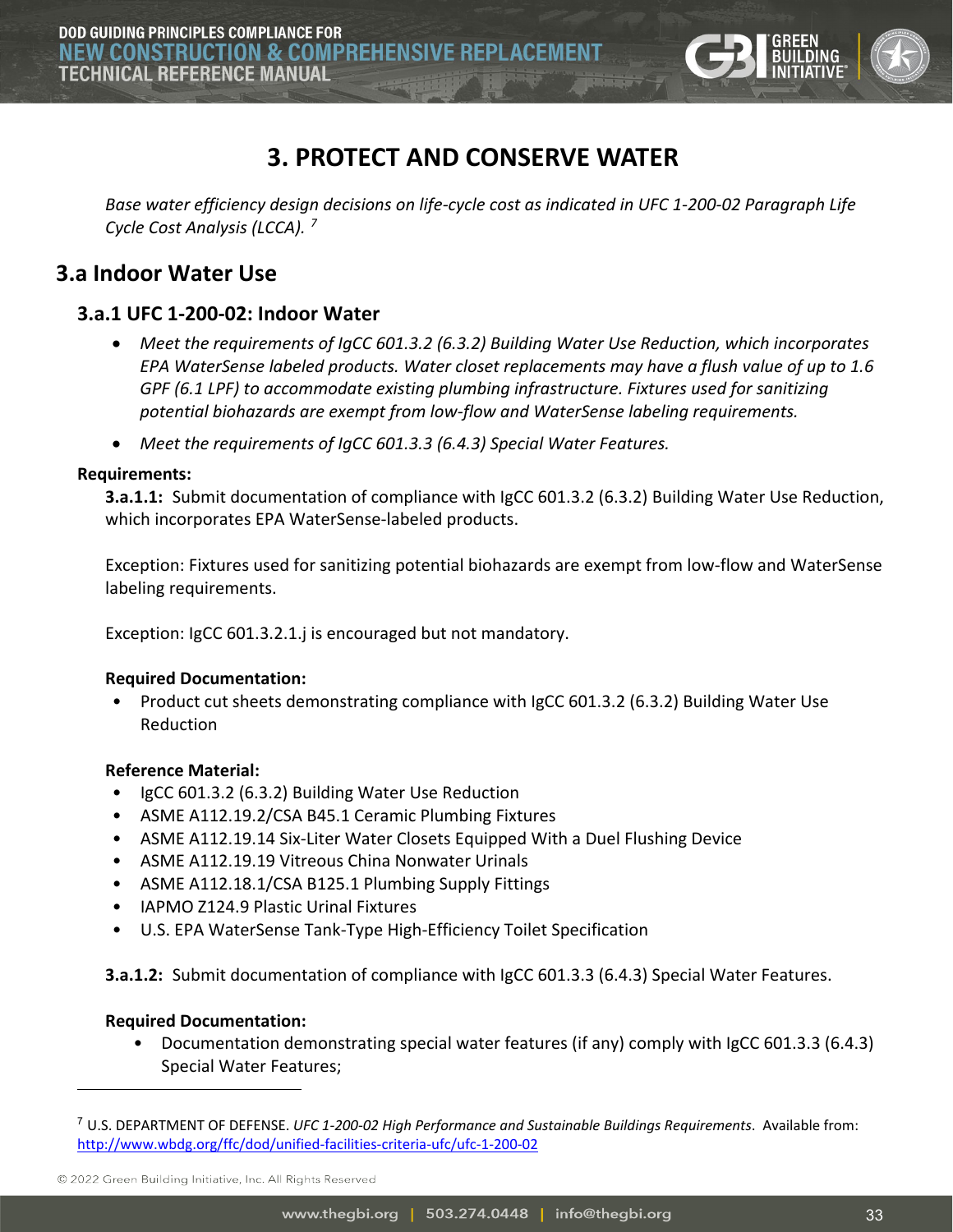

#### **Reference Material:**

• IgCC 601.3.3 (6.4.3) Special Water Features

#### **Assessment Guidance:**

Base water efficiency design decisions on life-cycle cost as indicated in UFC 1-200-02 Paragraph 1-6 Life Cycle Cost Analysis (LCCA).

**Tracking 1 – NAVY & AIR FORCE ONLY:** Water Use Intensity (Enter data as GAL/Sq. Ft./Year per building. Only for new construction and complete system replacement).

#### <span id="page-33-0"></span>**3.a.2 UFC 1-200-02: Indoor Water Metering**

• *"Provide meters to monitor building indoor water consumption, as required by DoDI 4170.11, and as amended by DoD Utilities Meter Policy, in the standard units of measure. Where base-wide energy and utility monitoring and control systems exist, meters must be connected using the installation's advanced metering protocols. Meter configuration must comply with the requirements of UFC 4-010-06, and as required by individual Service's meter implementation policy."*

#### **Requirements:**

**3.a.2.1:** Submit documentation for all water meters installed. Include details on connection to the base-wide monitoring system.

#### **Required Documentation:**

- Copy of base wide monitoring plan that includes the installation of the building specific meters;
- Cut sheets for installed water meters that demonstrate connection to base wide monitoring system. Not applicable where the base does not yet have the centralized system.

#### **Reference Material:**

- *DoD Utilities Meter Policy (16 April 2013)*
- UFC 4-010-06 Cybersecurity of Facility-Related Control Systems: [https://www.wbdg.org/ffc/dod/unified-facilities-criteria-ufc/ufc-4-010-06.](https://www.wbdg.org/ffc/dod/unified-facilities-criteria-ufc/ufc-4-010-06)

#### **Assessment Guidance:**

When the base does not yet have a centralized system, include "No centralized system" in the comments.

# <span id="page-33-1"></span>**3.b Outdoor Water Use**

#### <span id="page-33-2"></span>**3.b.1 UFC 1-200-02: Landscaping**

• *"In accordance with DOD Memo "Water Use for Landscape Architecture on Department of Defense Installations/Sites", potable water use is prohibited for irrigating new landscaping, other than for plant establishment.*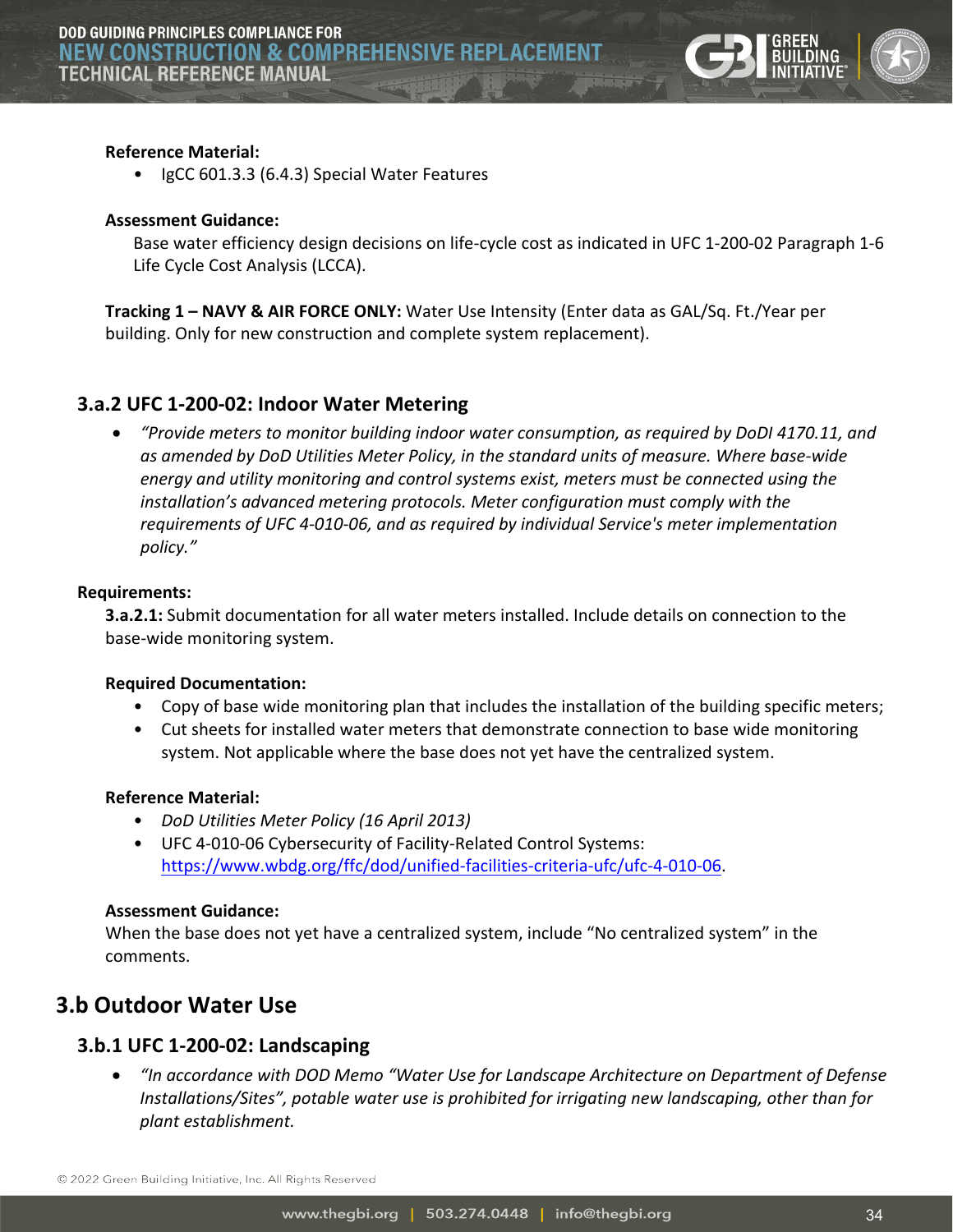**DOD GUIDING PRINCIPLES COMPLIANCE FOR NEW CONSTRUCTION & COMPREHENSIV TECHNICAL REFERENCE MANUAL** 

- *For existing systems, if a building has a single water meter, reduce combined indoor and outdoor potable water use combined by at least 20% compared to building water use in 2007. Compare results to a baseline building, using the EPA WaterSense landscape water budget tool version 1.01 or later, or a Service approved tool.*
- *Show preference for irrigation contractors who are certified through a WaterSense labeled program, or other industry-recognized credentialing programs.*
- *Refer to UFC 3-201-02 for additional requirements."*

**New construction (NC) projects:** complete 3.b.1.1 and 3.b.1.2. Mark "No existing irrigation system" for 3.b.1.3, 3.b.1.4, and 3.b.2.1.

**Existing systems/buildings:** complete 3.b.1.2, 3.b.1.3, 3.b.1.4, and 3.b.2.1. Mark "Not an NC project" for 3.b.1.1.

#### **Requirements:**

**3.b.1.1:** Submit documentation showing no potable water is used for new landscaping.

#### **Required Documentation:**

• Irrigation system design and short narrative describing that no potable water is used for irrigating new landscaping (other than for plant establishment).

#### **Assessment Guidance:**

Refer to UFC 3-201-02 Landscape Architecture for additional requirements, and to Appendix B - Best Practices for additional information.

For existing systems/buildings, mark "Not an NC project."

**3.b.1.2:** Submit documentation showing compliance with UFC 3-201-02 Landscape Architecture.

#### **Assessment Guidance:**

UFC 3-201-02 Landscape Architecture establishes minimum landscape architectural requirements and best practices for DoD facilities worldwide. Where other criteria, statutory or regulatory requirements are referenced, comply with the more stringent requirement. Examples include requirements for native or drought tolerant plants, low maintenance landscapes, water efficient landscape, etc.

Reference UFC 3-201-02 Appendix A Best Practices for additional guidance.

**3.b.1.3** For existing systems, if a building has a single water meter: Submit documentation of (at least) 20% indoor and outdoor potable water use reduction. Calculate water savings results to baseline building using EPA's WaterSense landscape water budget tool version 1.01 or later, or a Service approved tool.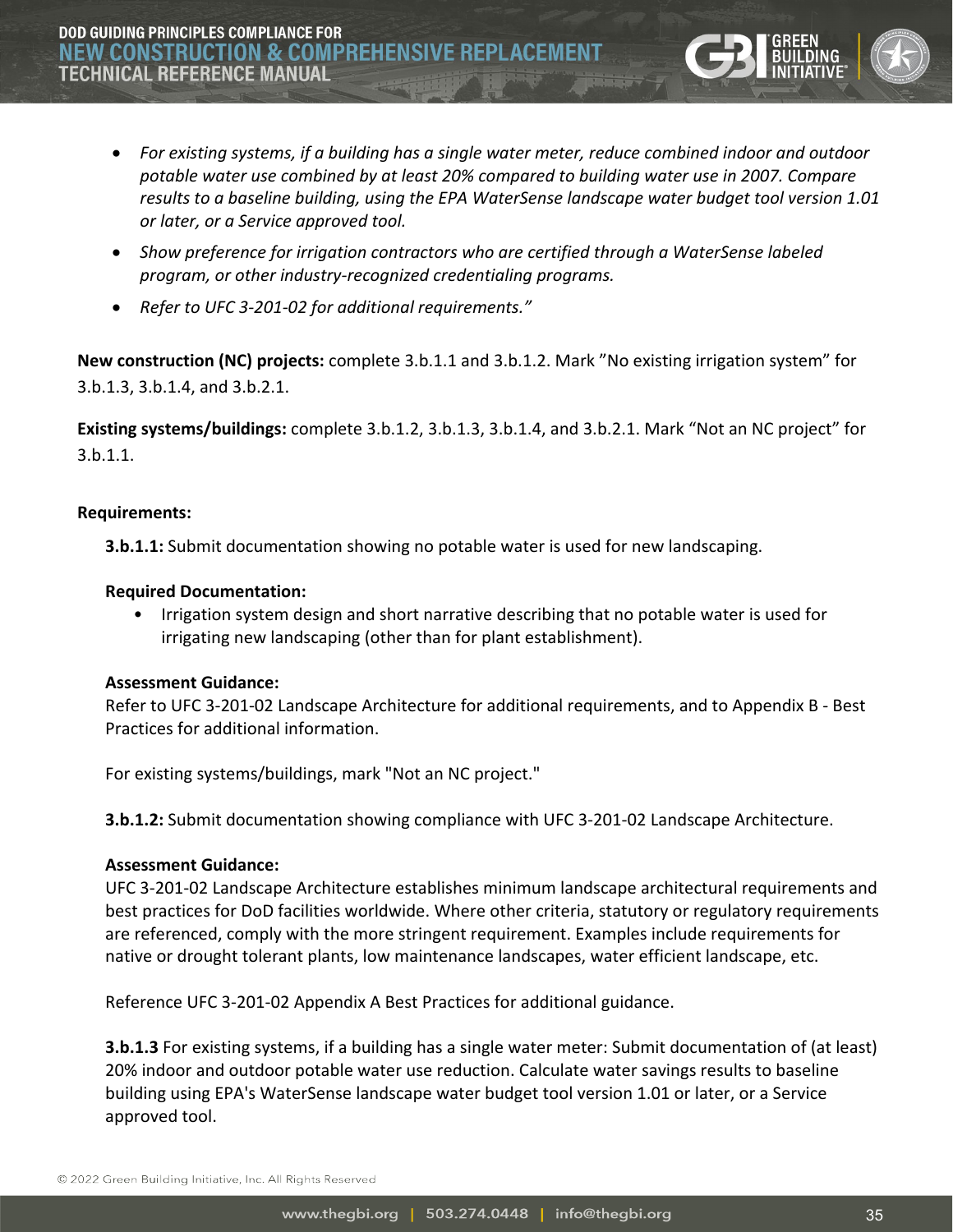

#### **Required Documentation:**

- If using WaterSense Water Budget Tool (version 1.01 or later), include the following completed worksheets:
	- o Part 1 Baseline & LWA
	- $O$  Part 2 LWR
	- o Part 3 Results

#### **Assessment Guidance:**

For new construction projects, mark "No existing irrigation system."

#### **Reference Material:**

• EPA's WaterSense Water Budget Tool: www.epa.gov/watersense/water budget

**3.b.1.4:** Show preference for irrigation contractors (if any) who are certified through a WaterSense labeled program, or by another industry-recognized credentialing program.

#### **Assessment Guidance:**

For new construction projects, mark "No existing irrigation system."

## <span id="page-35-0"></span>**3.b.2 UFC 1-200-02: Outdoor Water Metering**

*"Where LCCE, provide meters to monitor existing irrigation systems serving more than 25,000 square feet of landscape, as required by DoDI 4170.11, and as amended by DoD Utilities Meter Policy, in the standard units of measure. Where base-wide energy and utility monitoring and control systems exist, meters must be connected using the installation's advanced metering protocols. Meter configuration must comply with the requirements of UFC 4-010-06, and as required by individual Service's meter implementation policy."*

#### **Requirements:**

For existing irrigation systems using potable water and serving more than 25,000 sq. ft. of landscape.

**3.b.2.1:** Submit documentation for separate water meters for outdoor water use. Include details on connection to the base-wide monitoring system.

#### **Required Documentation:**

- Contract documents: plans and specifications.
- Submittals
- Cut sheets for installed water meters that demonstrate connection to base wide monitoring system. Not required where the base does not yet have the centralized system.

#### **Assessment Guidance:**

For new construction projects, mark "No existing irrigation system."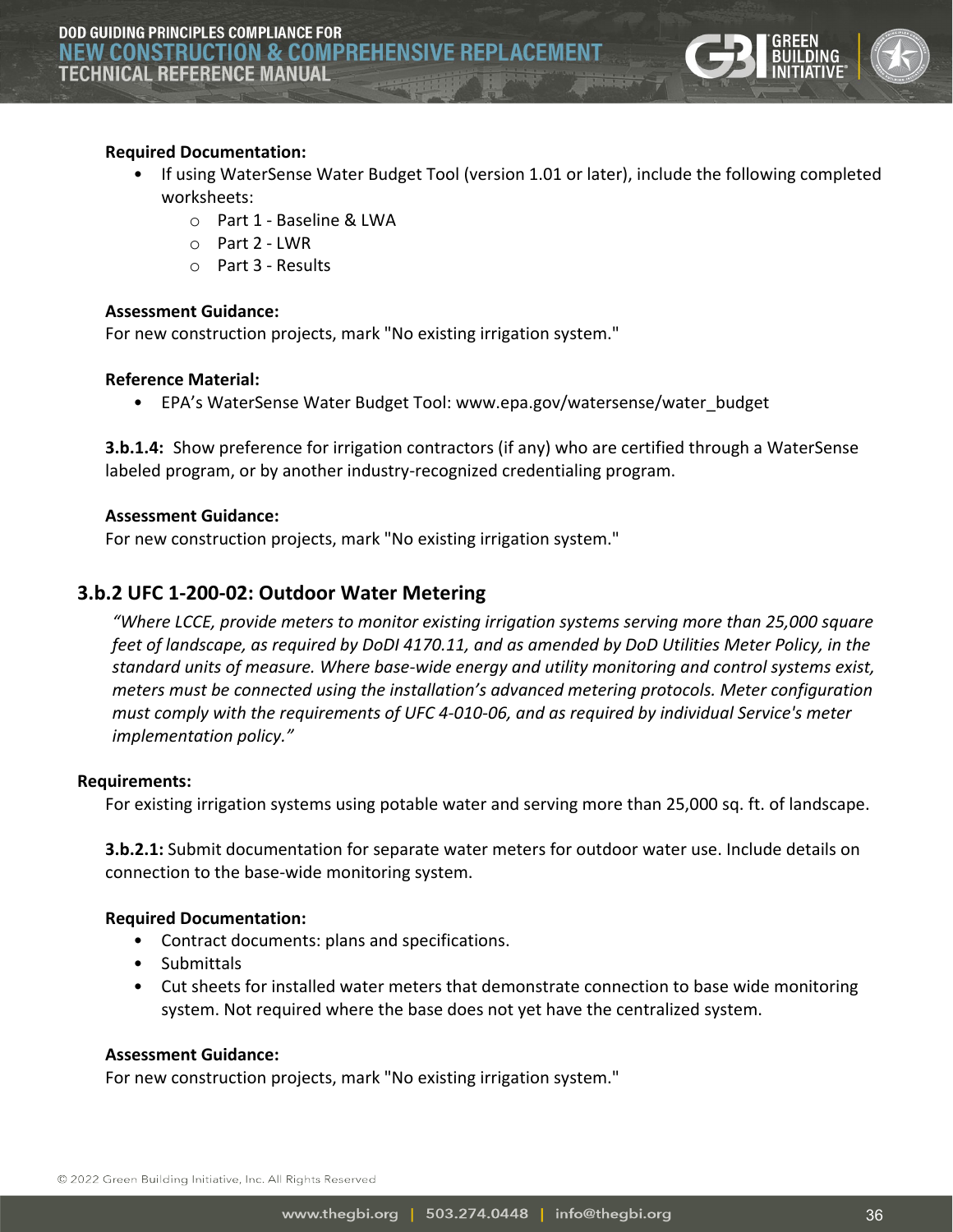

For existing irrigation systems and when the base does not yet have a centralized system, include "No centralized system" in the comments.

#### **Reference Material:**

• UFC 4-010-06 Cybersecurity of Facility-Related Control Systems: [https://www.wbdg.org/ffc/dod/unified-facilities-criteria-ufc/ufc-4-010-06.](https://www.wbdg.org/ffc/dod/unified-facilities-criteria-ufc/ufc-4-010-06)

# <span id="page-36-0"></span>**3.c Alternative Water**

#### <span id="page-36-1"></span>**3.c.1 UFC 1-200-02: Alternative Water**

*"Where life-cycle cost-effective and permitted by state and local laws and regulations, use alternative water sources for non-potable applications. Where LCCE, provide meters to monitor alternative water consumption, as required by DoDI 4170.11, and as amended by DoD Utilities Meter Policy, in the standard units of measure. Where base-wide energy and utility monitoring and control systems exist, meters must be connected using the installation's advanced metering protocols. Meter configuration must comply with the requirements of UFC 4-010-06, and as required by individual Service's meter implementation policy."*

#### **Requirements:**

**3.c.1.1:** Submit documentation of any alternative water sources employed by the project.

#### **Required Documentation:**

- NIST BLCC calculations that compare the use of alternate water sources to the use of potable water for irrigation;
- Drawing and specifications that demonstrate the use of alternate water sources; OR
- A copy of local regulations that demonstrate that the use of alternate water sources is prohibited.

#### **Assessment Guidance:**

Base water efficiency design decisions on life-cycle cost as indicated in UFC 1-200-02 Paragraph 1-6 Life Cycle Cost Analysis (LCCA). Where not life-cycle cost-effective (LCCE), mark "Not Applicable."

If LCCE, provide meters to monitor alternative water consumption. Include details on connection to the base-wide monitoring system. If the base does not yet have a centralized system, include "No centralized system" in the comments.

Alternative water sources include, but are not limited to, the following:

- Captured condensate
- Harvested stormwater
- Harvested rainwater from roofs
- Graywater
- Reclaimed wastewater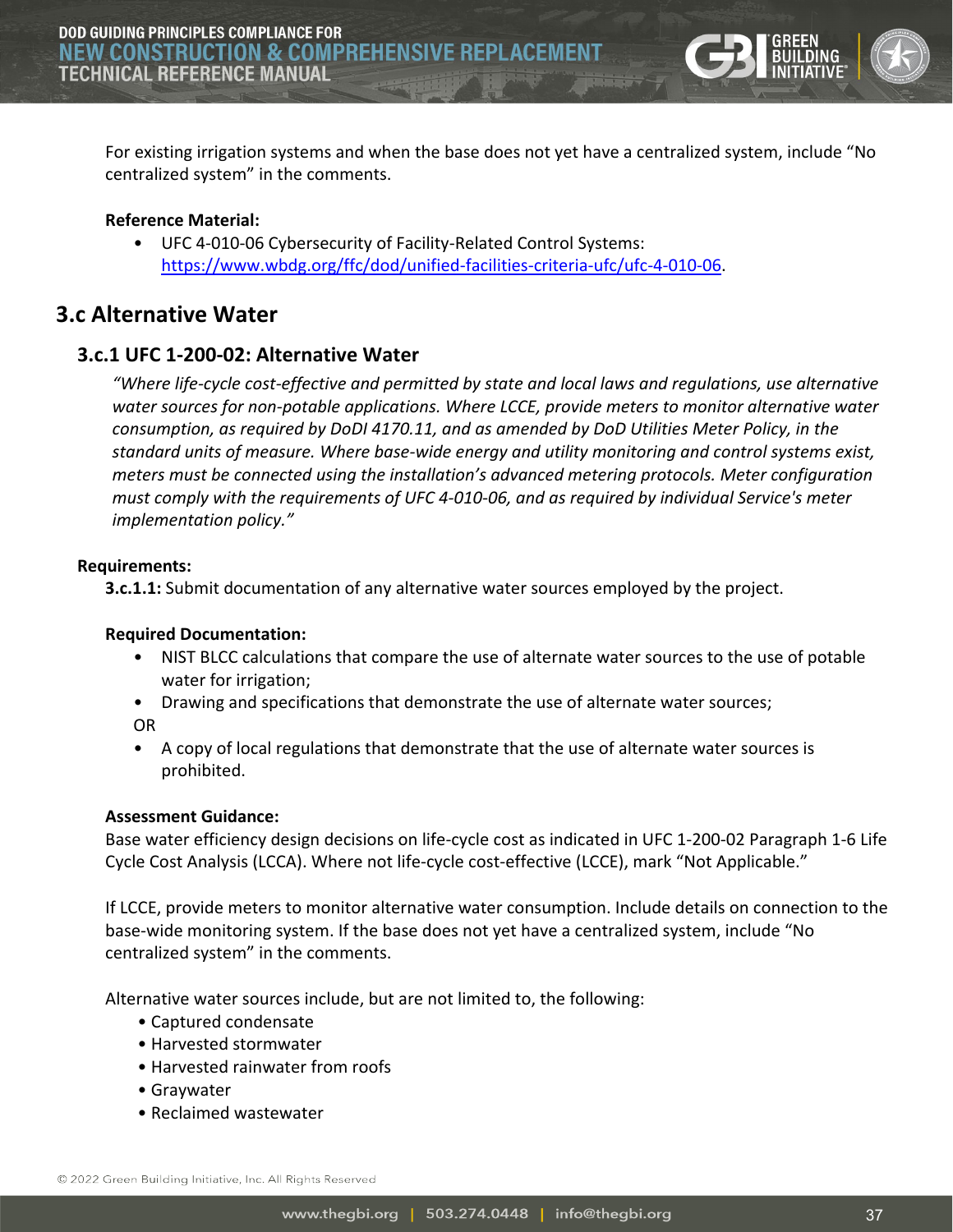

#### **Reference Material:**

• UFC 4-010-06 Cybersecurity of Facility-Related Control Systems: [https://www.wbdg.org/ffc/dod/unified-facilities-criteria-ufc/ufc-4-010-06.](https://www.wbdg.org/ffc/dod/unified-facilities-criteria-ufc/ufc-4-010-06)

# <span id="page-37-0"></span>**3.d Stormwater Management**

#### <span id="page-37-1"></span>**3.d.1 UFC 1-200-02: Stormwater Management**

*"Meet the requirements of UFC 3-210-10."*

#### **Requirements:**

**3.d.1.1:** Are the requirements of UFC 3-210-10 Low Impact Development applicable to this project?

#### **Reference Material:**

- FC 1-300-09N NAVY AND MARINE CORPS DESIGN PROCEDURES: Low Impact Development (LID)
- UFC 3-210-10 Low Impact Development

#### **Assessment Guidance:**

Compliance with UFC 3-210-10 Low Impact Development is required for all projects that construct or expand one or more buildings as part of its primary scope and includes footprint greater than 5,000 gross square feet of new, impervious surfaces associated with the building(s). This includes both building area and pavement area of associated supporting facilities.

**3.d.1.2:** Submit documentation (see Required Documentation below) to validate the as-built LIDintegrated management practices meet the design requirements, per UFC 3-210-10 Low Impact Developmen*t*.

#### **Required Documentation:**

- Pre-development condition;
- EISA Section 438 estimated implementation costs for design and construction;
- Calculation for run-off volumes and rates in 95th percentile rainfall;
- Technical constraints;
- Stormwater features and their location(s);
- Construction cost;
- Validation documentation of constructed features.

#### **Reference Material:**

- FC 1-300-09N NAVY AND MARINE CORPS DESIGN PROCEDURES: Low Impact Development (LID)
- UFC 3-210-10 Low Impact Development, Technical Requirements Documents

#### **Assessment Guidance:**

Documentation requirements are listed in UFC 3-210-10 Low Impact Development, Technical Requirements chapter.

#### **3.d.1.3 – NAVY ONLY:** Does the project meet NAVY LID policy?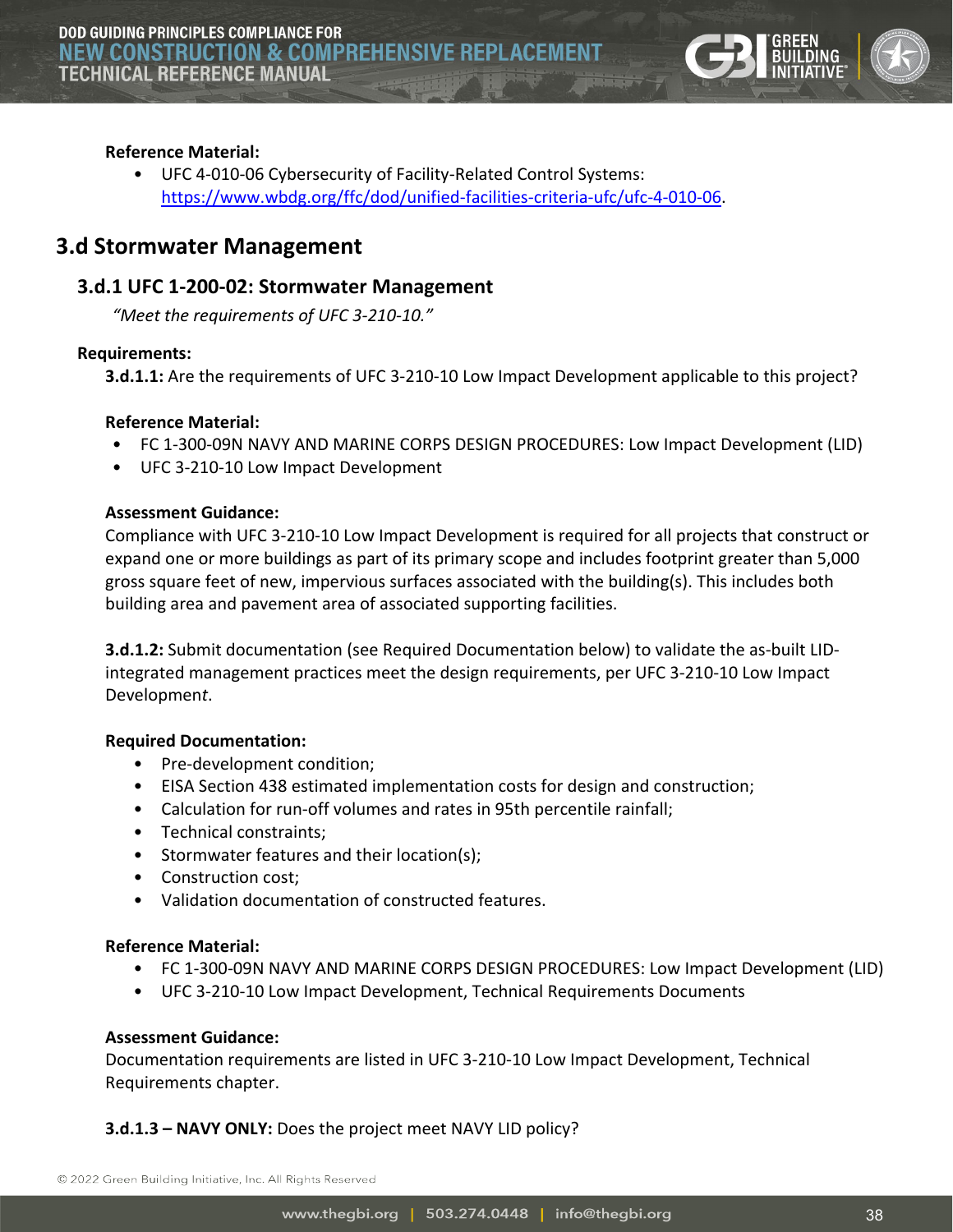

#### **Reference Material:**

• FC 1-300-09N NAVY AND MARINE CORPS DESIGN PROCEDURES: Low Impact Development (LID)

#### **Assessment Guidance:**

For Navy projects only. Comprehensive replacement projects with construction cost of greater than \$5M and with a stormwater element must comply with the requirements of FC 1-300-09N NAVY AND MARINE CORPS DESIGN PROCEDURES: Low Impact Development (LID).

<span id="page-38-0"></span>For Air Force or Army projects, mark "Not a Navy project."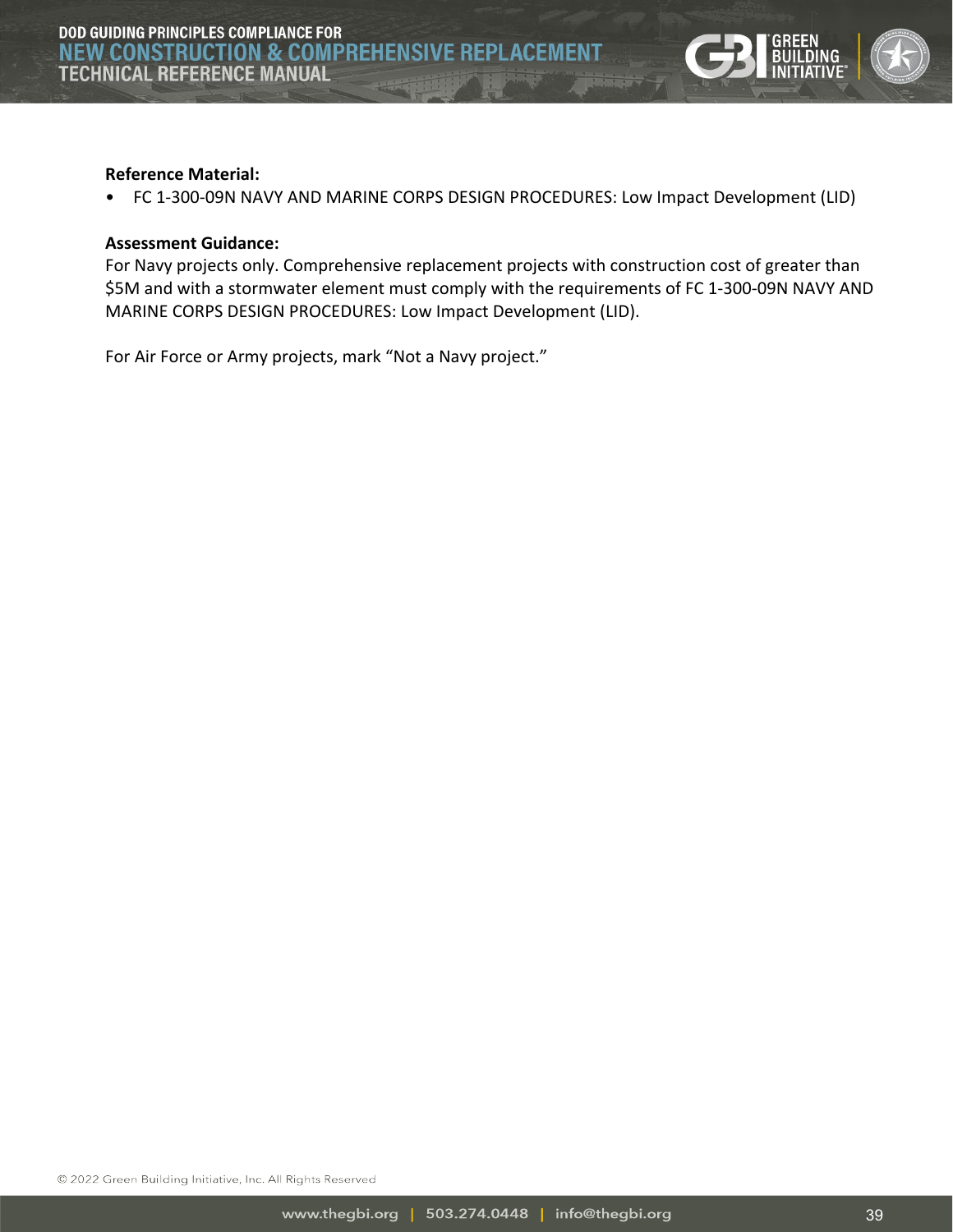

# **4. ENHANCE INDOOR ENVIRONMENTAL QUALITY**

# <span id="page-39-0"></span>**4.a Ventilation and Thermal Comfort**

# <span id="page-39-1"></span>**4.a.1 UFC 1-200-02: Ventilation and Thermal Comfort**

*"Comply with UFC 3-410-01 for ventilation and thermal comfort criteria. Consider the use of passive (non-mechanical) thermal comfort methods as described in paragraph entitled, "Integrated Design" in (UFC 1-200-02).*

*Exception: For Medical Treatment Facilities, refer to UFC 4-510-01 Medical Military Facilities for ventilation and thermal comfort criteria."*

#### **Requirements:**

**4.a.1.1:** Meet the requirements of UFC 3-410-01 Heating, Ventilating, and Air Conditioning Systems.

#### **Required Documentation:**

- ASHRAE 62.1 calculations (as applicable)
- Operating and maintenance manual
- HVAC controls information, including diagrams and schematics
- Air balance report
- Construction drawings of record, control drawings, and final design drawings
- Design criteria and assumptions

#### **Reference Material:**

• *UFC 3-410-01 Heating, Ventilating, and Air Conditioning Systems:*  <https://www.wbdg.org/ffc/dod/unified-facilities-criteria-ufc/ufc-3-410-01>

#### **4.a.1.2 – If Medical Treatment Facility:** Meet the requirements of UFC 4-510-01 Medical Military Facilities.

#### **Required Documentation:**

• Mechanical drawings

#### **Reference Material:**

• *UFC 4-510-01 Medical Military Facilities:* [https://www.wbdg.org/ffc/dod/unified-facilities](https://www.wbdg.org/ffc/dod/unified-facilities-criteria-ufc/ufc-4-510-01)[criteria-ufc/ufc-4-510-01](https://www.wbdg.org/ffc/dod/unified-facilities-criteria-ufc/ufc-4-510-01)

#### **Assessment Guidance:**

For Medical Treatment Facilities, refer to UFC 4-510-01 Medical Military Facilities for ventilation and thermal comfort criteria. If not a medical treatment facility, mark "Not a Medical Treatment Facility."

**4.a.1.3:** Show proof that passive ventilation and thermal comfort methods are allowed and encouraged.

#### **Assessment Guidance:**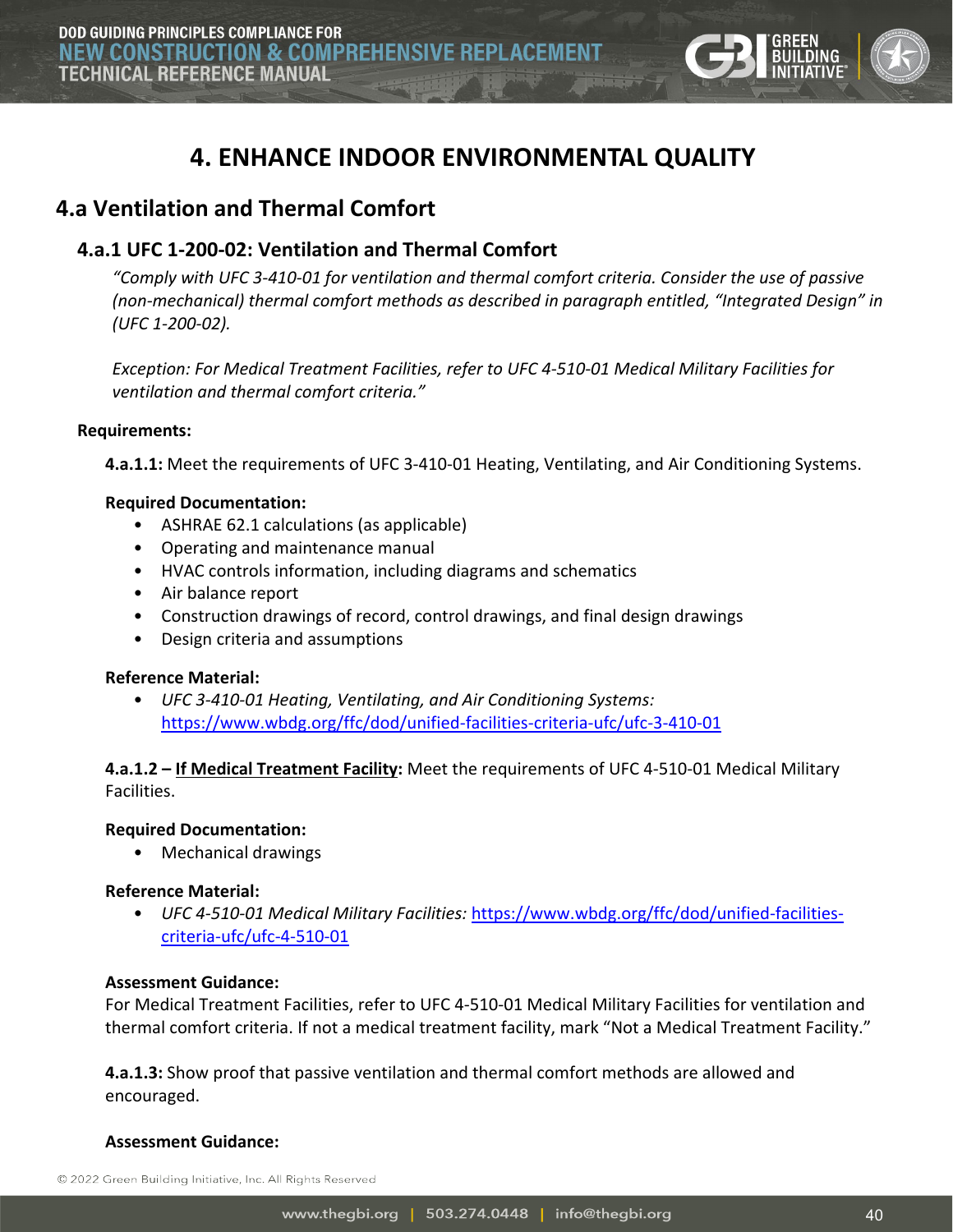

May not be applicable depending on mission, site location, and/or other considerations. See Instructions tab for allowed usage of "Not Applicable."

# <span id="page-40-0"></span>**4.b Daylighting and Lighting Controls**

# <span id="page-40-1"></span>**4.b.1 UFC 1-200-02: Daylighting and Lighting Controls**

*"Locate all employee work areas, such as classrooms and offices, on exterior walls or other locations where it is feasible to maximize daylighting. Maximize daylighting in break rooms and other gathering areas where feasible. For those spaces on the exterior of the building where it is feasible to maximize daylighting, meet the requirements of IgCC 801.4.1.2 (8.4.1.2) Minimum Sidelighting Effective Aperture for Office Spaces and Classrooms. Provide automated lighting, including daylighting, controls in accordance with UFC 3-530-01. For Medical Treatment Facilities, refer to UFC 4-510-01 Medical Military Facilities for additional daylighting criteria.*

*Exceptions: Under IgCC 801.4.1.2, Exceptions: Number 2, "for more than four daytime hours per day" does not apply."*

#### **Requirements:**

**4.b.1.1:** All employee work areas (e.g. classrooms and offices) are located on exterior walls or other locations where it is feasible to maximize daylighting.

#### **Required Documentation:**

• Daylight calculations per IgCC 801.4.1.2 (8.4.1.2)

#### **Reference Material:**

• *IgCC 801.4.1.2 (8.4.1.2) Minimum Sidelighting Effective Aperture for Office Spaces and Classrooms*

**4.b.1.2:** Meet the requirements of IgCC 801.4.1.2 (8.4.1.2) Minimum Sidelighting Effective Aperture for Office Spaces and Classrooms

#### **Required Documentation:**

- Minimum sidelighting effective aperture for all north-, south-, and east-facing facades
- Combined width of the primary sidelighted areas against length of the facade wall
- Opaque interior surfaces' visible light reflectance percentages in daylight areas for:
	- **Ceilings**
	- Partitions higher than 60 in. (1.8 m)
- Narrative describing any exceptions to IgCC 801.4.1.2 (8.4.1.2)

#### **Reference Material:**

• *IgCC 801.4.1.2 (8.4.1.2) Minimum Sidelighting Effective Aperture for Office Spaces and Classrooms*

**4.b.1.3:** Provide automated lighting controls in accordance with UFC 3-530-01 Interior and Exterior Lighting Systems and Controls: Lighting Controls (Interior) and Lighting Controls (Exterior) Sections.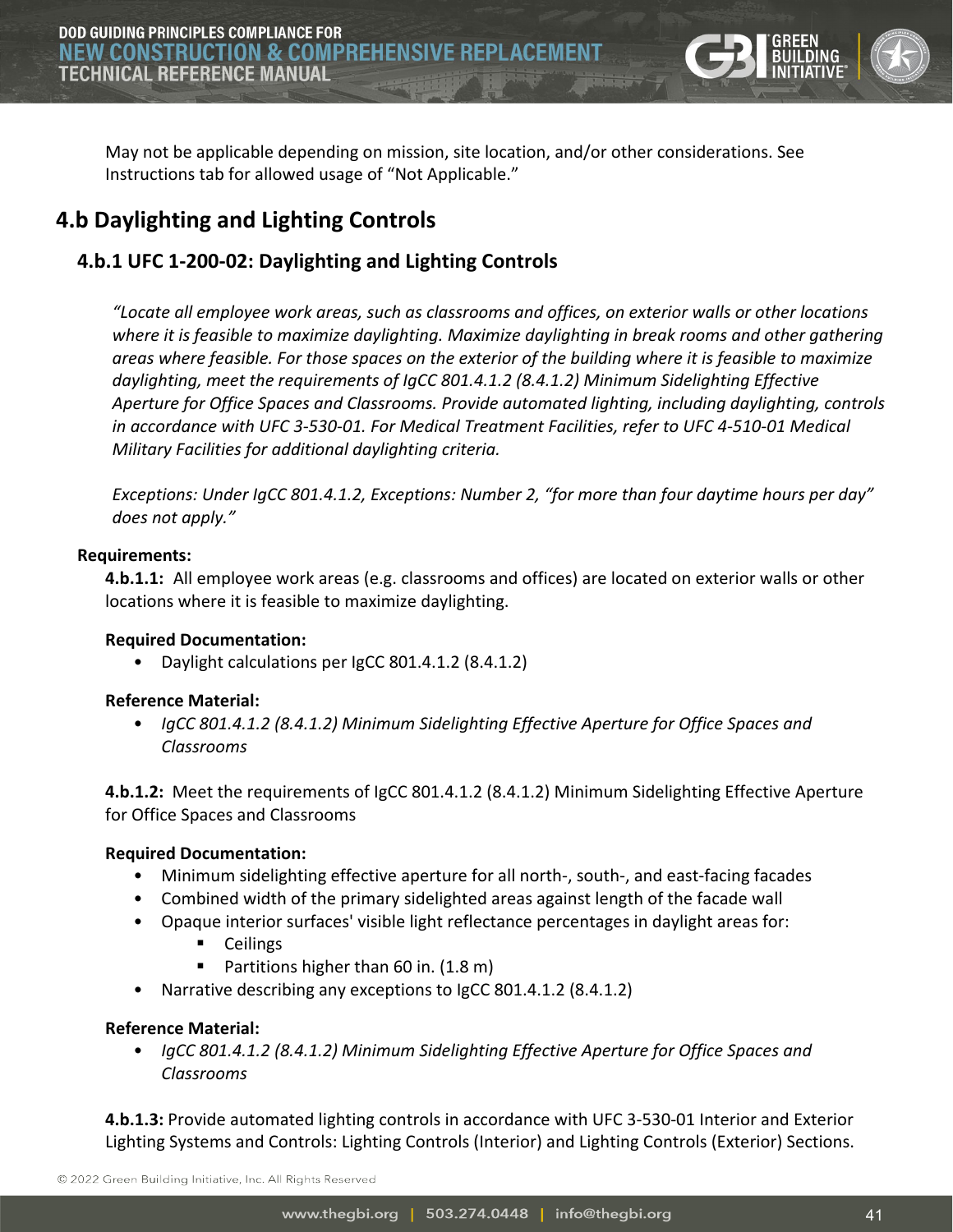

#### **Required Documentation:**

• Construction drawings, specifications, and product cut sheets that demonstrate the use of automated lighting controls.

#### **Reference Material:**

- *UFC 3-530-01 Interior and Exterior Lighting Systems and Controls:*  <http://www.wbdg.org/ffc/dod/unified-facilities-criteria-ufc/ufc-3-530-01>
	- o Lighting Controls (Interior)
	- o Lighting Controls (Exterior)

**4.b.1.4 If Medical Treatment Facility**: Meet the requirements of UFC 4-510-01 Medical Military Facilities.

#### **Required Documentation:**

• Construction drawings, specifications, and product cut sheets that demonstrate the use of automated lighting controls.

#### **Reference Material:**

• *UFC 4-510-01 Medical Military Facilities:* [http://www.wbdg.org/ffc/dod/unified-facilities](http://www.wbdg.org/ffc/dod/unified-facilities-criteria-ufc/ufc-4-510-01)[criteria-ufc/ufc-4-510-01](http://www.wbdg.org/ffc/dod/unified-facilities-criteria-ufc/ufc-4-510-01)

#### **Assessment Guidance:**

If not a medical treatment facility, mark "Not a Medical Treatment Facility."

# <span id="page-41-0"></span>**4.c Indoor Air Quality**

#### <span id="page-41-1"></span>**4.c.1 UFC 1-200-02: Moisture Control**

*"Establish and implement a moisture control strategy for controlling moisture flows and condensation to prevent building damage, minimize mold contamination, and reduce health risks related to moisture. Meet the requirements of IgCC 1001.3.1.6 (10.3.1.5) Moisture Control by including and implementing these requirements in the IAQ construction management plan; UFC 3-410-01, Chapter 3, Ventilation Air, and UFC 3-101-01 Chapter 3 Building Envelope Requirements. Refer to Appendix B Protect Indoor Air Quality."*

#### **Requirements:**

**4.c.1.1:** A moisture control strategy for controlling moisture flows and condensation to prevent building damage, minimize mold contamination, and reduce health risks related to moisture has been established and implemented.

#### **Required Documentation:**

• Sustainability Action Plan, per UFGS 01 33 29

#### **Reference Material:**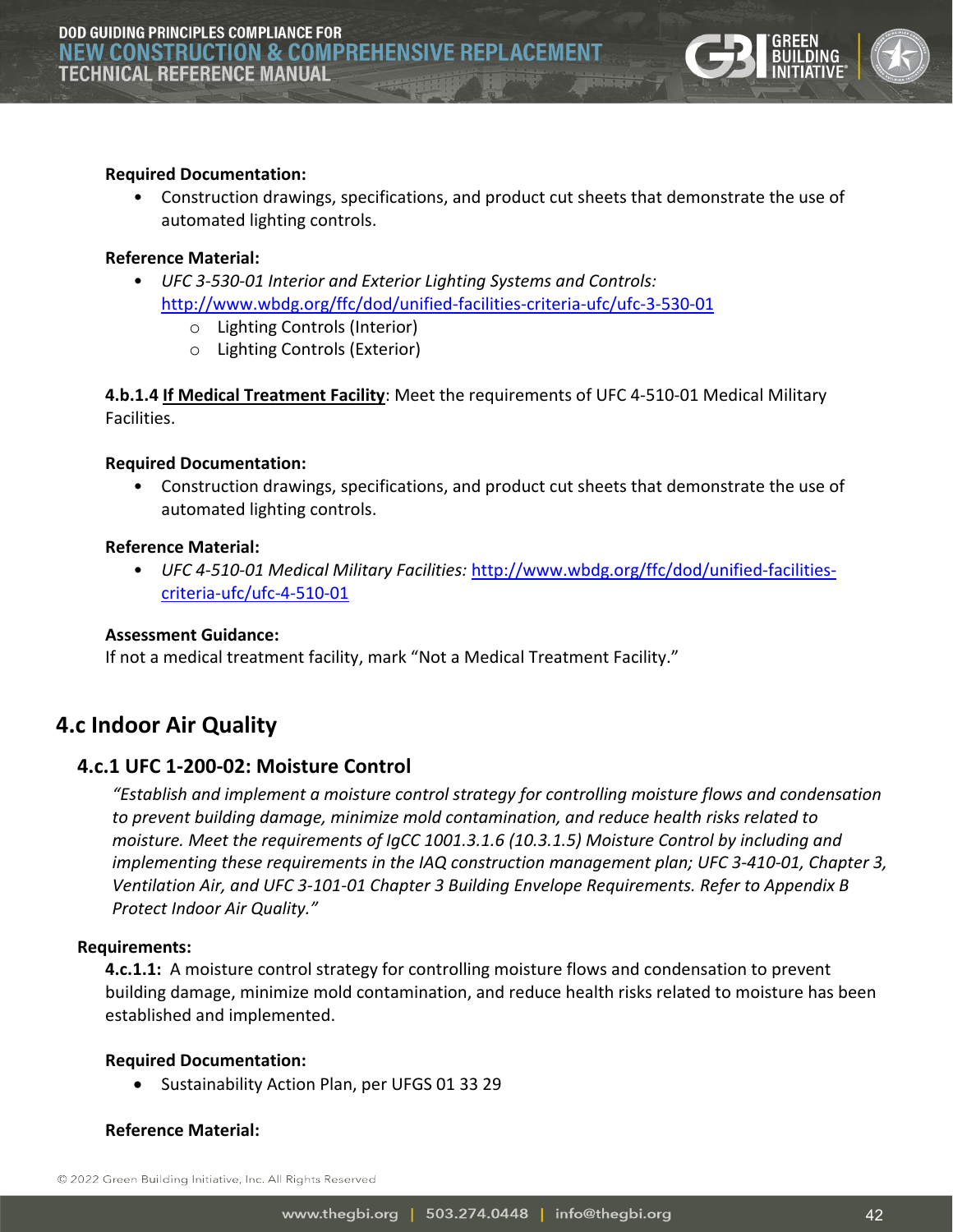

- UFGS 01 33 29 Sustainability Requirements and Reporting: Sustainability Action Plan
- IgCC 1001.3.1.6 (10.3.1.5) Moisture Control
- UFC 1-200-02, Appendix B Best Practices: Protect Indoor Air Quality (IAQ)

**4.c.1.2:** Meet the requirements of UFC 3-410-01, Chapter 3, Ventilation Air.

#### **Required Documentation:**

• Narrative demonstrating compliance with UFC 3-410-01

#### **Reference Material:**

- UFC 3-410-01 Heating, Ventilating, and Air Conditioning Systems
- **Navy projects:** Navy Interim Technical Guide FY03-04 NAVFAC Mold Response Manual

**4.c.1.3:** Meet the requirements of UFC 3-101-01 Architecture, Chapter 3, Building Envelope Requirements. Submit design details complying with moisture control requirements.

#### **Required Documentation:**

- Design details complying with moisture control requirements per UFC 3-101-01: Moisture Barrier, including details per the following sub-sections:
	- o Water-Resistive Barriers (WRB)
	- o Vapor Retarders
	- o Waterproofing
	- o Mold Mitigation and Prevention

#### **Reference Material:**

- UFC 3-101-01 Architecture, Chapter 3, Building Envelope Requirements
- Navy projects: Navy Interim Technical Guide FY03-04 NAVFAC Mold Response Manual

## <span id="page-42-0"></span>**4.c.2 UFC 1-200-02: Reduce Volatile Organic Compounds (VOC) (Low-Emitting Materials)**

*"Specify materials and products with low or no pollutant emissions, including composite wood products, adhesives, sealants, interior paints and finishes, carpet systems, and furnishings. Meet the requirements of IgCC 801.4.2 (8.4.2) Materials.* 

*Exception: Exclude compliance with 8.4.2, first sentence."*

#### **Requirements:**

**4.c.2.1:** Specify materials and products with low or no pollutant emissions.

#### **Required Documentation:**

- Sustainability eNotebook including reported emissions or VOC contents for each of the below per UFGS 01 33 29, Table 3-1 Volatile Organic Compounds (VOC) (Low Emitting Materials) Requirements:
	- o Adhesives and Sealants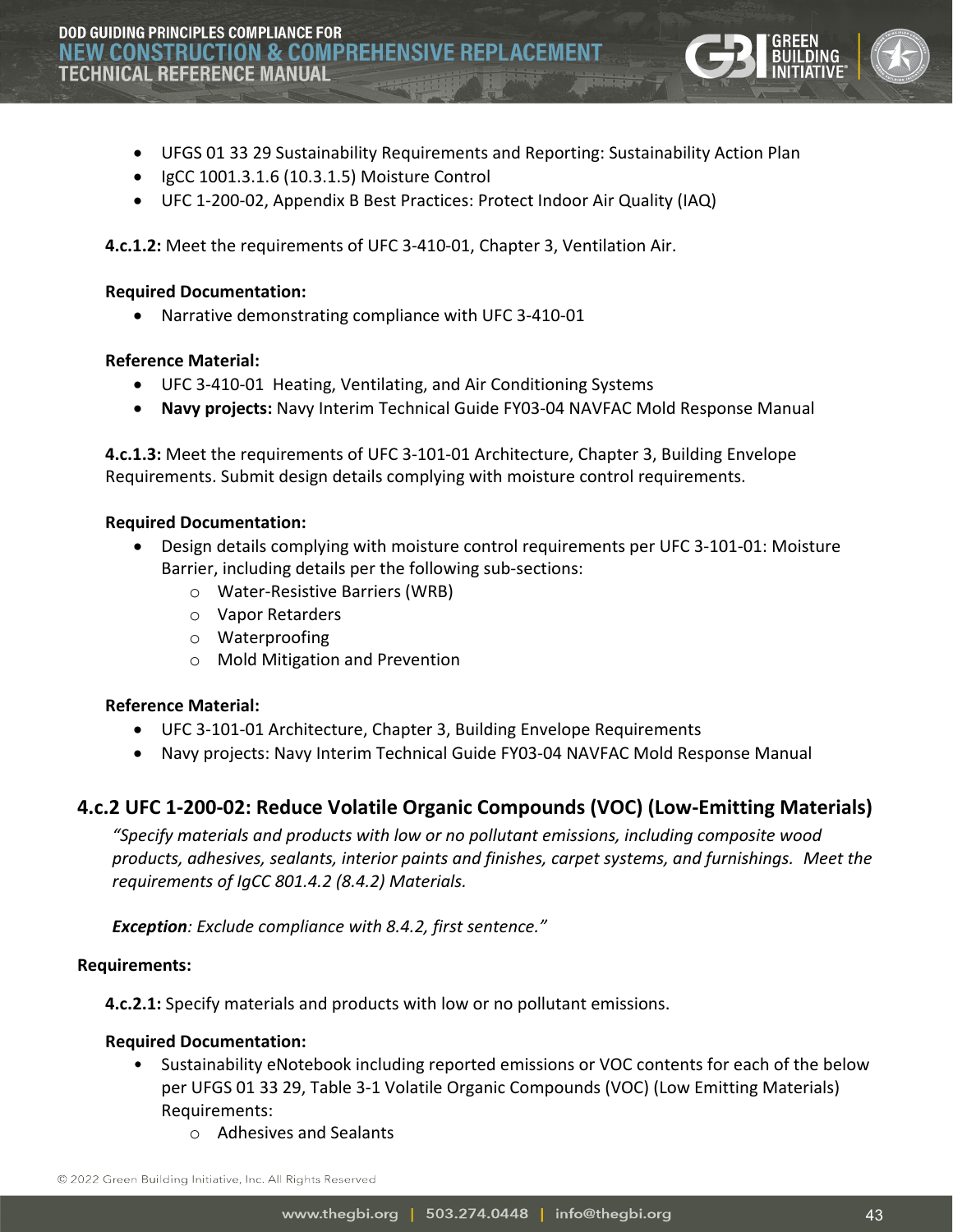

- o Paints and Coatings
- o Floor Covering Materials
- o Insulation
- o Composite Wood, Wood Structural Panel and Agrifiber Products
- o Office Furniture Systems and Seating (installed prior to occupancy)
- o Ceiling and Wall Assemblies and Systems
- Construction submittal documentation must include certifications or labels demonstrating compliance with the requirements cited per the list above, based on UFGS 01 33 29, Table 3-1.

#### **Reference Material:**

- UFGS 01 33 29 Sustainability Requirements and Reporting: Reduce Volatile Organic Compounds, [https://www.wbdg.org/ffc/dod/unified-facilities-guide-specifications-ufgs/ufgs-](https://www.wbdg.org/ffc/dod/unified-facilities-guide-specifications-ufgs/ufgs-01-33-29)[01-33-29](https://www.wbdg.org/ffc/dod/unified-facilities-guide-specifications-ufgs/ufgs-01-33-29)
	- o See Table 3-1 Volatile Organic Compounds (VOC) (Low Emitting Materials) Requirements
- UFGS 01 33 29 Sustainability Requirements and Reporting: Sustainability eNotebook

#### **Assessment Guidance:**

Review UFGS 01 33 29 Sustainability Requirements and Reporting: Reduce Volatile Organic Compounds (VOC) (Low Emitting Materials) for construction submittal documentation, referencing Table 3-1. These should be incorporated into a Sustainability eNotebook, which lists all applicable interior materials, minimum requirements for each, and percentage of the material that is compliant. If a product is available that wasn't used, provide justification for that decision.

UFGS 01 33 29 Sustainability Requirements and Reporting: Sustainability eNotebook provides details on developing a Sustainability eNotebook, including content, format, and submittal schedule.

#### <span id="page-43-0"></span>**4.c.3 UFC 1-200-02: Protect Indoor Air Quality during Construction**

*"For new construction and for work in an existing building that will be unoccupied during construction, develop and implement an IAQ construction management plan that complies with IgCC 1001.3.1.5 (10.3.1.4) Indoor Air Quality (IAQ) Construction Management, with maximum outdoor air consistent with achieving relative humidity no greater than 60%.*

*For work in an existing building that will be occupied during construction, comply with ANSI/SMACNA 008-2008, 2nd Edition, SMACNA IAQ Guidelines for Occupied Buildings Under Construction. Refer to Appendix B "Protect Indoor Air Quality" for best practices."*

#### **Requirements:**

**4.c.3.1: For new construction and for renovation of unoccupied existing buildings**, develop and implement an IAQ construction management plan that complies with IgCC 1001.3.1.5 (10.3.1.4) Indoor Air Quality (IAQ) Construction Management.

#### **Required Documentation:**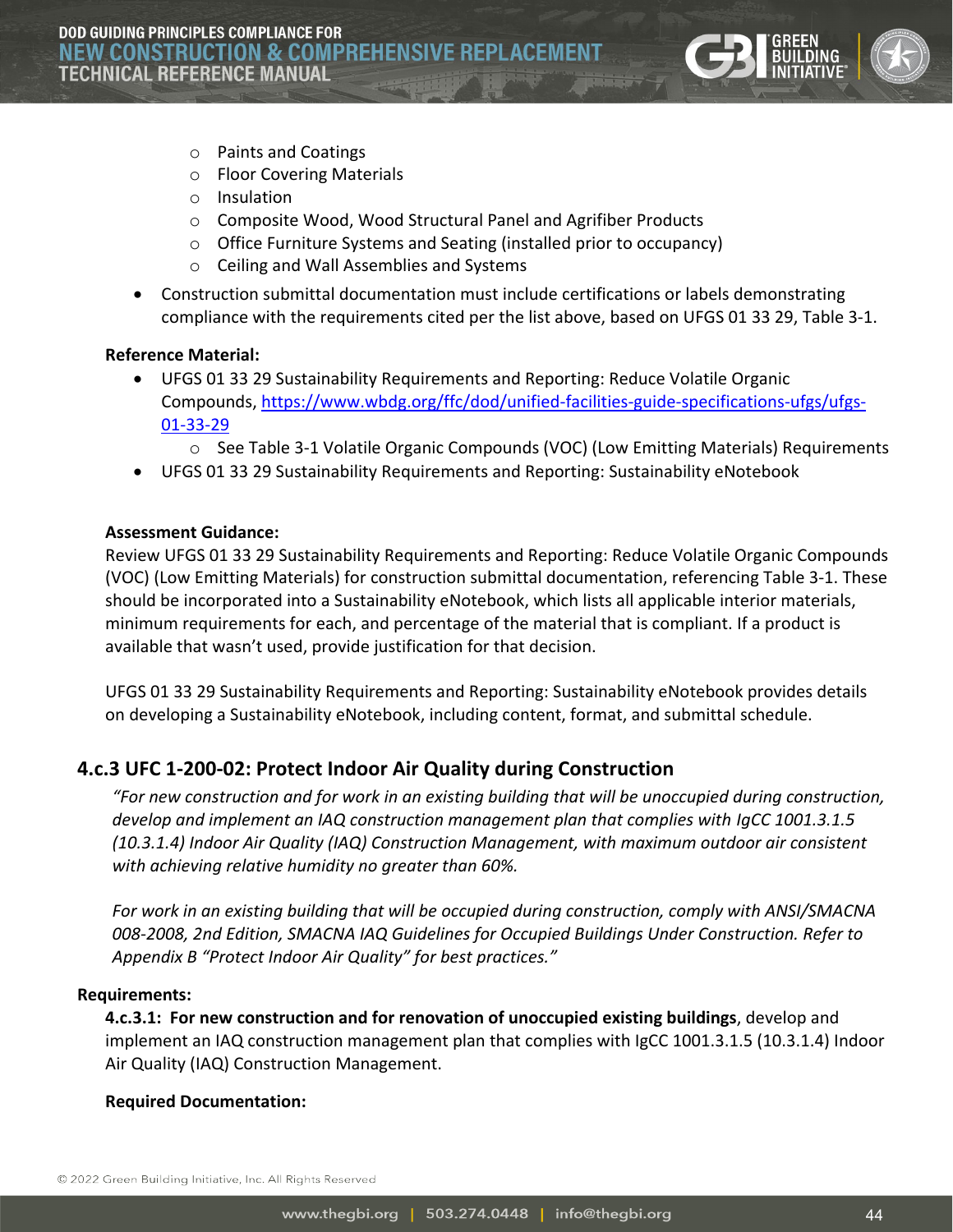- IAQ construction procedures in an Indoor Air Quality/Indoor Environmental Quality Plan or Division 01 specifications;
- General Contractors' Environmental Management System;
- IAQ Management Plan.

#### **Reference Material:**

• IgCC 1001.3.1.5 (10.3.1.4) Indoor Air Quality (IAQ) Construction Management

#### **Assessment Guidance:**

Maximum outdoor air must be consistent with achieving relative humidity no greater than 60%.

For renovations of occupied existing buildings, mark "This is an occupied existing building."

**4.c.3.2: For renovation of occupied existing buildings**, meet the requirements of SMACNA IAQ Guidelines for Occupied Buildings Under Construction, 2nd edition ANSI/SMACNA 008-2008.

#### **Required Documentation:**

- IAQ construction procedures in an Indoor Air Quality/Indoor Environmental Quality Plan or Division 01 specifications;
- General Contractors' Environmental Management System;
- IAQ Management Plan.

#### **Reference Material:**

- SMACNA IAQ Guidelines for Occupied Buildings Under Construction, 2nd edition ANSI/SMACNA 008-2008, including Appendix B "Protect Indoor Air Quality" for best practices
- UFC 1-200-02, Appendix B Best Practices, Protect Indoor Air Quality (IAQ)

#### **Assessment Guidance:**

For new construction and for renovation of unoccupied existing buildings, mark "Not an occupied building."

#### <span id="page-44-0"></span>**4.c.4 UFC 1-200-02: Environmental Tobacco Smoke Control**

*"Prohibit smoking within the building and within a minimum of 50 feet (15.24 meters) of all building entrances, operable windows, and building ventilation intakes. Verify if more stringent facility criteria or Installation policy applies."*

#### **Requirements:**

**4.c.4.1:** Prohibit smoking within the building and within a minimum 50 feet (15.24 meters) of all building entrances, operable windows, and building ventilation intakes.

#### **Reference Material:**

- **Army**: Army Regulation 600-63, Army Health Promotion (PDF), [https://www.army.mil/e2/downloads/rv7/r2/policydocs/r600\\_63.pdf](https://www.army.mil/e2/downloads/rv7/r2/policydocs/r600_63.pdf)
- **Navy**: SECNAV Instruction 5100.13E Navy and Marine Corps Tobacco Policy (PDF), [https://www.secnav.navy.mil/doni/Directives/05000%20General%20Management%20Security](https://www.secnav.navy.mil/doni/Directives/05000%20General%20Management%20Security%20and%20Safety%20Services/05-100%20Safety%20and%20Occupational%20Health%20Services/5100.13E.pdf)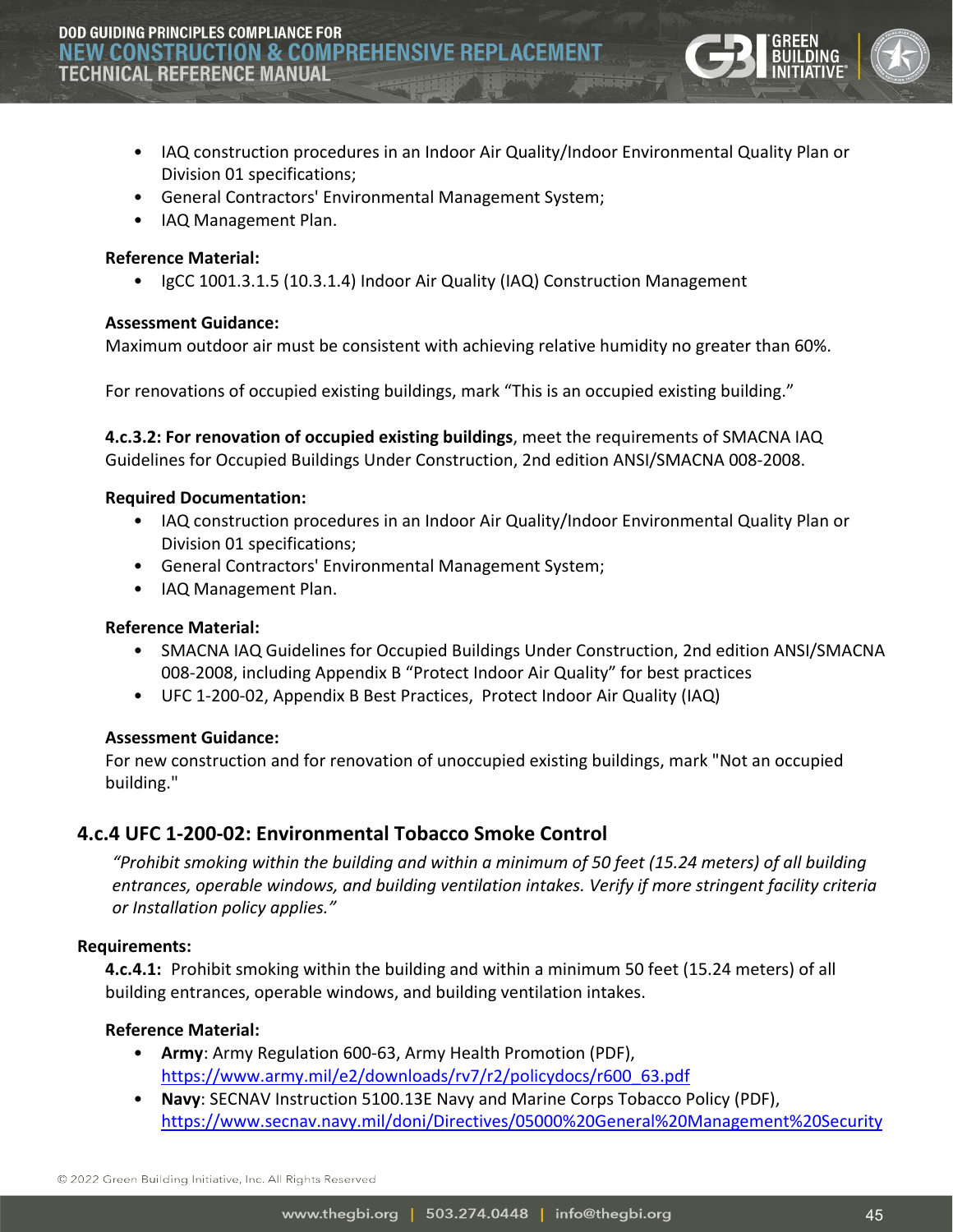

[%20and%20Safety%20Services/05-](https://www.secnav.navy.mil/doni/Directives/05000%20General%20Management%20Security%20and%20Safety%20Services/05-100%20Safety%20and%20Occupational%20Health%20Services/5100.13E.pdf)

[100%20Safety%20and%20Occupational%20Health%20Services/5100.13E.pdf](https://www.secnav.navy.mil/doni/Directives/05000%20General%20Management%20Security%20and%20Safety%20Services/05-100%20Safety%20and%20Occupational%20Health%20Services/5100.13E.pdf)

• **Air Force**: Air Force Instruction 40-102, Tobacco Use in the Air Force (PDF)[, https://static.e](https://static.e-publishing.af.mil/production/1/501csw/publication/afi40-102_501cswsup_i/afi40-102_501cswsup_i.pdf)[publishing.af.mil/production/1/501csw/publication/afi40-102\\_501cswsup\\_i/afi40-](https://static.e-publishing.af.mil/production/1/501csw/publication/afi40-102_501cswsup_i/afi40-102_501cswsup_i.pdf) [102\\_501cswsup\\_i.pdf](https://static.e-publishing.af.mil/production/1/501csw/publication/afi40-102_501cswsup_i/afi40-102_501cswsup_i.pdf)

#### **Assessment Guidance:**

See Service-specific reference above as applicable. Verify if more stringent facility criteria or Installation policy applies. This is automatically compliant as smoking is prohibited by policy.

## <span id="page-45-0"></span>**UFC 1-200-02: Occupant Health and Wellness**

*"Promote opportunities for occupants to voluntarily increase physical activity, as part of the Integrated Design Process. Refer to UFC 1-200-02, Appendix B Best Practices for examples"*

#### **Requirements:**

<span id="page-45-1"></span>See 1.a.5.6 (Site Integration and Design of the Building) for requirement, required documentation, and assessment guidance.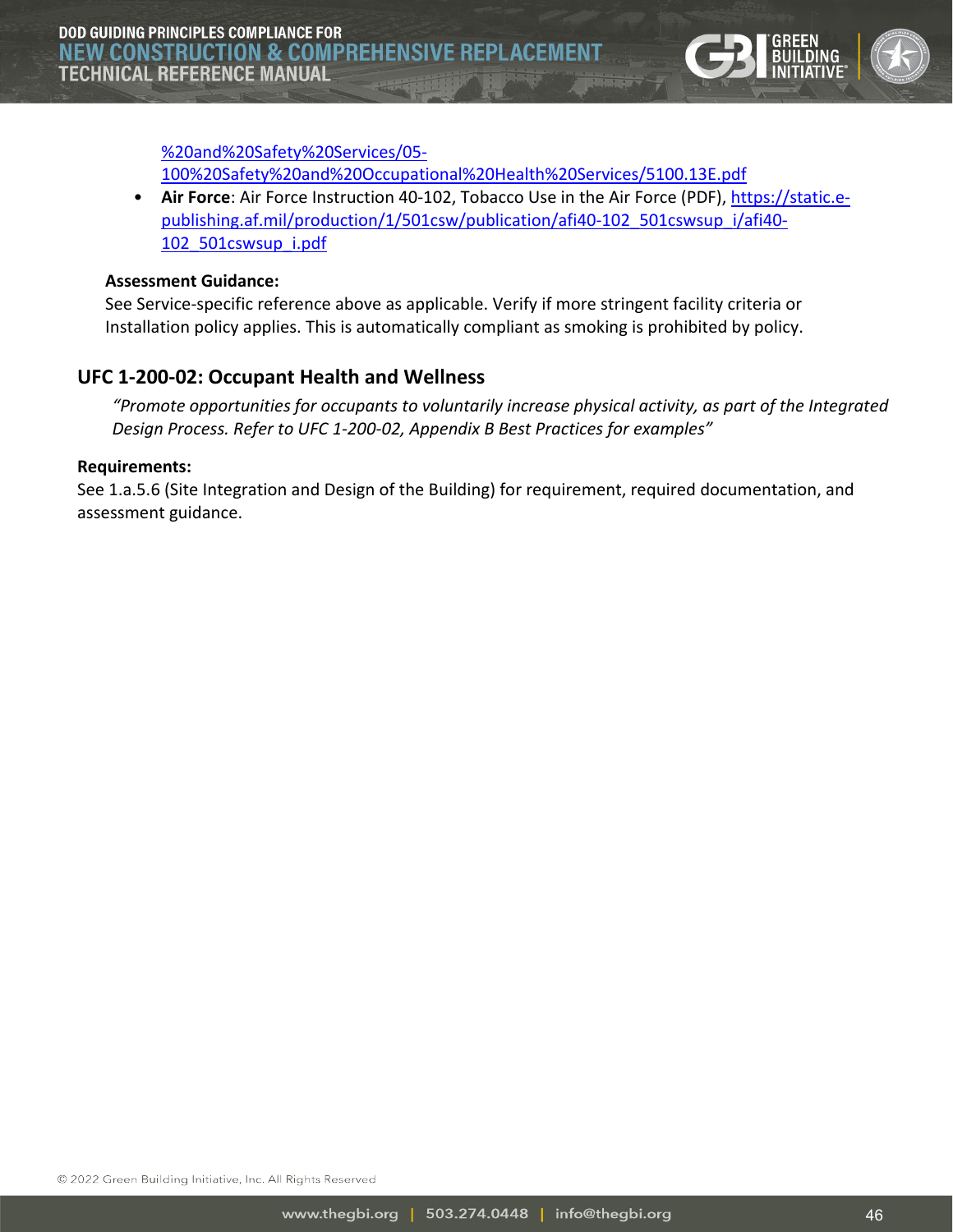

# **5. REDUCE ENVIRONMENTAL IMPACT OF MATERIALS**

*"The following paragraphs require procurement of construction materials and building supplies that have a lesser or reduced effect on human health and the environment over their lifecycle, when compared with competing products or services that serve the same purpose."* 

# <span id="page-46-0"></span>**5.a Material Content and Performance**

# <span id="page-46-1"></span>**5.a.1 UFC 1-200-02: Recycled Content**

*"Use RCRA Section 6002 compliant products that meet or exceed EPA's recycled content recommendations, available on EPA's Comprehensive Procurement Guideline web site at [https://www.epa.gov/smm/comprehensive](https://www.epa.gov/smm/comprehensive-procurement-guideline-cpg-program)-procurement-guideline-cpg-program."*

#### **Requirements:**

**5.a.1.1:** Specify products consistent with the USEPA Comprehensive Procurement Guideline (CPG).

#### **Required Documentation:**

- Sustainability eNotebook including recycled content products complying with 40 CFR 241, and as described in UFGS 01 33 29, Recycled Content:
	- o Manufacturer's documents stating recycled content by material, or written justification for claiming an allowed exception per EPA's Comprehensive Procurement Guideline Program (see link below).
	- $\circ$  Any proposed substitutions of alternative products or systems that provide equivalent performance and appearance and have greater contribution to project recycled content requirements. All proposed substitutions must be submitted within the Sustainability Action Plan along with product data.
	- $\circ$  Certification as described in UFGS 01 78 00, Certification of EPA Designated Items.
	- $\circ$  Specify if any of the following exemptions apply:
		- a. Product does not meet appropriate performance standards;
		- b. Product is not available within a reasonable time frame;
		- c. Product is not available competitively (from two or more sources);
		- d. Product is only available at an unreasonable price, compared with a comparable non-recycled content product.

#### **Reference Material:**

- UFGS 01 33 29 Sustainability Requirements and Reporting: Recycled Content, <https://www.wbdg.org/ffc/dod/unified-facilities-guide-specifications-ufgs/ufgs-01-33-29>
- UFGS 01 33 29 Sustainability Requirements and Reporting: Sustainability eNotebook
- UFGS 01 78 00 Closeout Submittals, Certification of EPA Designated Items, <https://www.wbdg.org/ffc/dod/unified-facilities-guide-specifications-ufgs/ufgs-01-78-00>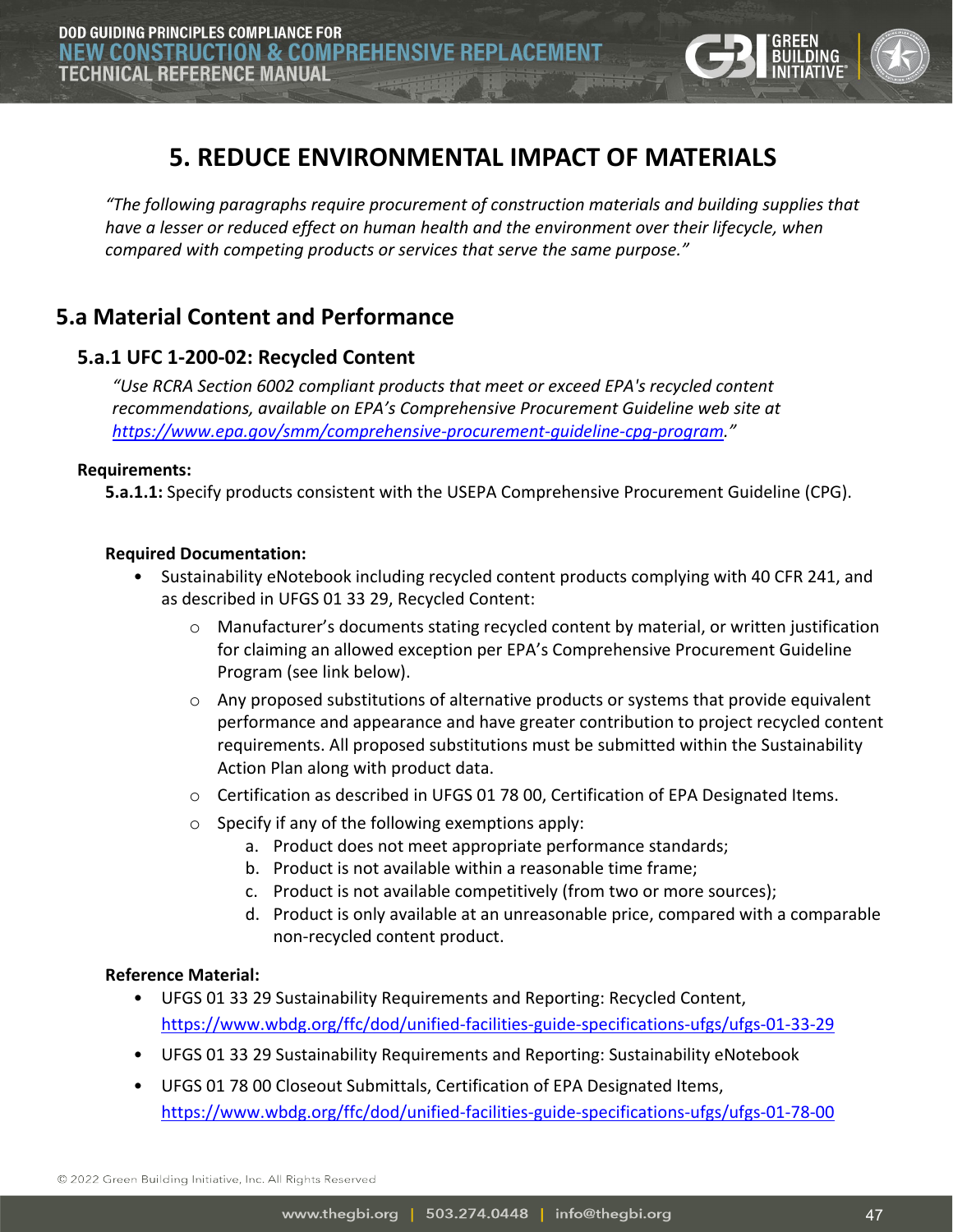**DOD GUIDING PRINCIPLES COMPLIANCE FOR NEW CONSTRUCTION & COMPREHENSIV TECHNICAL REFERENCE MANUAL** 



- EPA's Comprehensive Procurement Guideline (CPG) Program: <https://www.epa.gov/smm/comprehensive-procurement-guideline-cpg-program>
- EPA Website, Recommendations of Specifications, Standards, and Ecolabels for Federal Purchasing: [https://www.epa.gov/greenerproducts/recommendations-specifications](https://www.epa.gov/greenerproducts/recommendations-specifications-standards-and-ecolabels-federal-purchasing)[standards-and-ecolabels-federal-purchasing](https://www.epa.gov/greenerproducts/recommendations-specifications-standards-and-ecolabels-federal-purchasing)
- SF Tool, Green Procurement Compilation:<https://sftool.gov/greenprocurement>

#### **Assessment Guidance:**

Procuring CPG products complies with RCRA Section 6002, for which 40 CFR 247 assists procuring agencies with compliance. Refer to EPA's Comprehensive Procurement Guideline (CPG) Program to identify products cited in 40 CFR 247.

Record each product used in the project that has a requirement or option of containing recycled content within a Sustainability eNotebook, noting total price, total value of post-industrial recycled content, total value of post-consumer recycled content, exemptions, and comments. Recycled content values may be determined by weight or volume percent but must be consistent.

Refer to UFGS 01 78 00 Certification of EPA Designated Items for details on the certification document identified in Required Documentation.

UFGS 01 33 29 Sustainability Requirements and Reporting: Sustainability eNotebook provides details on developing a Sustainability eNotebook, including content, format, and submittal schedule.

# <span id="page-47-0"></span>**5.a.2 UFC 1-200-02: Biologically-Based Products**

*"Per Section 9002 of the Farm Security and Rural Investment Act, specify products composed of the highest percentage of biobased content consistent with the USDA BioPreferred Program, if products meet performance requirements and are available at a reasonable cost. Document deviation from using biobased product procurement. Include a preference for purchasing products with the highest biobased content per USDA recommendations for designated product categories in all applicable solicitations. USDA's biobased product designations and biobased content (which includes certified sustainably-harvested and rapidly renewable resources) recommendations are available on USDA's BioPreferred web site at* <http://www.biopreferred.gov/>*."*

#### **Requirements:**

**5.a.2.1:** Specify products composed of the highest percentage of biobased content consistent with the USDA BioPreferred Program.

#### **Required Documentation:**

- Sustainability eNotebook including a list of products and materials composed of the highest percentage of biobased materials consistent with USDA BioPreferred Program, and as described in UFGS 01 33 29, Bio-Based Products:
	- o USDA BioPreferred label for each product;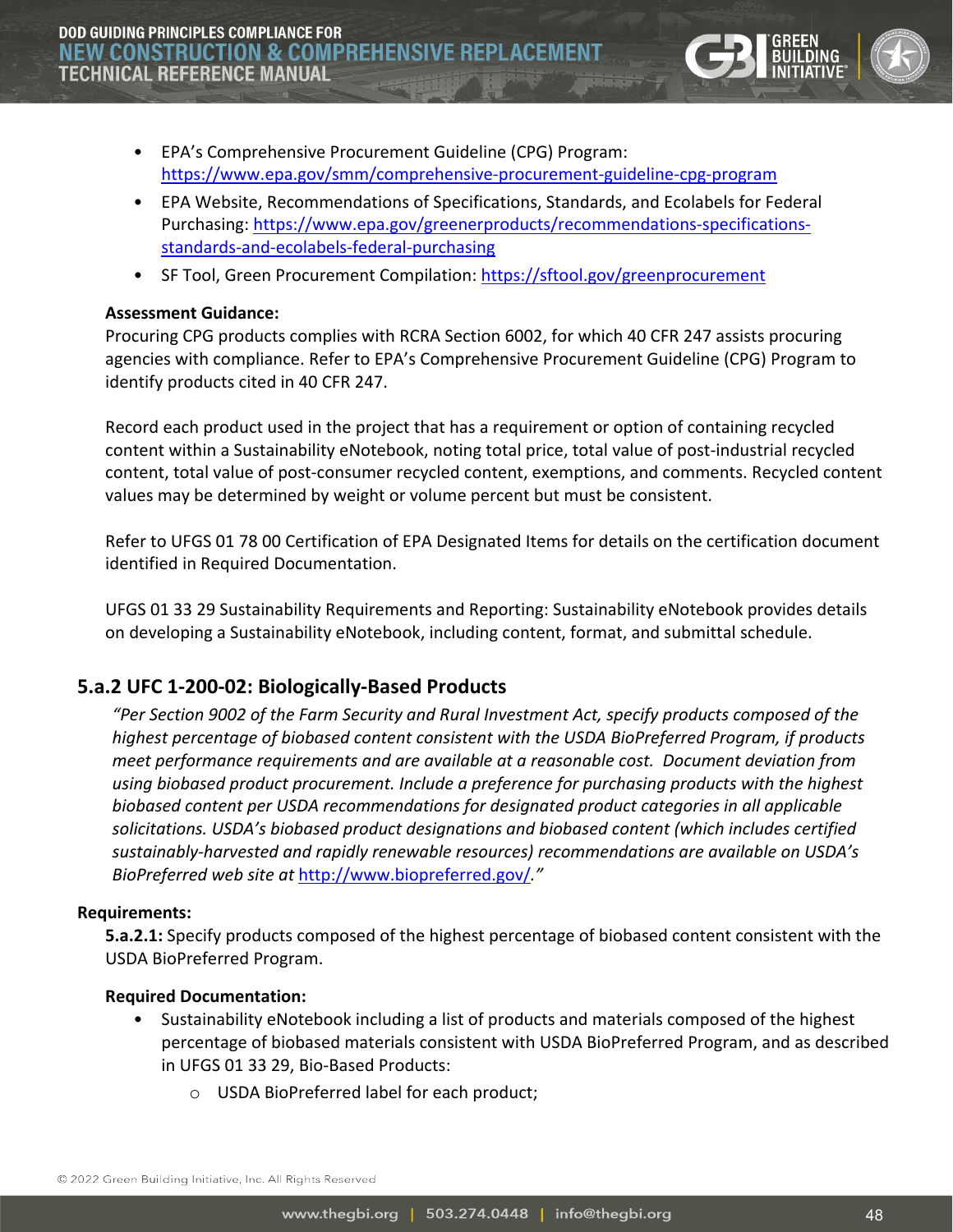- o For biobased products used but not listed with BioPreferred, provide biobased content and percentage;
- $\circ$  Certification as described in UFGS 01 78 00 Certification of USDA Designated Items.
- o Specify if any of the following exemptions apply:
	- a. Product does not meet appropriate performance standards;
	- b. Product is not available within a reasonable time frame;
	- c. Product is not available competitively (from two or more sources);
	- d. Product is only available at an unreasonable price, compared with a comparable biobased content product.

#### **Reference Material:**

- UFGS 01 33 29 Sustainability Requirements and Reporting: Bio-Based Products, <https://www.wbdg.org/ffc/dod/unified-facilities-guide-specifications-ufgs/ufgs-01-33-29>
- UFGS 01 33 29 Sustainability Requirements and Reporting: Sustainability eNotebook
- UFGS 01 78 00 Closeout Submittals, Certification of USDA Designated Items, <https://www.wbdg.org/ffc/dod/unified-facilities-guide-specifications-ufgs/ufgs-01-78-00>
- USDA BioPreferred® Program: [www.biopreferred.gov/](http://www.biopreferred.gov/)
- Farm Security and Rural Investment Act of 2002, Section 9002, <https://www.congress.gov/bill/107th-congress/house-bill/2646>

#### **Assessment Guidance:**

Procuring biobased products complies with FSRIA 9002 USDA BioPreferred Program. Refer to the BioPreferred Catalog, [www.biopreferred.](http://www.biopreferred/)gov, for the product categories. Selected products must comply with non-proprietary requirements of the Federal Acquisition Regulation and must meet performance requirements.

Record each product used in the project that has a requirement or option of containing biobased content within a Sustainability eNotebook, noting total price, total value of post-industrial recycled content, total value of post-consumer recycled content, total value of biobased content, exemptions, and comments. Biobased content values may be determined by weight or volume percent but must be consistent.

Refer to UFGS 01 78 00 Certification of USDA Designated Items for details on the certification document identified in Required Documentation.

UFGS 01 33 29 Sustainability Requirements and Reporting: Sustainability eNotebook provides details on developing a Sustainability eNotebook, including content, format, and submittal schedule.

## <span id="page-48-0"></span>**5.a.3 UFC 1-200-02: Ozone Depleting Substances**

*"Do not use ozone depleting substances and high global warming potential (GWP) chemicals where EPAs Significant New Alternatives Policy (SNAP) Program has identified acceptable substitutes or where other environmentally preferable products are available for use in construction, repair or endof-life replacements: [www.epa.gov/snap](http://www.epa.gov/snap).*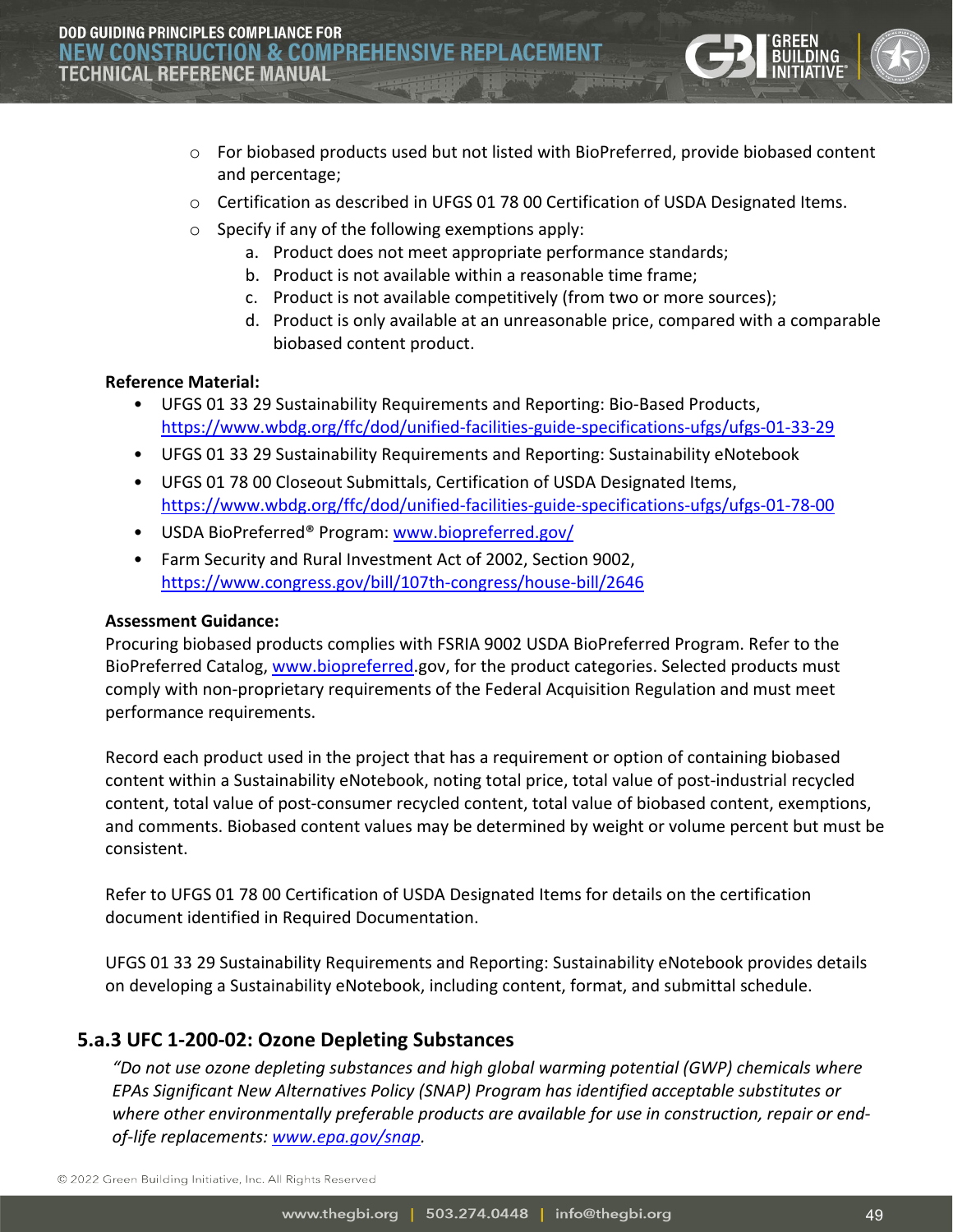

*Exceptions: Refer to UFC 3-600-01 for fire protection system requirements."*

#### **Requirements:**

**5.a.3.1:** Provide written narrative detailing research, analysis, and final determination of exclusion or inclusion of considered environmentally preferable products in project.

#### **Required Documentation:**

• Submittals (manufacturer's product data and specifications) indicate no CFCs

#### **Reference Material:**

• EPA Significant New Alternatives Policy (SNAP) Program, [www.epa.gov/snap](http://www.epa.gov/snap)

**5.a.3.2 Air Force Only:** Comply with "Sundown Policy for Foam Fire Suppression Systems Memorandum" (16 Nov 2021).

#### **Required Documentation:**

• Submittals (manufacturer's product data and specifications) indicate no CFCs

#### **Reference Material:**

• Sundown Policy for Foam Fire Suppression Systems Memorandum (16 Nov 2021)

#### **Assessment Guidance:**

For Army and Navy projects, mark "Not an Air Force project."

# <span id="page-49-0"></span>**5.b Waste and Materials Management**

#### <span id="page-49-1"></span>**5.b.1 UFC 1-200-02: Storage and Collection of Recyclables**

*"Meet the requirements of IgCC 901.3.4.1 (9.3.4.1) Recyclables, where markets or onsite recycling exist."*

#### **Requirements:**

**5.b.1.1:** Meet the requirements of IgCC 901.3.4.1 (9.3.4.1) Recyclables: Provide areas serving the entire building that are dedicated to the collection and storage of materials for recycling.

#### **Assessment Guidance:**

Collection and storage of materials for recycling include paper, corrugated cardboard, glass, plastics, and metals. Where there are no markets and no existing onsite recycling, mark N/A due to location conditions.

#### **Required Documentation:**

• Drawings and plans for specific area(s) designated collection and storage of materials for recycling

#### **Reference Material:**

• IgCC 901.3.4.1 (9.3.4.1) Recyclables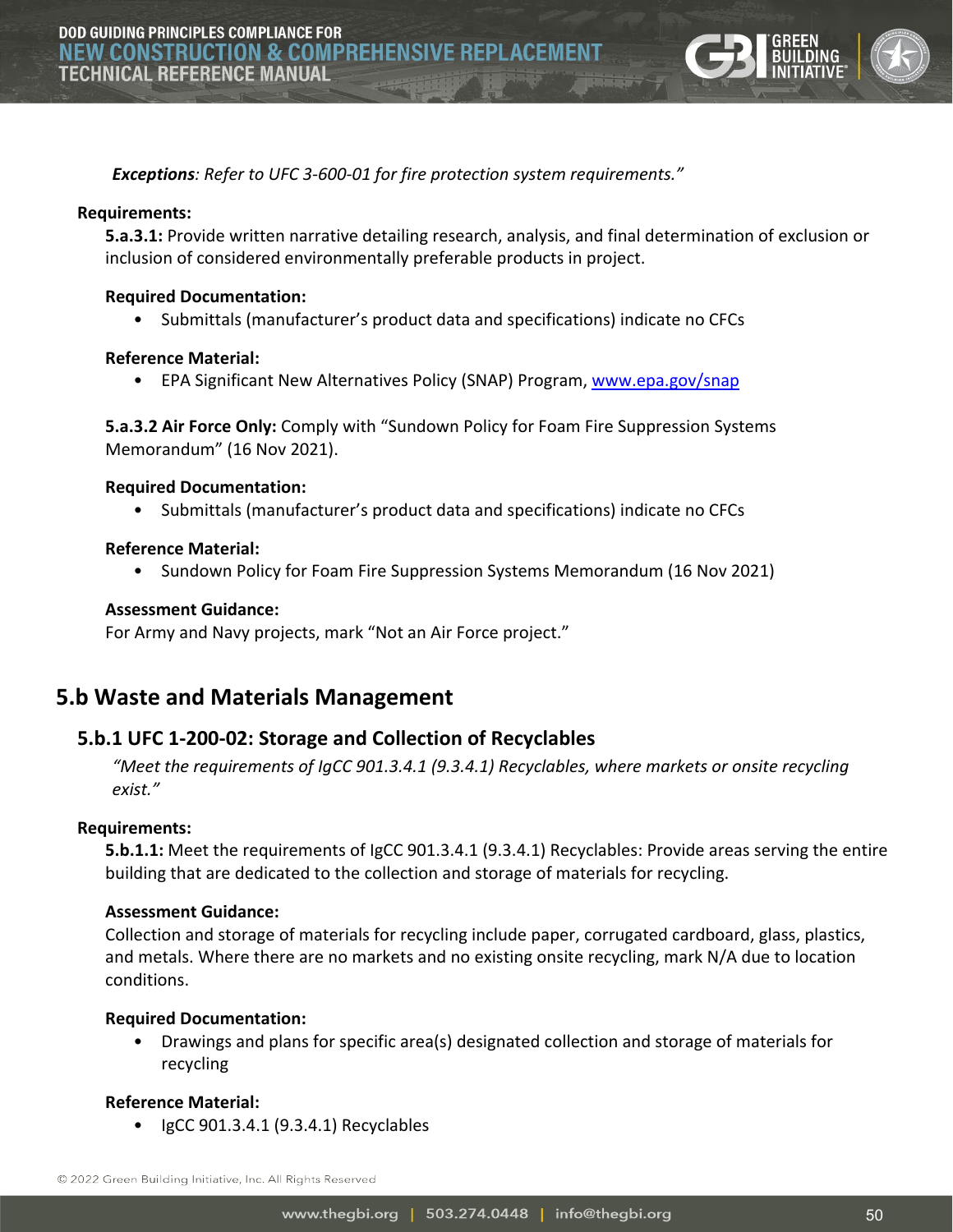

### <span id="page-50-0"></span>**5.b.2 UFC 1-200-02: Waste Diversion**

*"Divert minimum 60% of nonhazardous construction and demolition waste material from landfills."*

#### **Requirements:**

**5.b.2.1:** Divert a minimum of 60% (DoD requirement) of non-hazardous construction and demolition waste from landfills.

#### **Required Documentation:**

- Calculations by either weight or volume (must be consistent throughout)
- Construction Waste Management Plan in accordance with UFGS 01 74 19 CONSTRUCTION WASTE MANAGEMENT AND DISPOSAL

#### **Reference Material:**

• UFGS 01 74 19 CONSTRUCTION WASTE MANAGEMENT AND DISPOSAL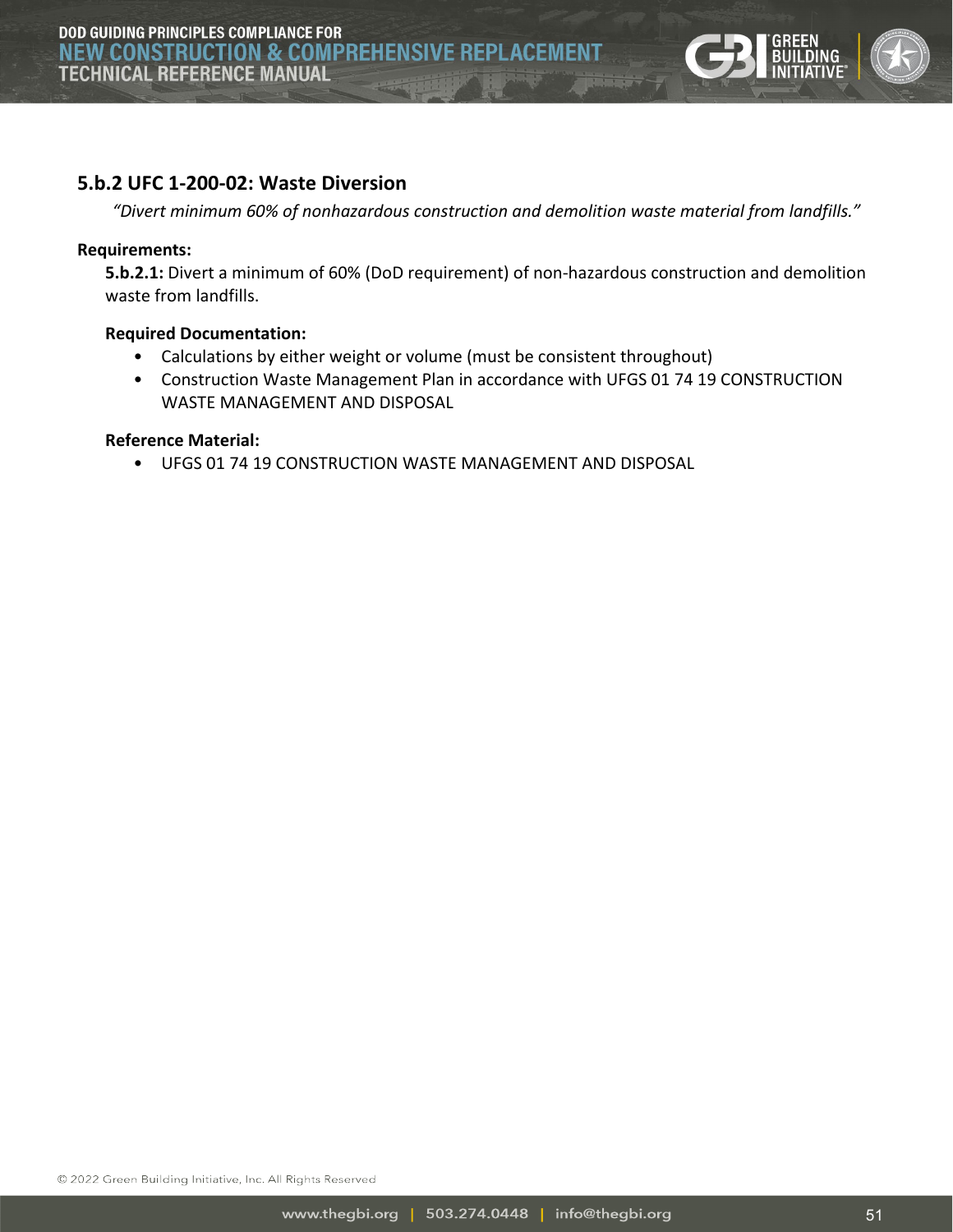

# **6. ADDRESS CLIMATE CHANGE RISK**

# <span id="page-51-1"></span><span id="page-51-0"></span>**6.a Building Resilience**

# <span id="page-51-2"></span>**6.a.1 UFC 1-200-02: Address Climate Change Risk**

*"Provide building design solutions responsive to any Government-provided projections of climate change and determination of acceptable risk, typically evaluated and documented in the planning process."*

*See UFC 2-100-01 and UFC 3-201-01 for potential climate risk considerations and requirements for work on existing buildings."*

#### **Requirements:**

**6.a.1.1:** Does the DD1391 or program planning document include climate change projection and/or determination of acceptable risk for this project?

#### **Required Documentation if scoped in the Enacted DD1391 or program planning document:**

- Documentation of long-term mission criticality.
- Excerpt of Charrette discussion of climate change impact evaluation (including wildfire), based on mission criticality and cost, when part of project.
- Documentation identifying implementation of actions to increase climate resilience, including building design solutions, Government-provided climate change projections, and determination of acceptable risk.

#### **Reference Material:**

- UFC 2-100-01 Installation Master Planning
- UFC 3-201-01 Civil Engineering

#### **Assessment Guidance:**

Only applicable if already cited, scoped, and funded in the project's DD1391 or program planning document. **If there is no climate change projection or determination of acceptable risk present in the DD1391 or program planning document, this requirement is automatically compliant.**

**6.a.1.2 If located in a floodplain of concern**: Provide design solutions which mitigate floodplain impact and impact on building function and occupants.

#### **Required Documentation if scoped in the Enacted DD1391 or program planning document:**

- For buildings located in a floodplain of concern:
	- o Design strategies to mitigate impact on floodplain.
	- $\circ$  Designed flood event, including its impact on building function and occupants, consistent with mission criticality.

#### **Assessment Guidance:**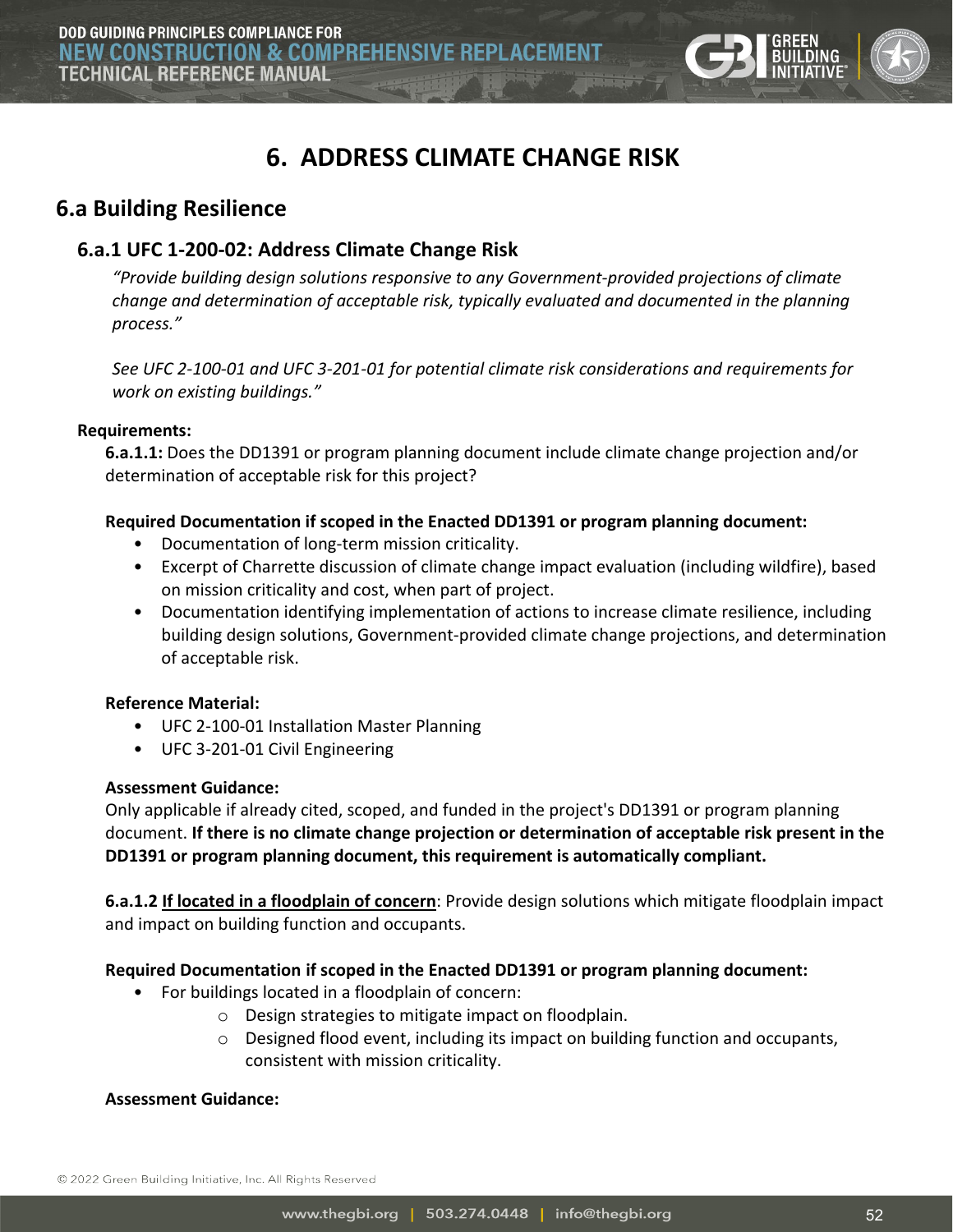

Only applicable if already cited, scoped, and funded in the project's DD1391, program planning document, or as otherwise part of existing criteria requirements (e.g., civil engineering requirements for free board height, stormwater management, etc.). **If not cited, scoped, and funded in the project's DD1391, this requirement is an automatically compliant.**